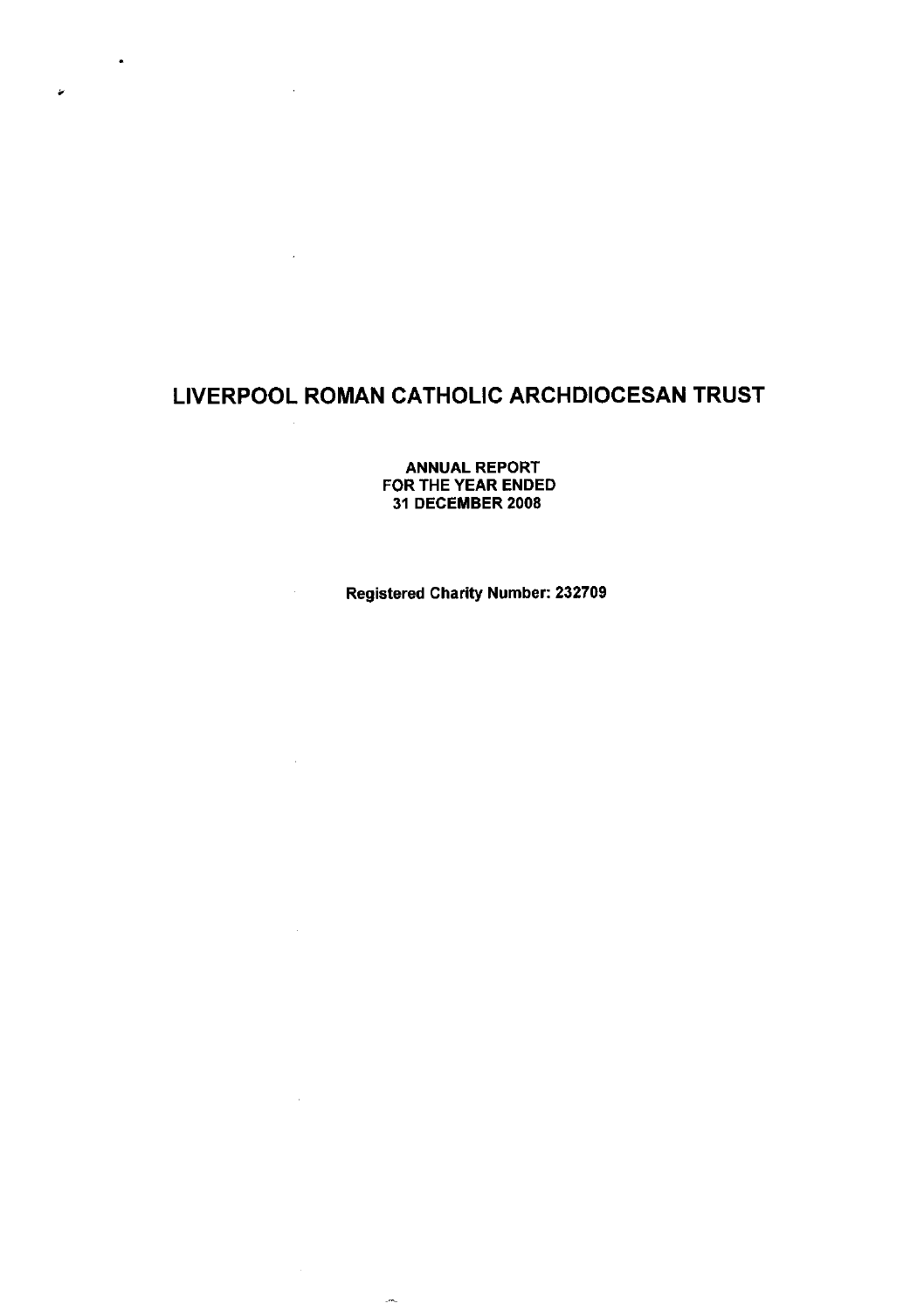$\ddot{\phantom{1}}$ 

### **ANNUAL REPORT FOR THE YEAR ENDED 31 DECEMBER 2008**

 $\sim 10^{-11}$ 

 $\mathcal{A}^{\mathcal{A}}$ 

| <b>CONTENTS</b>                                       | <b>PAGE</b>     |
|-------------------------------------------------------|-----------------|
|                                                       |                 |
| <b>Report of the Trustee</b>                          | 1 - 10          |
| <b>Statement of Trustee's Responsibilities</b>        | 11              |
| Independent Report of the Auditors to the Trustee     | 12 <sub>2</sub> |
| <b>Consolidated Statement of Financial Activities</b> | 13 <sup>°</sup> |
| <b>Consolidated Balance Sheet</b>                     | 14              |
| <b>Consolidated Cash Flow Statement</b>               | 15 <sub>1</sub> |
| <b>Notes and Accounting Policies</b>                  | 16 - 34         |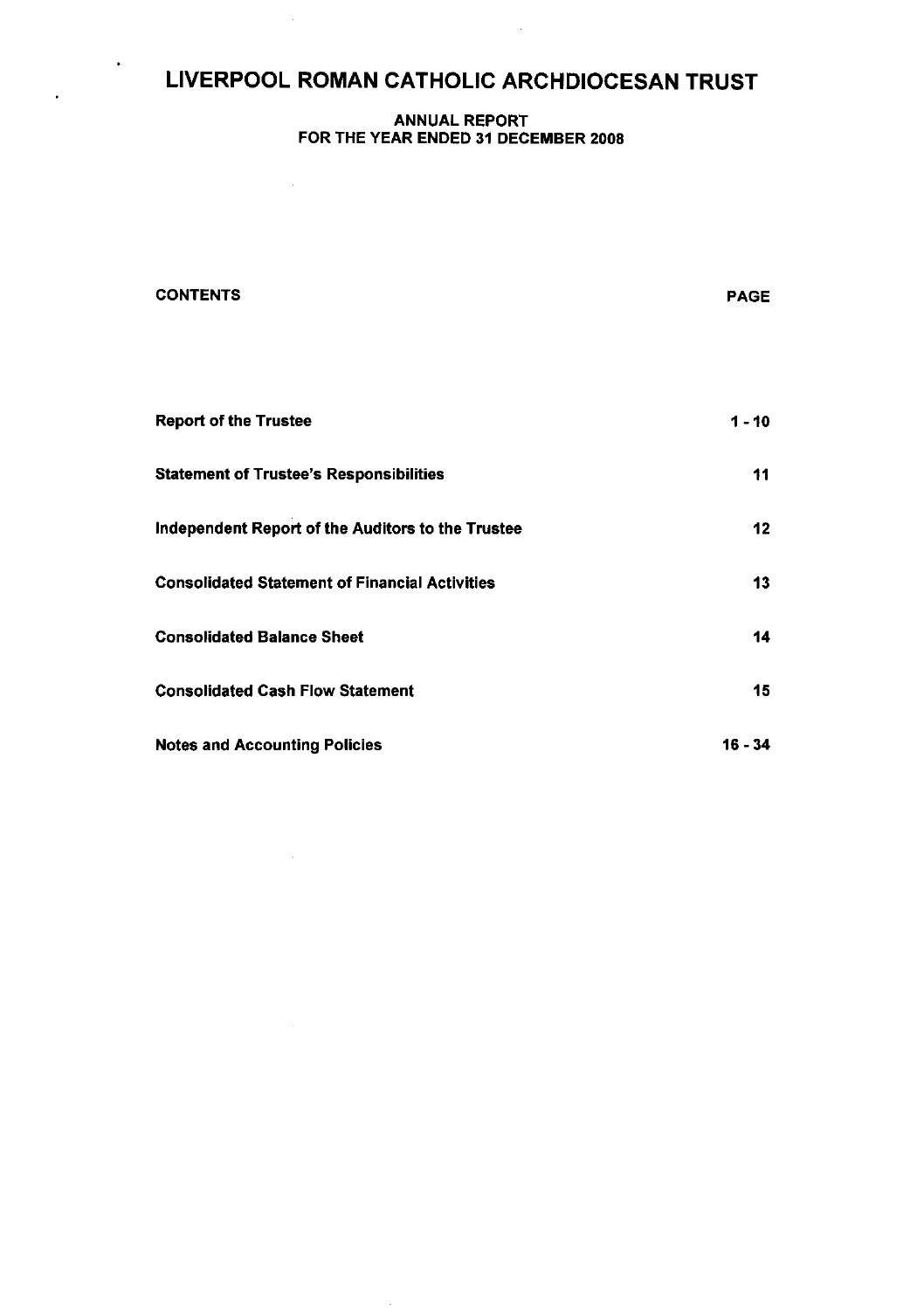#### **REPORT OF THE TRUSTEE FOR THE YEAR ENDED** 31 DECEMBER **2008**

#### **MISSION STATEMENT**

**Taking to heart the last words of the Lord Jesus, we will go into the world to proclaim the Good News to the whole of creation.**

### **REFERENCE AND ADMINISTRATIVE DETAILS**

#### **Corporate Trustee**

Liverpool Roman Catholic Archdiocesan Trustees Incorporated— charity number 232709

### **Trustees of the Corporate Trustee**

Most Rev P Kelly (Chairman) Rt Rev V Malone Rt Rev T Williams Rev Mgr J Butchard Rev Mgr Provost P Cookson (resigned 15 May 2008) Rev Mgr J Furnival Rev Canon J Kelly Rev Canon T Neylon Rev Canon A O'Brien Rev P Inch Rev S Kirwin Rev J McLoughlin Rev M O'Dowd Rev G Timney OSB Miss J C Chapman Mr J Cowdall

### **Secretary to the Trustees**

Mrs V Clarke LLB

**Episcopal Vicar for Finance and Development** Rev S Kirwin

### **Principal address**

Liverpool Archdiocesan Centre for Evangelisation Croxteth Drive **Liverpool** L17 1AA

#### **Auditors**

PKF (UK) LLP 5 Temple Square Temple Street Liverpool L2 5RH

### **Investment managers**

BlackRock Investment Management (UK) Limited 33 King William Street London EC4R 9AS

#### Bankers

HSBC Bank plc 4 Dale Street Liverpool L69 2BZ

Martin Currie Investment Management Limited Saltire Court 20 Castle Terrace **Edinburgh** EH1 2ES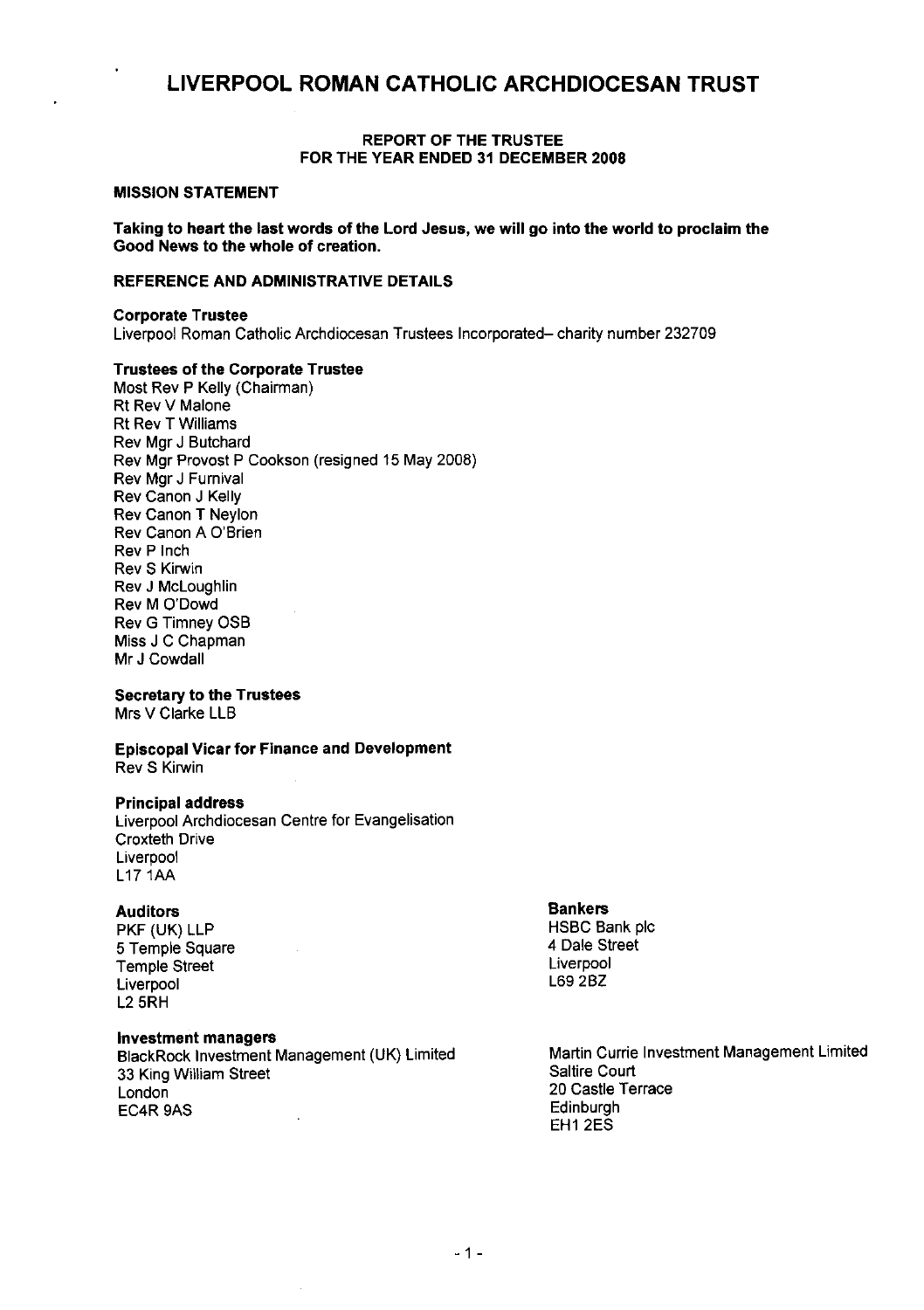### **REPORT OF THE TRUSTEE FOR THE YEAR ENDED 31 DECEMBER 2008**

### **STRUCTURE, GOVERNANCE AND MANAGEMENT**

### **Constitution**

Liverpool Roman Catholic Archdiocesan Trust (Archdiocese of Liverpool) is a registered charity (No 232709), the governing instrument of which is a Trust Deed dated 18 March 1963. Its trustee is Liverpool Roman Catholic Archdiocesan Trustees Incorporated, a body incorporated by order of the Charity Commissioners under the Charitable Trustees Incorporation Act 1872. The Trustees of the corporate body (the Trustees) are listed on page one.

### **Organisational structure and decision making**

The affairs of the charity are governed by the Trustees. The Trustees are ultimately responsible for the administration and assets of the charity. The Board of Trustees is chaired by the Archbishop and meets on a monthly basis to provide strategic direction and decision making on key issues.

The Catholic Church has a worldwide nature and identity and could be compared with a gathering together of family, with a common purpose and faith in Jesus Christ Church law (Canon Law) establishes the rights and responsibilities of each member of this community. Church law applies universally and particularly locally. The world-wide church community, centred on Christ, under the word of God and in communion with the Pope in Rome, is governed by Canon Law. Under Canon Law the Archbishop is responsible for the activities of the Archdiocese. He is assisted in diocesan executive matters by an Auxiliary Bishop and a number of Vicars General and Episcopal Vicars with delegated responsibilities for specific matters. The Vicars General and Episcopal Vicars are also Trustees.

The Archdiocese consists of approximately 200 parishes organised within 24 pastoral areas extending from the Mersey to the Ribble, encompassing Merseyside, parts of Lancashire, Cheshire and Greater Manchester, and the Isle of Man.

The purpose of each pastoral area is to provide for the religious needs of its people and it is overseen by the Parish Priests whose work is coordinated by the Pastoral Area Leader. Each Parish Priest and all clergy are accountable to the Archbishop. Parish priests are obliged by Canon law to act in the person of the parish. They also act as the agents of the Trustees of the Archdiocese, who are responsible for the administration of the Archdiocesan Trust, which includes parish assets. It is a further requirement of Canon law that every parish should have a finance committee to assist the parish priest in the financial administration of the parish. The committee enjoys consultative status and its constitution has been approved by the Trustees.

The Trustees are advised by a number of committees including the Finance Advisory Committee, the Investment Panel, and the Building Projects Committee. A number of specialists are co-opted as members of these committees which meet on a regular basis and their findings are recommended to the Trustees.

Policies affecting the Archdiocese at a national level are formulated by the Catholic Bishops' Conference of England and Wales and applied as appropriate by the Trustees. The Archdiocese is represented on this body by the Archbishop and the Auxiliary Bishop.

### **Related parties**

A number of essential functions of the Archdiocese are operated through its subsidiaries. These include the management of the Metropolitan Cathedral, the management of parish centres and the purchase of stock for supply to such centres, the building services scheme for diocesan buildings and the operation of the conference centre at LACE.

In pursuit of the charitable objectives of the Archdiocese, administrative support is provided to a number of charities whose objects are consistent with those of the Archdiocese. Further details are provided in note 21 to the accounts.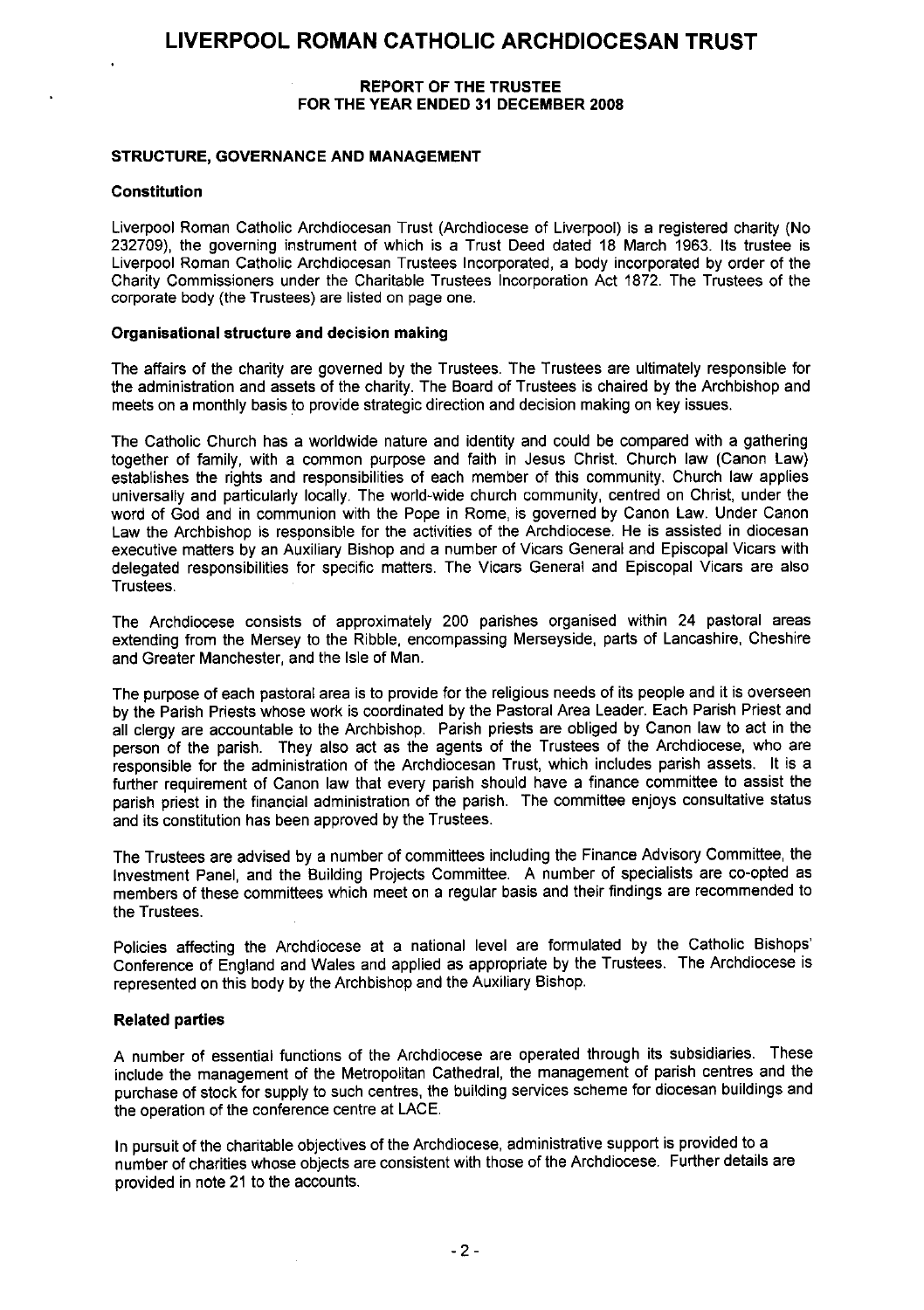### **REPORT OF THE TRUSTEE FOR THE YEAR ENDED 31 DECEMBER 2008**

### **Trustee recruitment and appointment**

The power of appointing new or additional Trustees is vested in the Archbishop. The powers of the Trustees are exercisable only with the consent of the Archbishop. The induction process for any newly appointed Trustee is tailored to the requirements of the individual and includes an initial meeting with the Archbishop. The new Trustee receives copies of Charity Commission guidance, and the minutes of the most recent Trustees' meetings, and a copy of the most recent statutory accounts with ongoing training provided for all Trustees.

### **Risk management**

The Trustees have assessed the major risks to which the Charity is exposed, in particular those related to the operations and finances of the Trust, and are satisfied that systems are in place to mitigate exposure to the major risks.

### **OBJECTIVES AND ACTIVITIES**

The objects of the Charity as declared in the governing document are:

- the advancement of the Roman Catholic religion
- the advancement of education
- the relief of poverty
- the cure or alleviation of sickness or disease

### **ACHIEVEMENTS AND PERFORMANCE**

The Archdiocese is committed to implementing the recommendations of the 'Leaving safe harbours' strategic review that was undertaken from September 2005 to June 2006. Discussions at the parish level were on-going through the year with the work in three pilot areas working towards presenting to future meetings of the Archbishops Council and Trustees for future pastoral decisions. With an ageing clergy population and a relative shortage of vocations it is anticipated that by 2015 there will only be 100 active diocesan priests. Parishes have been grouped into 24 Pastoral Areas with a future expectation of 1 priest for every 5000 parishioners

### **Financial Review**

The net movement in funds of the Charity from Parochial and Curial activities is summarised below.

|                                        | 2008<br>£000's | 2007<br>£000's |
|----------------------------------------|----------------|----------------|
| Net (outgoing) / incoming resources    | (887)          | 1,143          |
| <b>Revaluation of investments</b>      | (20, 135)      | 4,008          |
| Unrealised loss on deposits            | (2,340)        |                |
| Realised gain on investment properties | 48             | 856            |
| Revaluation of investment properties   | 375            | 1,978          |
| Net (decrease) / increase              | (22, 939)      | 7985           |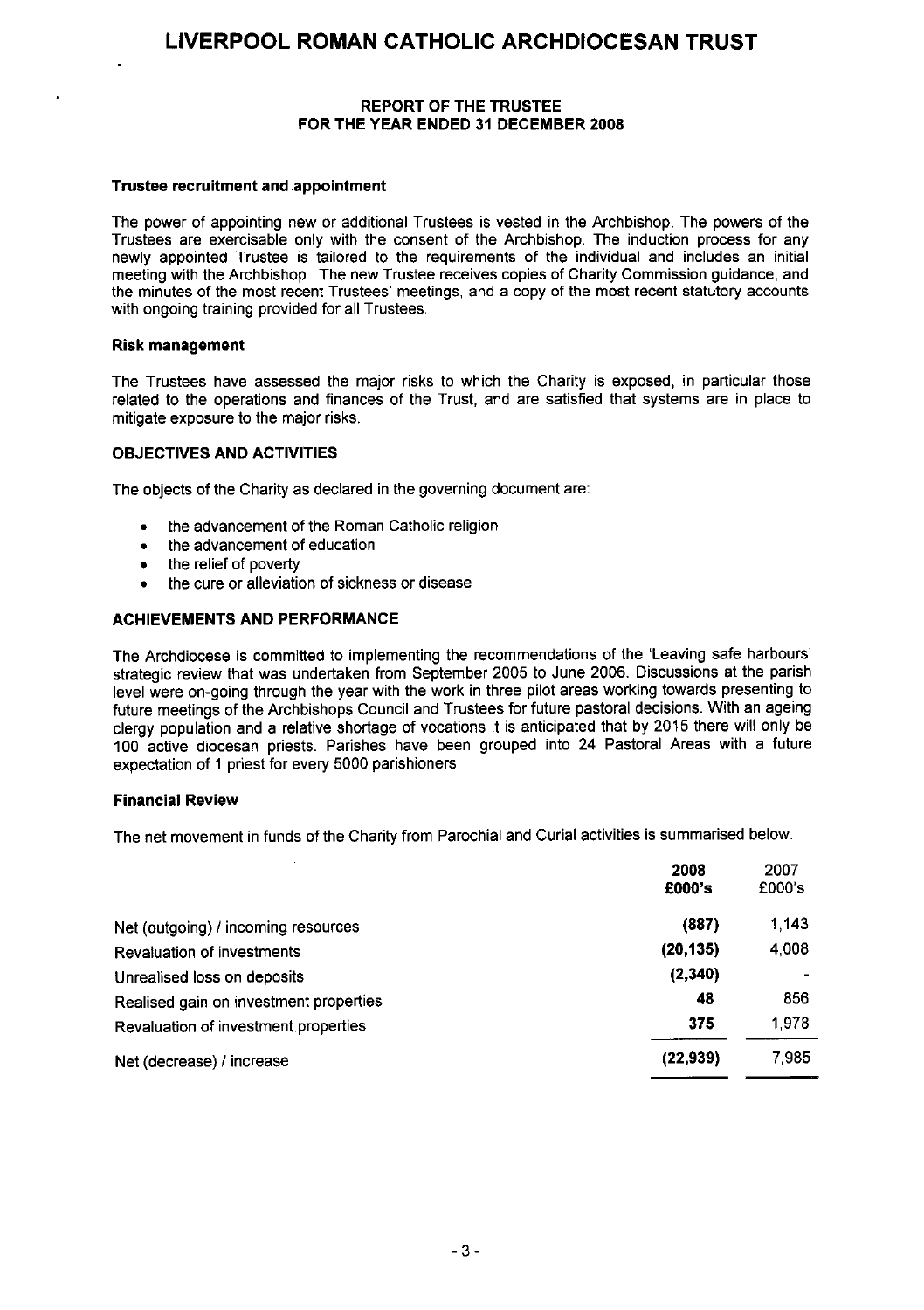### **REPORT OF THE TRUSTEE FOR THE YEAR ENDED 31 DECEMBER 2008**

### **Voluntary Income**

Parishes continue to benefit from the generosity of their parishioners although weekly offertories totalled £6.18M (2007: £6.34M) representing a small decline since 2007.

A focused approach to giving encouraged by a centrally co-ordinated responsible giving campaign has ensured that the financial responsibilities at the local level are communicated to the people of the individual parishes. The response of parishioners to rising levels of running costs faced by parishes has been to increase the level of giving. Parishes where a campaign has been undertaken in the last year experienced an average increase in offertories of 24%.The importance of the responsible giving campaign which is implemented by small teams of parishioners cannot be lost as without such focus a prolonged decline in offertory giving may be experienced. Parishes where a campaign has yet to be undertaken experienced a fall in offertories in excess of 4% in the last year.

The impact of the 2% reduction in the basic rate of income tax to 20% from April 2008 has been mitigated by the introduction of Gift-aid transitional relief for charities. As the relief is only available for three years the importance of the responsible giving campaign in coming years is increased.

The value of legacies received by the Archdiocese was £1.58M in 2008 (2007:£1.44M). Although the number of parishes reporting a legacy fell in 2008, the value of legacies received in parishes increased by 41%. The Priest Training Fund, LAMP and the George Andrew Retirement Fund continue to benefit from the generosity of parishioners through collection income and bequests.

### **Fundraising activities**

The activities of the parish clubs are consolidated within Archdiocesan Parish Centre Management Company Limited. An ongoing programme of refurbishment has helped ensure that the parish centres remain competitive despite the continued decline of clubs nationally. The existence of parish centres continue to be a valuable resource to parishes and although the company reported a loss of £1.40M (2007:£1.26M) the activities of the parish centres generated an income for the parishes of £2.15M gift aided from a fellow subsidiary, Associated Church Clubs Limited, a bulk purchase scheme for Catholic clubs nationally.

Many people from a variety of different backgrounds come into contact with the Archdiocese through events held in the conference centre. Over 34,000 delegates attended events hosted by archdiocesan groups and the wider community at LACE in 2008 and the conference centre was presented with the Mersey Partnership 'excellence in business tourism' award in May 2008.

Archdiocesan building projects are managed by Tuneside Limited and Archdiocesan Property Services Limited and the activities of the subsidiaries have considerable influence in ensuring that building projects are managed in a cost efficient manner to the benefit of the parishes and schools.

Income includes grants of £2.60M in respect of the major refurbishment projects of the Cathedral Crypt (£1.51M) and the St Mary of the Angels Church in Everton (£1.09M) used by the Liverpool Philharmonic Orchestra as a rehearsal and recording space.

General parochial fundraising income totalled £0.40M (2007: £0.40M). While parishes are often presented with fundraising targets when faced with major building repair projects, further guidance is being developed in respect of general fundraising initiatives.

Although in overall terms our parishes are financially secure, many parishes rely on or benefit from the generosity of fellow parishes through the Assessment Fund and offset banking system. Parishes make voluntary contributions to the Assessment Fund based on income, which is distributed by a committee of Parish Priests to those parishes in need. The offset banking system ensures that those parishes with limited resources are spared the additional cost of interest charges on bank overdrafts.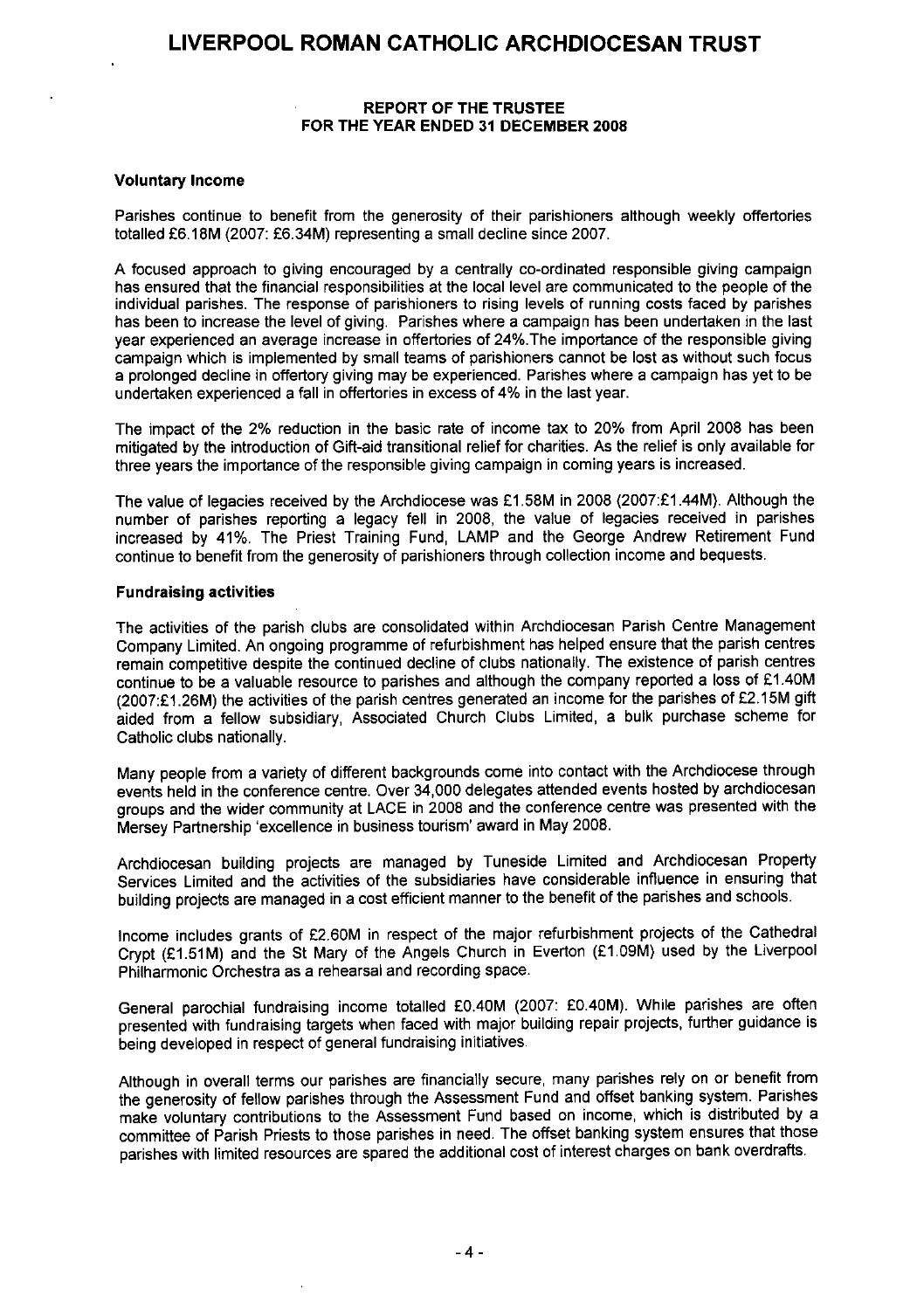#### **REPORT OF THE TRUSTEE FOR THE YEAR ENDED** 31 DECEMBER 2008

#### **Investment policy and performance**

The Trust Deed authorises the Trustees to invest general funds of the Charity in any manner which the Trust may lawfully invest.

The investment objectives of the Trustees are that the real value of assets should be maintained and enhanced over the long term and generate an agreed rate of return. This is achieved by investing in a portfolio of equities, fixed income stocks, commercial property and cash.

The investment portfolio is managed on a discretionary basis within the parameters of a general ethical investment policy restricting the investment managers from investing in any area that would be incompatible with the objectives of the Trust. The ethical policy with regard to investments states that no investments are to be made in companies which generate more than 10% of their turnover from military activity, the production of anything which threatens the sanctity of life, or the production of pornography.

The Investment Panel has authority delegated from the Trustees to set performance targets and to assess the actual performance of the investment managers against benchmarks with advice from a specialist firm of investment advisors.

The Archdiocesan investment portfolio is split into two funds managed by BlackRock Investment Management (UK) Limited and Martin Currie Investment Management Limited respectively, and representatives of the investment managers meet periodically with the Investment Panel to assess performance.

Investment income generated by the investment managers of the unitised portfolio was £2.88M (2007: £2.52M) and met the budgetary requirements of a percentage return on the value of the fund set by the Investment panel. The Archdiocese experienced an unrealised loss on investments of £20.1M (2007: £4.0M Gain) which represented an unfavourable return against the benchmark. Having considered the investment managers performance in depth the Trustees have decided to retain the services of the current investment advisors but this position is continually reviewed by the Investment Panel. Since the year end the archdiocesan investment values have began to recover with the investment managers exceeding benchmarks for this period. The latest valuation available at 30<sup>th</sup> September 2009 was £66.32M and would represent an unrealised gain on revaluation of £7.3M since the year end.

All archdiocesan bank accounts are included within the offset banking system. After daily consideration of commitments and spending patterns, archdiocesan personnel evaluate the cash requirements, the balance being placed in a variety of cash deposits with institutions approved by the Trustees.

The investment objective in respect of cash management is to maximize income from cash balances whilst maintaining sufficient available funds to meet the daily operating requirements and to facilitate the timely payment of liabilities. The Trustees limit deposits with banks other than the archdiocese's principal bankers HSBC to 20% of the total cash balances. Each institution must be recommended to the Trustees by the Financial Advisory Committee.

Cash management activities generated £1.58M (2007: £1.85M). A proportion of available cash had been held by Kaupthing Singer & Friedlander Limited. The company entered administration on 8<sup>th</sup> October 2008 at which time E4.7M of archdiocesan funds were held by the bank. This represented 11.7% of total funds held at that time. Since the year end the administrators have made a distribution of 20p in the pound. As the timing and extent of any future distributions remain uncertain the Trustees consider it appropriate to create a provision equating to 50% of the sum originally invested. A charge of £2.34M has been included within unrealised losses.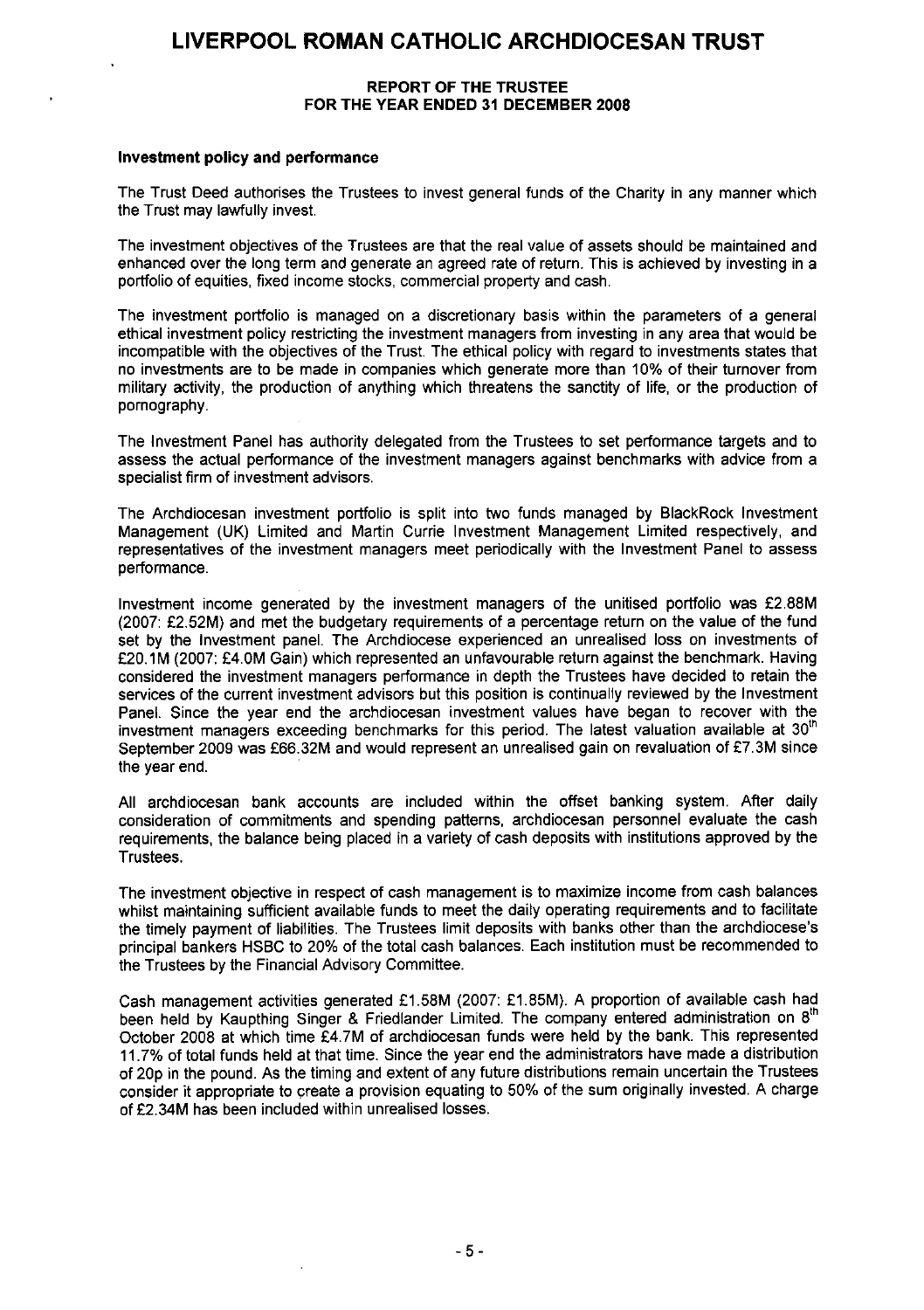### **REPORT OF THE TRUSTEE FOR THE YEAR ENDED 31 DECEMBER 2008**

#### **Investment properties**

The Archdiocese sold a number of assets that were no longer being used as functional church properties. The gain on the sale of investment properties in 2008 was £0.05M (2007:£0.86M). Having obtained professional advice the Trustees consider it prudent to retain a number of investment properties while the property market recovers. The Trustees have also retained a number of properties no longer required for functional purposes in order to generate a rental income for individual parishes. A cyclical valuation policy is operated by the Trustees and the revaluations created a gain of £0.37M in 2008 (2007: £1.98M).

### CHARITABLE ACTIVITIES

The Charity aims to satisfy its objects through four main areas of charitable activity:

- To provide support to the clergy in training, ministry and retirement
- To support pastoral work in parishes and local communities
- To support and direct lifelong Christian education in parishes and schools
- To preserve and invest in the property infrastructure of the Archdiocese and parishes, facilitating worship and enabling the charitable work of the Church to take place

### **Clergy support**

The increasing age profile of the clergy coupled with falling numbers of active clergy is a vital strategic component of the 'Leaving safe harbours' initiative. The Archdiocese is presently being served by 183 priests, a decline of over 30 in the last 10 years. Each parish within a Pastoral Area will continue to have a designated Parish Priest but with many clergy undertaking responsibility for more than one parish a greater emphasis is being placed on collaboration within the Pastoral Area.

An unrealised loss on inyestments has contributed to a fall in the value of the George Andrew Retirement Fund. As the number of retired priests increases beyond the present number of seventy eight, the requirements on the fund to provide for the day to day living needs of the retired clergy will increase and the fund value will diminish. The Trustees are undertaking an actuarial assessment of the George Andrew Fund to determine the level of funds required to provide for the retirement costs of currently active clergy. An annual parish collection, 'Provision for priests in retirement', has been introduced in recent years and continues to be generously supported by parishioners. Properties in a number of locations within the Archdiocese have been converted and refurbished to increase the level and variety of accommodation available to retired clergy. The proceeds of the annual collection will help to meet the future costs of converting and maintaining such properties and are held separately from those of the George Andrew Fund.

The year 2008 saw one ordination in the Archdiocese and there are currently nine students preparing for the priesthood in a number of locations including Ushaw College in Durham and Valladolid in Spain. The proceeds of an annual parish collection and a number of legacies and specific donations to the Priests' Training Fund provides for the cost of education of students to the priesthood and for continuing formation.

### **Pastoral work**

While most pastoral work is undertaken locally at the parish level, a number of centrally funded departments and initiatives facilitate and encourage work in the local community. The Christian Education Department focuses on formation in our Catholic schools and is complemented by the activities of the Animate Youth Ministry team based at St Mary's (Lowe House) in St Helens. A team of residential youth workers under the direction of the Youth Chaplain and an advisor for the formation of young people serve in parishes and schools, undertaking confirmation preparation, youth events, pilgrimages and school missions.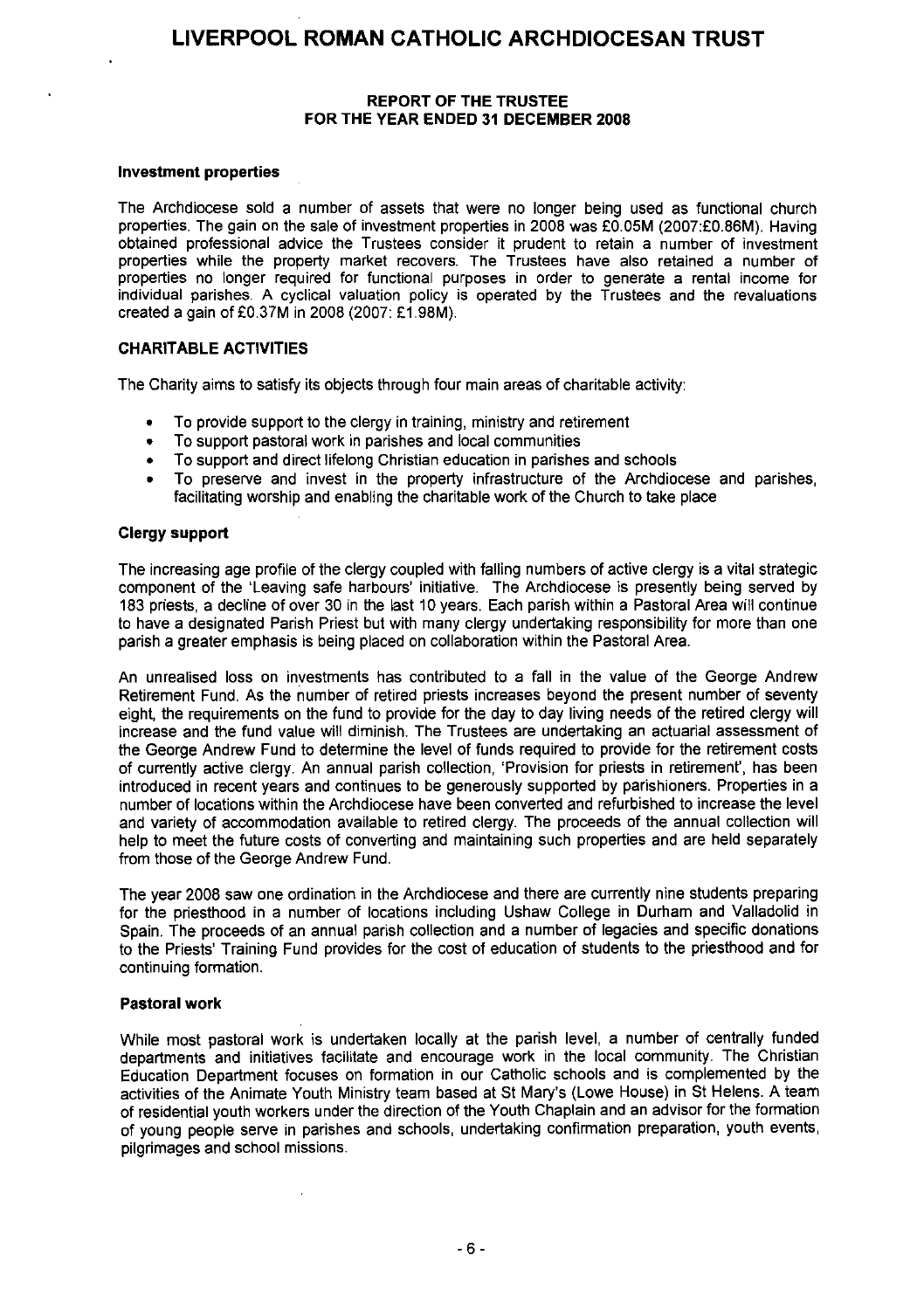### **REPORT OF THE TRUSTEE FOR THE YEAR ENDED 31 DECEMBER 2008**

The Animate team works with young people from the Archdiocese in our schools and parishes as well as through the youth section of the annual Lourdes Pilgrimage, 'Youth Alive' Masses every month, weekly youth groups and retreat work. Since the year end, the lower hall at St Mary's has been refurbished and will operate as a Youth Cafe for use by school groups during the day with a range of activities at other times.

The Pastoral Formation Department offers training and ongoing support to adults who seek to develop their participation in the mission of the Church. This includes assisting parishes as they develop collaborative ways of working, as well as offering skills training in particular areas such as working with young people, parish catechesis or exploring ways of supporting family life.

Liverpool Archdiocesan Missionary Project (LAMP) provides for the costs associated with Archdiocesan priests serving in Latin America. An annual parish collection and investment income derived from restricted investments currently support the day to day activities of two priests in Peru and one in Bolivia.

### **Education**

The Schools Department of the Archdiocese aims to review and develop the network of Catholic Primary and High Schools so that there are sufficient places within the Archdiocese to meet the expressed needs of parents for a distinctive Catholic education to be provided for their children.

Within the Government's policy for secondary education, the Schools Department ensures equitable treatment for the Catholic sector by proposing to the relevant local authority transformational curriculum and building projects under the 'Building Schools for the Future' programme (BSF). The department is also in consultation with local authorities in respect of the Primary Capital Programme, a national programme to invest in primary school buildings, to ensure that investment in archdiocesan primary schools is maximised.

The majority of schools in the Archdiocese opted to pay their devolved formula capital allocations (DFC) for schools' capital and repair programmes to an archdiocese account in which they are maintained on an individual basis until they are drawn down by the school. The administrative cost savings of operating a single system are significant, and by maintaining the schools DFC funds on a collective basis interest of £427K has been generated and returned to the School Projects Fund to meet the Archdiocese's commitment to an increasing capital build programme. At the year end, the Archdiocese was holding £14.0M on behalf of schools.

Through the School Projects Fund, the Archdiocese engaged in capital and repair projects in excess of £33M at a net cost of £2.87M. Over 450 school building projects were submitted to the Building Projects Committee and approved by the Trustees in the year.

Significant projects during the year included the completion of the new build Christ the King Centre for Learning in Huyton and the commencement of new build primary schools at All Saints' Bootle, Sacred Heart Leigh, St Michael and All Angels' Kirkby and St John's Liverpool. Through the Schools Voluntary Contribution Scheme the Archdiocese is able to offer an enhanced level of support to schools. The scheme generated £236K in 2008 from archdiocesan schools and enabled the Schools Department to support the development of leadership teams and advise on selection and appointment processes through effective induction, in-service and advanced programmes of training following appointment. In 2008 a significant number of new appointments made by governing bodies were supported by archdiocesan officers.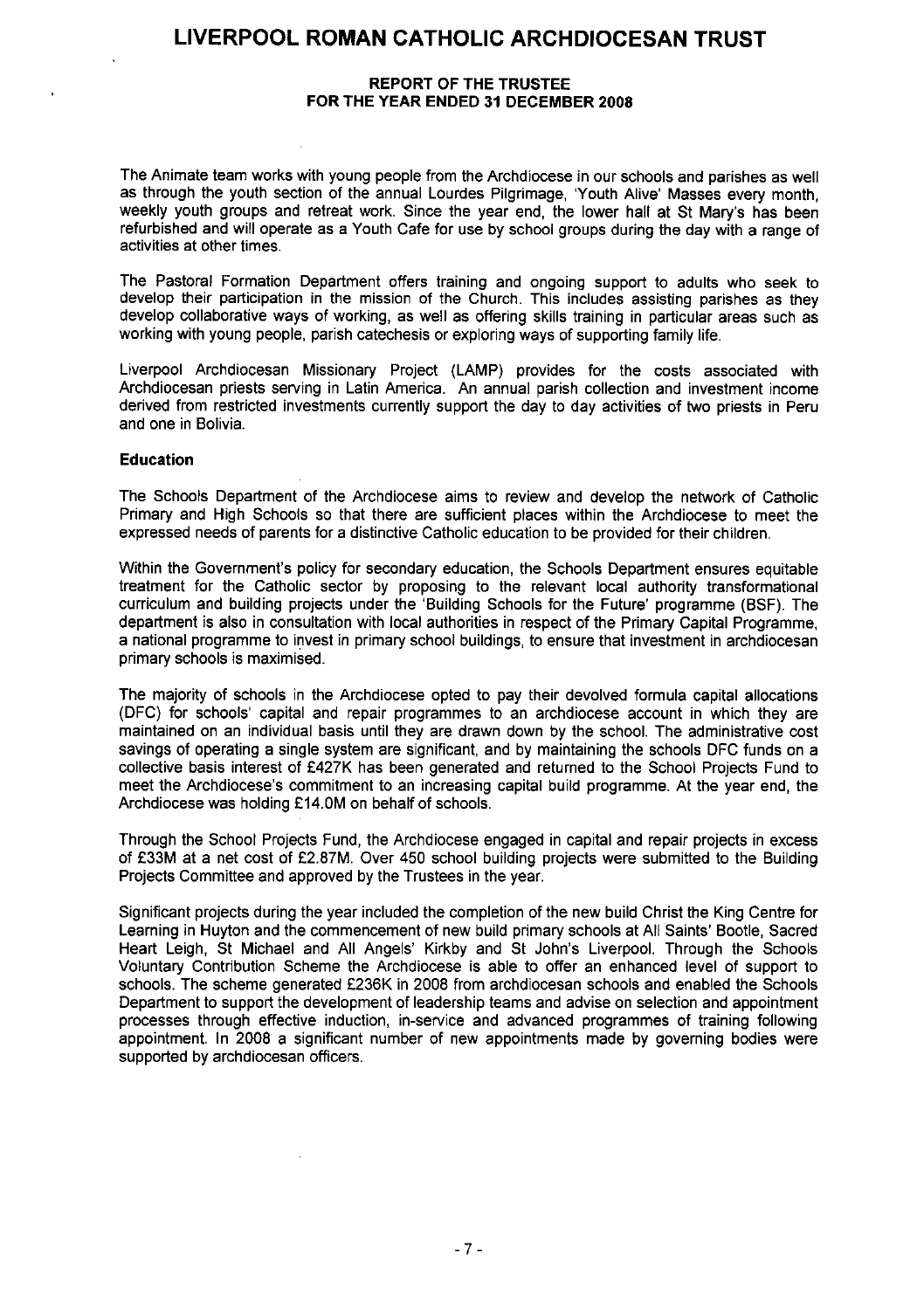### **REPORT OF THE TRUSTEE FOR THE YEAR ENDED 31 DECEMBER 2008**

### Property

Parish establishment costs remain the most significant area of expenditure for parishes, with £9.58M (2006: £7.10M) incurred in property running costs. The Archdiocese continues to operate a centrally monitored parish property repair budget and the services of the team of in-house surveyors have ensured that best value is obtained in all aspects of parish building projects. Repair and maintenance costs increased from £2.97M in 2007 to £5.41M in 2008. Included within these costs are £500K expenditure on the refurbishment of St Mary of the Angels where grant aid was received and £410K of necessary costs resulting from the comprehensive fire risk assessment of archdiocesan property.

Work on the "Cathedral experience" project began on site in July 2007 and has continued through 2008. A major part of the work has been to physically link the Lutyen's crypt to the Gibbard cathedral. The link, created by a glazed spiral staircase from the rear of the main cathedral will ensure a single visitor experience and also open the crypt as a destination for exhibitions, conferences and cultural programmes. The project was completed in early 2009 with £2.77M of costs incurred in 2008 supported by the European Regional Development Fund and the North West Development Agency.

### **Employees**

Information about the Archdiocese's activities is communicated to employees in a number of ways including the internal magazine and email. In addition, regular meetings are held with staff on general and specific matters.

It is the policy of the Archdiocese to give full consideration to applications from disabled persons, having due regard to their particular aptitudes and abilities, and to provide opportunities for the retention and retraining of employees who become disabled during their employment. Equal opportunities are also given for the training, career development and promotion of disabled persons.

### **Reserves policy**

At 31 December 2008 the reserves were:

|                               | 2008<br>£000's | 2007<br>£000's |
|-------------------------------|----------------|----------------|
| Restricted funds              | 13,139         | 11,932         |
| Unrestricted funds: - general | 65,538         | 74,740         |
| - designated                  | 54,280         | 69,224         |
|                               | 132,957        | 155,896        |
|                               |                |                |

Restricted funds represent unexpended balances from collections, donations, legacies and grants restricted by donors to specific purposes including the Priests' Training Fund, Foundation Mass Capital, specific projects in connection with the Metropolitan Cathedral and a capital grant from the English Sports Council. A breakdown of amounts restricted is given and the purpose of the restrictions is explained further in note 14.

Designated funds have been set aside by the Trustees for school projects, central funds, the George Andrew Retirement Fund, the Metropolitan Cathedral Roof Appeal Fund, the Metropolitan Cathedral and the Liverpool Inner-city parish reorganisation. Expenditure is made from these funds on a regular basis. A breakdown of amounts designated is given and the purpose of the designations is explained further in note 15.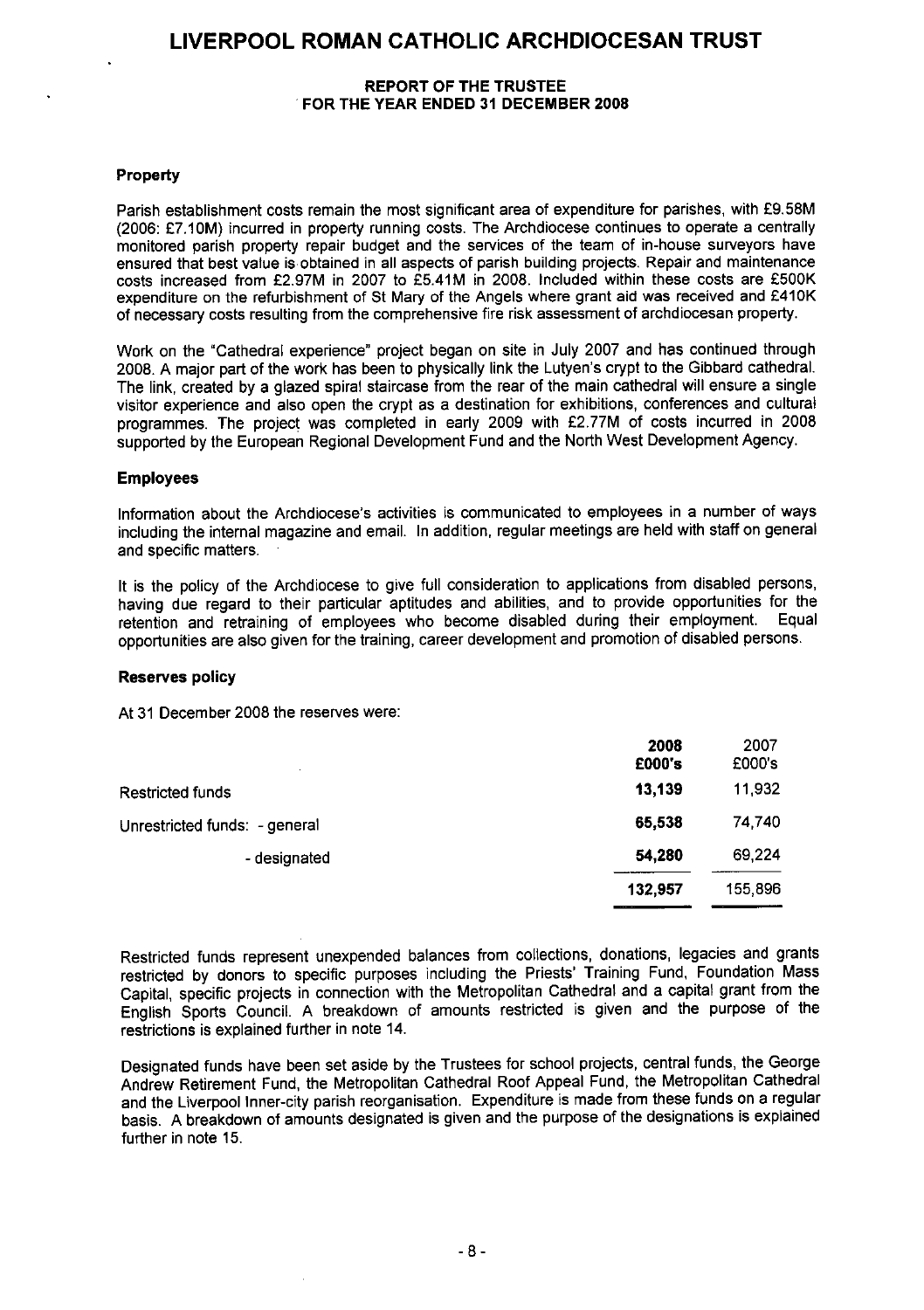### **REPORT OF** THE TRUSTEE FOR THE YEAR ENDED 31 **DECEMBER 2008**

Expenditure on school building projects is controlled by the Building Projects Committee. The current budget is set for the period 2006 to 2010 and utilises a levy on schools and parishes alongside other streams of income generated during the period. At December 2008 the School Project Fund was in a negative reserve position. This is partly attributable to the fall in value of investments but also due to expenditure being incurred early in the budget cycle. Further accelerated expenditure was incurred in 2008 to take advantage of the competitive nature of the construction industry during the year. In 2009 the Trustees approved further expenditure on school projects to match the increased availability of Government funding brought forward from future periods with the expectation of reduced expenditure in the years to 2016.

The level of reserves freely available to spend on any or all of the Charity's purposes amounted to approximately 17 months expenditure, (2007: 26 months). The freely available reserves exclude fixed assets held for charitable use, as these assets could not be realised without undermining the work of the Archdiocese.

The Trustees consider that a level of reserves equating to 36 months expenditure is sufficient to enable the Charity to fulfil all of its obligations and commitments. The decrease in the market value of investments held is the most significant factor contributing to the reduction in freely available reserves. The trustees are optimistic that signs of recovery experienced in the value of investments held in the first nine months of 2009 will contribute to progress towards the stated reserves aspiration.

### **PLANS FOR FUTURE PERIODS**

The Archdiocese is committed to implementing the recommendations of the 'Leaving safe harbours' strategic review. The review of operations within pastoral areas will begin with a period of preparation where clergy and parishioners will prepare for new arrangements and consider potential new structures for operation.

A transitional stage where proposals for the development of the pastoral areas are generated could last for up to three years with an expectation of up to five areas moving to the transitional stage each year. Three areas entered the transitional stage in September 2008. Before the development stage begins, the individual proposals will be considered by the Archbishop and others to ensure that it is consistent with the trustees objectives for the strategic direction of the Archdiocese. Three of the first pilot areas are moving towards seeking such approval for pastoral changes.

As part of the implementation of Leaving safe harbours, a review of resources, buildings and finances will be undertaken and each Pastoral Area will put forward proposals for its own development to the Trustees for consideration. It is anticipated that the development proposals may include the refurbishment or closure of churches within a Pastoral Area. I.e in Kirkby, the decisions of closure of St Laurence's and St Michael's, the refurbishment of St Joseph's and a new build of St Michaels and All Angels. Outside of the Leaving Safe Harbours process, there may from time-to-time be decisions taken on the continuing use of churches as places of worship following local consultation.

Significant consultation has been undertaken at an archdiocesan level and within Local Education Authorities regarding future schooling requirements within the Archdiocese. Reviews of primary education involving a number of Local Education Authorities are underway in several local authority areas.

The proposals of Knowsley Education Authority have been accepted in the first phase of the "Building Schools for the Future" initiative and will result in a number of new replacement Catholic secondary schools within that authority's area. Further investment through this initiative is now being developed in Liverpool, St Helens, Halton, Wigan and Sefton though it is likely that implementation will take place over a number of years. Capital costs through this programme continue to be met in full by the Government.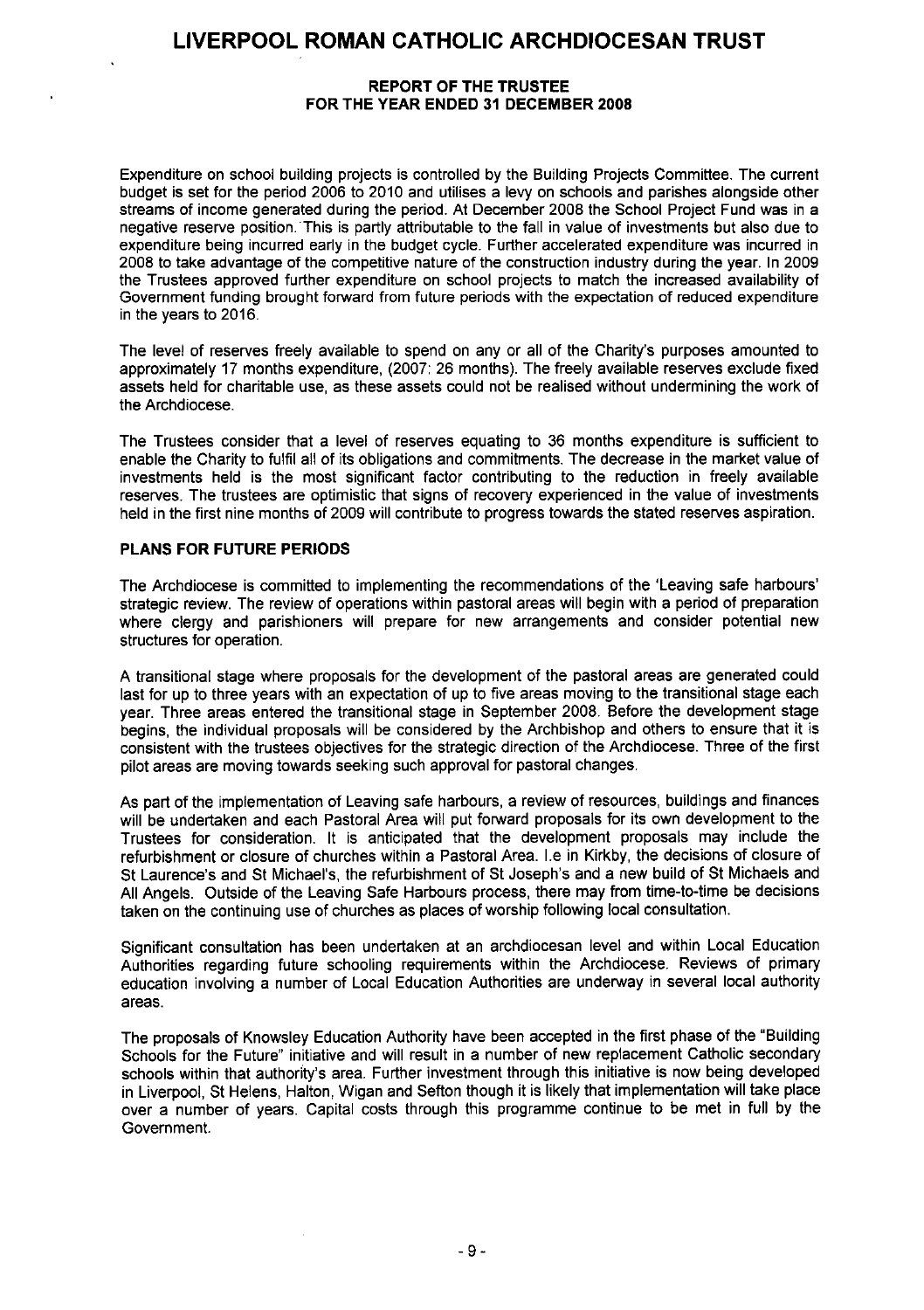### **REPORT OF THE TRUSTEE FOR THE YEAR ENDED 31 DECEMBER 2008**

The Archdiocese is in consultation with local authorities in respect of the "Primary capital programme" for primary schools. Commencing in 2009/10, this programme aims to renew at least half of all primary schools buildings by 2022/23. A commitment by the Archdiocese of £12M would be required to finance 10% of the project costs over the life of the programme which is anticipated to be 15 years. Positive negotiations with local authorities have identified at least eleven projects to which Primary capital programme funding will be allocated in the first two years of the programme (2009 — 2011) with a value of around £30M.

The administrative and centrally coordinated pastoral functions of the Archdiocese are funded from the Central Reserves. These funds are particularly dependant on income generated from cash management and investments. Although medium term projections of interest rates remain low, the amount of freely available reserves is in excess of the reserves policy for the Archdiocese as a whole. The reserve balance designated for central operation is of sufficient magnitude to absorb the impact of a lower investment income for a number of years into the future.

In summary, the overall picture is one of consolidation and improvement of existing resources The Trustees are budgeting carefully in response to Archdiocesan needs and priorities in order to improve the level of reserves and maintain commitments to existing services.

#### **Volunteers**

The Trustees acknowledge the hard work of so many volunteers in our parishes who help in financial and property administration and also of those who are employed by the Archdiocese in administration. They would wish to thank them all for all their hard work and dedicated commitment to this aspect of the life of the Church. The monetary value of the volunteers time is impossible to quantify.

#### **AUDITORS**

A resolution to re-appoint PKF (UK) LLP as auditors for the ensuing year will be proposed.

Signed on behalf of the Trustees

San Kim

**Rev** S **Kirwin Episcopal Vicar for Finance and** Development

22 October 2009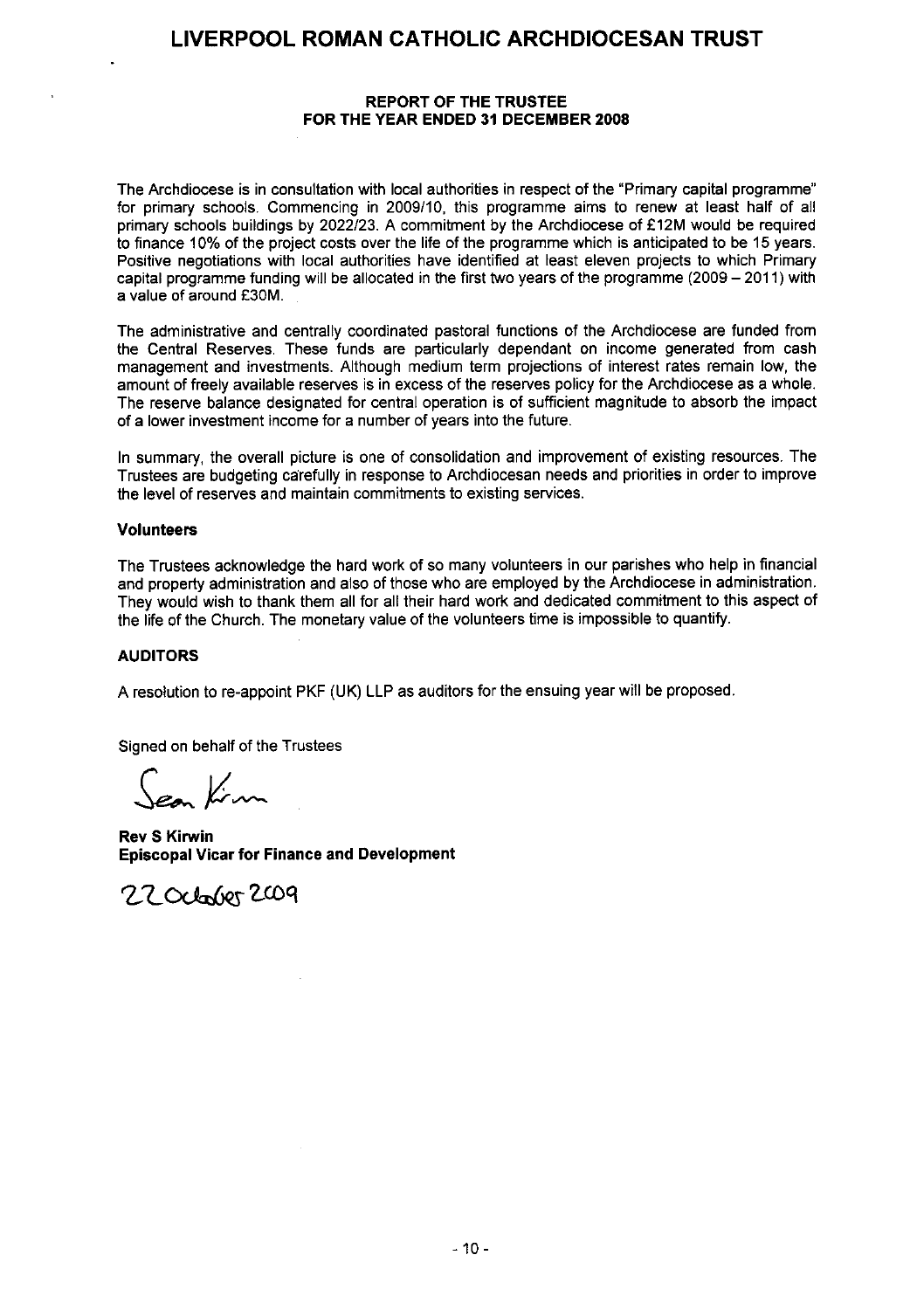### **STATEMENT OF TRUSTEE'S RESPONSIBILITIES FOR THE YEAR ENDED 31 DECEMBER 2008**

The Trustee is responsible for preparing the annual report and the financial statements in accordance with applicable law and United Kingdom Generally Accepted Accounting Practice.

Law applicable to charities in England and Wales requires the Trustee to prepare financial statements for each financial year which give a true and fair view of the state of affairs of the charity and the group and of the incoming resources and application of resources of the group for the year. In preparing financial statements giving a true and fair view the Trustee should follow best practice and:

- select suitable accounting policies and then apply them consistently;
- make judgements and estimates that are reasonable and prudent;
- state whether applicable accounting standards and statements of recommended practice have been followed, subject to any departures disclosed and explained in the financial statements; and
- prepare the financial statements on the going concern basis unless it is inappropriate to presume that the charity will continue in operation.

The Trustee is responsible for keeping proper accounting records that disclose with reasonable accuracy the financial position of the charity and the group and enable them to ensure that the financial statements comply with applicable law and the trust deed. The Trustee is also responsible for safeguarding the assets of the charity and the group and hence for taking reasonable steps for the prevention and detection of fraud and other irregularities.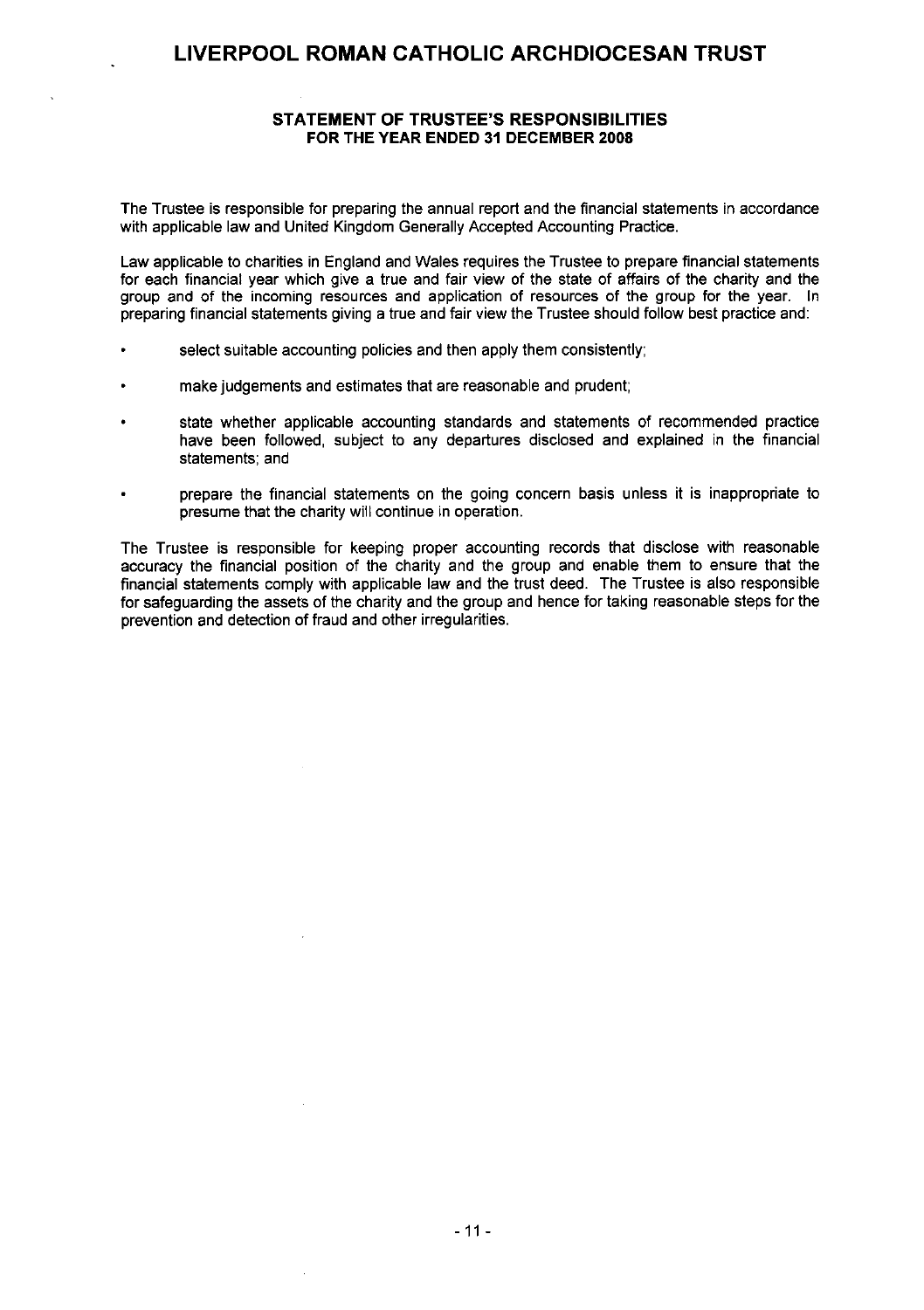#### **INDEPENDENT REPORT OF THE AUDITORS TO THE TRUSTEE OF LIVERPOOL ROMAN CATHOLIC ARCHDIOCESAN TRUST FOR THE YEAR ENDED 31 DECEMBER 2008**

We have audited the financial statements of the group and parent charity Liverpool Roman Catholic Archdiocesan Trust for the year ended 31 December 2008 which comprise the Consolidated Statement of Financial Activities, Consolidated Balance Sheet, Consolidated Cash Flow Statement and the related notes. The financial statements have been prepared under the accounting policies set out therein.

This report is made solely to the trustee, as a body, in accordance with section 43 of the Charities Act 1993 and regulations made under section 44 of that Act. Our audit work has been undertaken so that we might state to the charity's trustee those matters we are required to state to them in an auditor's report and for no other purpose. To the fullest extent permitted by law, we do not accept or assume responsibility to anyone other than the charity's trustee as a body, for our audit work, for this report, or for the opinions we have formed.

#### **Respective responsibilities of trustee and auditors**

The responsibilities of the trustee for preparing the trustee's report and the financial statements in accordance with applicable law and United Kingdom accounting standards ('United Kingdom Generally Accepted Accounting Practice') are set out in the statement of trustees' responsibilities.

We have been appointed as auditors under section 43 of the Charities Act 1993 and report in accordance with regulations made under section 44 of that Act. Our responsibility is to audit the financial statements in accordance with relevant legal and regulatory requirements and International Standards on Auditing (UK and Ireland).

We report to you our opinion as to whether the financial statements give a true and fair view and have been properly prepared in accordance with the Charities Act 1993. We also report to you if, in our opinion, any information contained in the financial statements is inconsistent in any material respect with the trustees' report, if the charity has not kept accounting records in accordance with section 41 of the Charities Act 1993, if the financial statements do not accord with those records, or if we have not received all the information and explanations we require for our audit.

We read the trustee's report and consider the implications for our report if we become aware of any apparent misstatements within it or material inconsistencies with the financial statements.

### **Basis of audit opinion**

We conducted our audit in accordance with International Standards on Auditing (UK and Ireland) issued by the Auditing Practices Board. An audit includes examination, on a test basis, of evidence relevant to the amounts and disclosures in the financial statements. It also includes an assessment of the significant estimates and judgements made by the trustee in the preparation of the financial statements, and of whether the accounting policies are appropriate to the charity's circumstances, consistently applied and adequately disclosed.

We planned and performed our audit so as to obtain all the information and explanations we considered necessary in order to provide us with sufficient evidence to give reasonable assurance that the financial statements are free from material misstatement, whether caused by fraud or other irregularity or error. In forming our opinion we also evaluated the overall adequacy of the presentation of information in the financial statements.

#### **Opinion**

In our opinion the financial statements:

• give a true and fair view, in accordance with United Kingdom Generally Accepted Accounting Practice, of the state of the group's and the parent charity's affairs as at 31 December 2008 and of the group's incoming resources and application of resources in the year then ended; and

• have been properly prepared in accordance with the Charities Act 1993.

 $\ell$ KF  $(\mu|\mu)$ 

**Liverpool Registered Auditor**

**28 Ocit4e `)-0)3°%**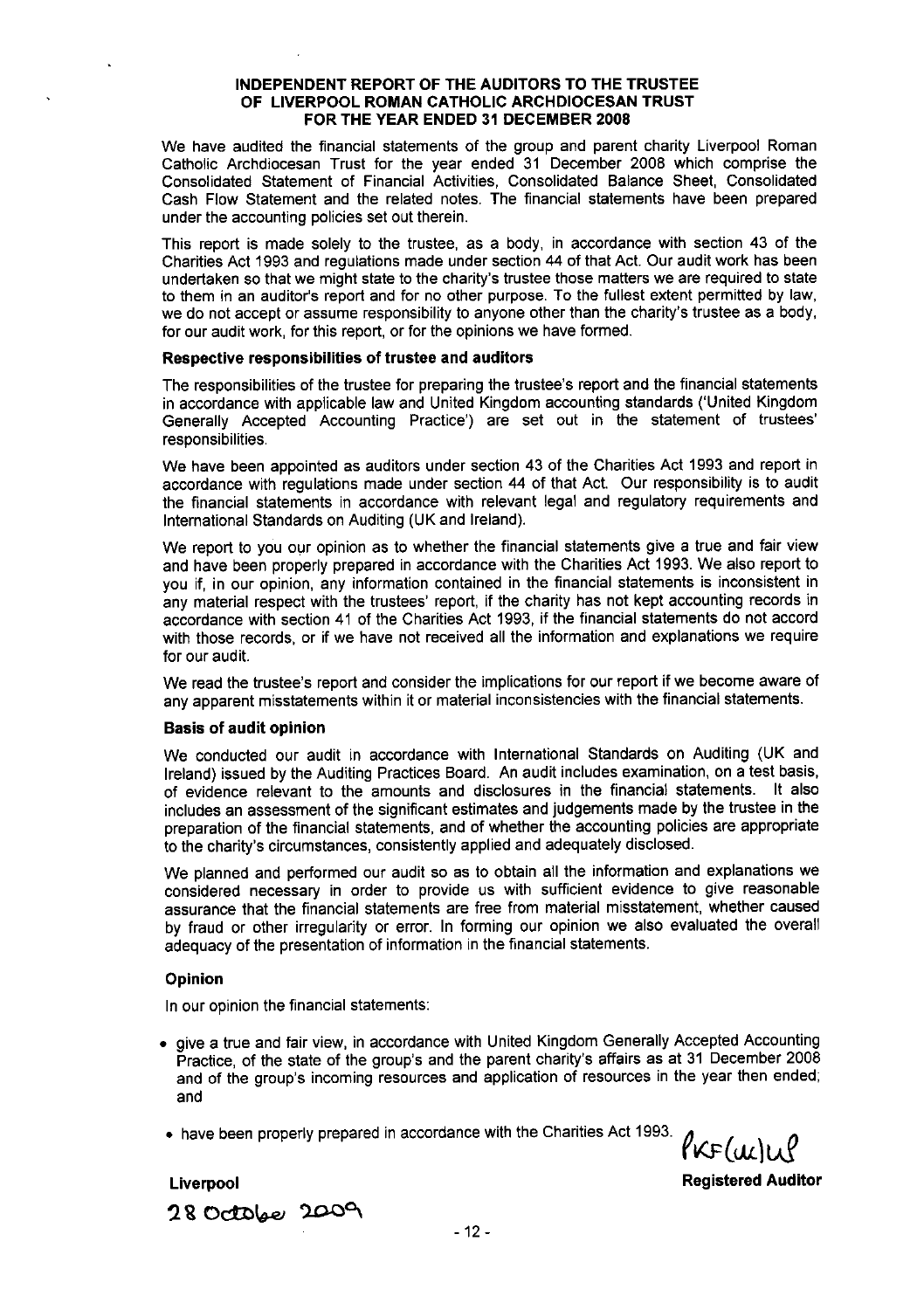### LIVERPOOL ROMAN CATHOLIC ARCHDIOCESAN TRUST CONSOLIDATED STATEMENT OF FINANCIAL ACTIVITIES FOR THE YEAR ENDED 31 DECEMBER 2008

|                                                                                  | <b>Note</b> | Parochial<br><b>Unrestricted</b><br><b>Funds</b><br>£000's | Parochial<br>Designated<br><b>Funds</b><br>£000's | Parochial<br><b>Restricted</b><br>Funds<br>£000's | <b>TOTAL</b><br>Parochial<br><b>Funds</b><br>£000's | Curial<br><b>Unrestricted</b><br><b>Funds</b><br>£000's | Curial<br>Designated<br><b>Funds</b><br>£000's | Curial<br><b>Restricted</b><br>Funds<br>£000's | <b>TOTAL</b><br>Curial<br><b>Funds</b><br>£000's | <b>TOTAL</b><br>2008<br>£000's | <b>TOTAL</b><br>2007<br>£000's |
|----------------------------------------------------------------------------------|-------------|------------------------------------------------------------|---------------------------------------------------|---------------------------------------------------|-----------------------------------------------------|---------------------------------------------------------|------------------------------------------------|------------------------------------------------|--------------------------------------------------|--------------------------------|--------------------------------|
| <b>INCOMING RESOURCES</b>                                                        |             |                                                            |                                                   |                                                   |                                                     |                                                         |                                                |                                                |                                                  |                                |                                |
| Incoming resources from generated funds                                          | 2           |                                                            |                                                   |                                                   |                                                     |                                                         |                                                |                                                |                                                  |                                |                                |
| Voluntary income                                                                 | 2.1         | 10,135                                                     | 625                                               | 2,039                                             | 12,799                                              | 308                                                     | 493                                            | 360                                            | 1,161                                            | 13,960                         | 14,752                         |
| Activities for generating funds                                                  | 2.2         | 1,486                                                      |                                                   |                                                   | 1,486                                               | 26,670                                                  |                                                | 1,514<br>95                                    | 28,184<br>3,205                                  | 29,670<br>4,894                | 27,227<br>5,149                |
| Investment income                                                                | 2.3         | 1,060                                                      | 614                                               | 15                                                | 1,689<br>303                                        | 162<br>192                                              | 2,948<br>480                                   |                                                | 672                                              | 975                            | 893                            |
| Incoming resources from charitable activities                                    | 3<br>4      | 303<br>500                                                 | $\overline{a}$                                    | ÷                                                 | 500                                                 |                                                         | 186                                            |                                                | 186                                              | 686                            | 906                            |
| Other incoming resources                                                         |             |                                                            |                                                   |                                                   | 16,777                                              | 27,332                                                  | 4,107                                          | 1,969                                          | 33,408                                           | 50,185                         | 48,927                         |
| TOTAL INCOMING RESOURCES                                                         |             | 13,484                                                     | 1,239                                             | 2,054                                             |                                                     |                                                         |                                                |                                                |                                                  |                                |                                |
| <b>RESOURCES EXPENDED</b>                                                        |             |                                                            |                                                   |                                                   |                                                     |                                                         |                                                |                                                |                                                  |                                |                                |
| <b>Costs of generating funds</b>                                                 |             |                                                            |                                                   |                                                   |                                                     |                                                         |                                                |                                                |                                                  |                                |                                |
| Costs of activities for generating funds                                         |             | (77)                                                       |                                                   |                                                   | (77)                                                | (26, 407)                                               | (31)                                           |                                                | (26, 438)                                        | (26, 515)                      | (26, 813)                      |
| Investment management costs                                                      |             | (88)                                                       | (30)                                              |                                                   | (118)                                               | (9)                                                     | (124)                                          |                                                | (133)                                            | (251)                          | (293)                          |
| <b>Charitable activities</b>                                                     | 5           | (15, 226)                                                  | (2,868)                                           | (1, 363)                                          | (19, 457)                                           | (1, 014)                                                | (3, 375)                                       | (330)                                          | (4, 719)                                         | (24, 176)                      | (20, 565)                      |
| Governance costs                                                                 | 7           |                                                            |                                                   |                                                   |                                                     |                                                         | (130)                                          |                                                | (130)                                            | (130)                          | (113)                          |
| <b>TOTAL RESOURCES EXPENDED</b>                                                  |             | (15, 391)                                                  | (2,898)                                           | (1, 363)                                          | (19, 652)                                           | (27.430)                                                | (3,660)                                        | (330)                                          | (31, 420)                                        | (51,072)                       | (47, 784)                      |
| NET(OUTGOING)/ INCOMING RESOURCES<br><b>BEFORE TRANSFERS</b>                     |             | (1,907)                                                    | (1,659)                                           | 691                                               | (2, 875)                                            | (98)                                                    | 447                                            | 1,639                                          | 1,988                                            | (887)                          | 1,143                          |
| Gross transfers between funds                                                    | 22          | 1,456                                                      | 227                                               | (309)                                             | 1,374                                               | (1.911)                                                 | 131                                            | 406                                            | (1, 374)                                         |                                |                                |
| <b>NET (OUTGOING)/INCOMING RESOURCES</b><br><b>BEFORE OTHER RECOGNISED GAINS</b> |             | (451)                                                      | (1, 432)                                          | 382                                               | (1, 501)                                            | (2,009)                                                 | 578                                            | 2,045                                          | 614                                              | (887)                          | 1,143                          |
| <b>OTHER RECOGNISED GAINS / (LOSSES)</b>                                         |             |                                                            |                                                   |                                                   |                                                     |                                                         |                                                |                                                |                                                  |                                |                                |
| <b>Revaluation of investment properties</b>                                      | 10.1        | 330                                                        |                                                   |                                                   | 330                                                 |                                                         | 45                                             |                                                | 45                                               | 375                            | 1,978                          |
| Realised gains on investment properties                                          |             |                                                            |                                                   |                                                   |                                                     |                                                         | 48                                             |                                                | 48                                               | 48                             | 856                            |
| <b>Unrealised loss on deposits</b>                                               |             |                                                            |                                                   |                                                   |                                                     |                                                         | (2, 340)                                       |                                                | (2, 340)                                         | (2,340)                        |                                |
| Unrealised (loss)/gain on investments                                            | 11          | (6, 323)                                                   | (2, 245)                                          | (68)                                              | (8,636)                                             | (749)                                                   | (9,598)                                        | (1, 152)                                       | (11, 499)                                        | (20, 135)                      | 4,008                          |
| <b>NET MOVEMENT IN FUNDS</b>                                                     |             | (6, 444)                                                   | (3,677)                                           | 314                                               | (9, 807)                                            | (2,758)                                                 | (11, 267)                                      | 893                                            | (13, 132)                                        | (22, 939)                      | 7,985                          |
| Fund balances brought forward at 1 January 2008                                  |             | 70,974                                                     | 727                                               | 1,084                                             | 72,785                                              | 3,766                                                   | 68,497                                         | 10,848                                         | 83,111                                           | 155,896                        | 147,911                        |
| FUND BALANCES CARRIED FORWARD AT 31<br><b>DECEMBER 2008</b>                      | 23          | 64,530                                                     | (2,950)                                           | 1,398                                             | 62,978                                              | 1,008                                                   | 57,230                                         | 11,741                                         | 69,979                                           | 132,957                        | 155,896                        |

All amounts relate to continuing operations.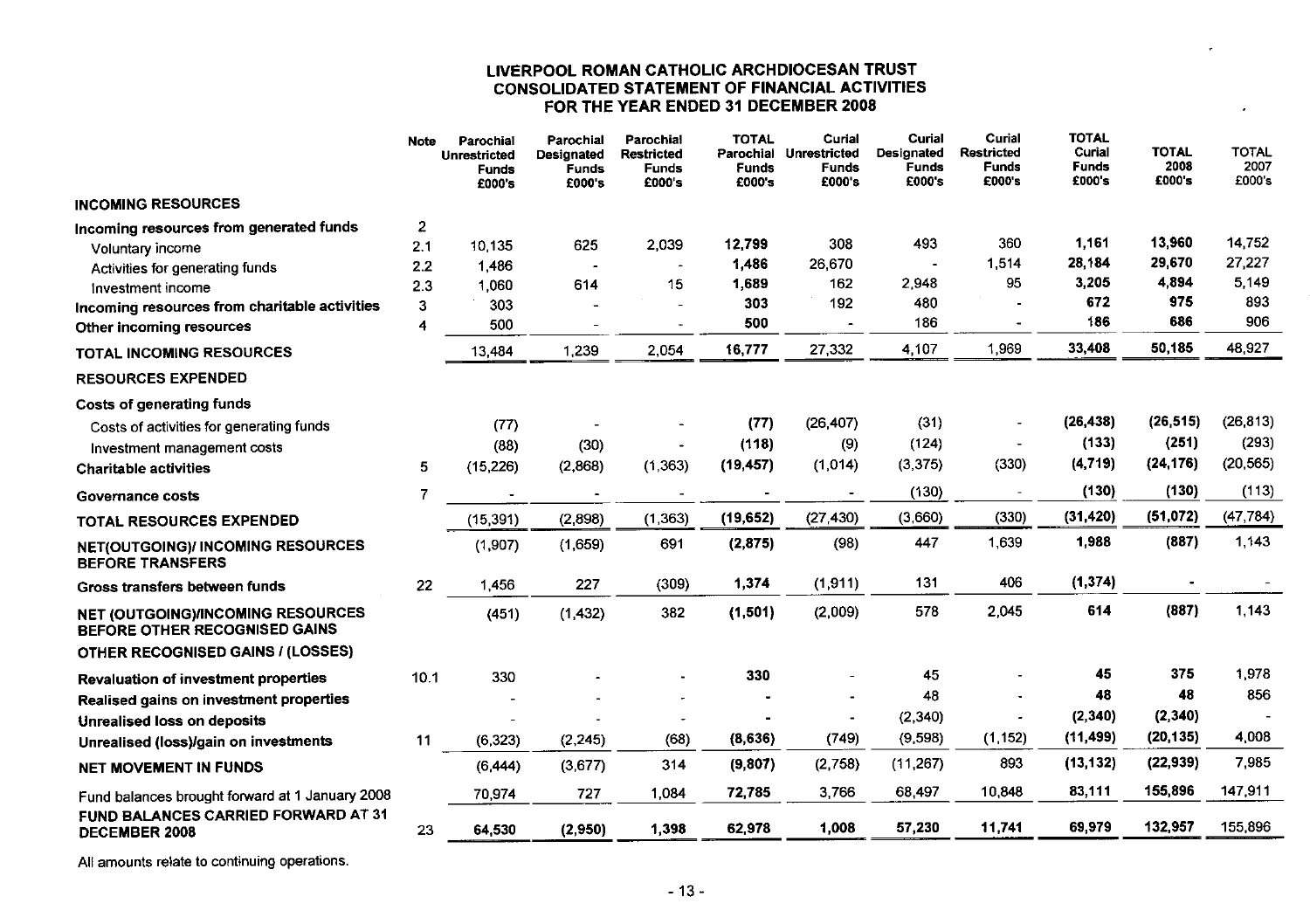### CONSOLIDATED BALANCE SHEET AT 31 DECEMBER 2008

|                                                 | <b>Notes</b> | Parochial<br>2008<br>£000's | Curial<br>2008<br>£000's | <b>Total</b><br>2008<br>£000's | Parochial<br>2007<br>£000's | Curial<br>2007<br>£000's | Total<br>2007<br>£000's |
|-------------------------------------------------|--------------|-----------------------------|--------------------------|--------------------------------|-----------------------------|--------------------------|-------------------------|
| <b>FIXED ASSETS</b>                             |              |                             |                          |                                |                             |                          |                         |
| <b>Tangible assets</b>                          |              |                             |                          |                                |                             |                          |                         |
| - investment properties                         | 10.1         | 4,824                       | 5,246                    | 10,070                         | 4 5 3 4                     | 5,996                    | 10,530                  |
| - other                                         | 10.2         | 18,014                      | 23,479                   | 41,493                         | 20,082                      | 22,031                   | 42,113                  |
|                                                 |              | 22,838                      | 28,725                   | 51,563                         | 24.616                      | 28,027                   | 52,643                  |
| <b>Investments</b>                              | 11           | 24,623                      | 34,363                   | 58,986                         | 32.741                      | 45,847                   | 78,588                  |
| <b>Total Fixed Assets</b>                       |              | 47,461                      | 63,088                   | 110,549                        | 57,357                      | 73,874                   | 131,231                 |
| <b>CURRENT ASSETS</b>                           |              |                             |                          |                                |                             |                          |                         |
| <b>Stock</b><br><b>Debtors</b>                  |              |                             | 745                      | 745                            |                             | 937                      | 937                     |
| - due within one year<br><b>Balance at bank</b> | 12           | 3,855                       | 8,843                    | 12,698                         | 3.356                       | 6,620                    | 9,976                   |
| including deposits                              |              | 28,616                      | 4,569                    | 33,185                         | 22,400                      | 9,939                    | 32,339                  |
|                                                 |              | 32,471                      | 14,157                   | 46,628                         | 25,756                      | 17,496                   | 43,252                  |
| <b>CREDITORS</b>                                |              |                             |                          |                                |                             |                          |                         |
| - amounts falling due<br>within one year        | 13           | (16, 499)                   | (7, 721)                 | (24, 220)                      | (11, 932)                   | (6,655)                  | (18, 587)               |
| <b>Parochial/Curial balances</b>                |              | (455)                       | 455                      |                                | 1,604                       | (1,604)                  |                         |
| <b>Net current assets</b>                       |              | 15,517                      | 6,891                    | 22,408                         | 15,428                      | 9,237                    | 24,665                  |
| <b>NET ASSETS</b>                               |              | 62,978                      | 69,979                   | 132,957                        | 72,785                      | 83,111                   | 155,896                 |
| <b>ACCUMULATED FUNDS</b>                        |              |                             |                          |                                |                             |                          |                         |
| <b>Restricted funds</b><br>Unrestricted funds   | 14           | 1,398                       | 11,741                   | 13,139                         | 1,084                       | 10,848                   | 11,932                  |
| - designated                                    | 15           | (2,950)                     | 57,230                   | 54,280                         | 727                         | 68,497                   | 69,224                  |
| - general                                       |              | 64,530                      | 1,008                    | 65,538                         | 70.974                      | 3,766                    | 74,740                  |
|                                                 |              | 62,978                      | 69,979                   | 132,957                        | 72 785                      | 83,111                   | 155,896                 |

The financial statements were approved and authorised for issue by the Board of Trustees on  $\mathcal{L}$  Ochlygrid  $\mathcal{C}$ and signed on their behalf by

ation of Kelly  $+$ 

Most Rev P Kelly, Trustee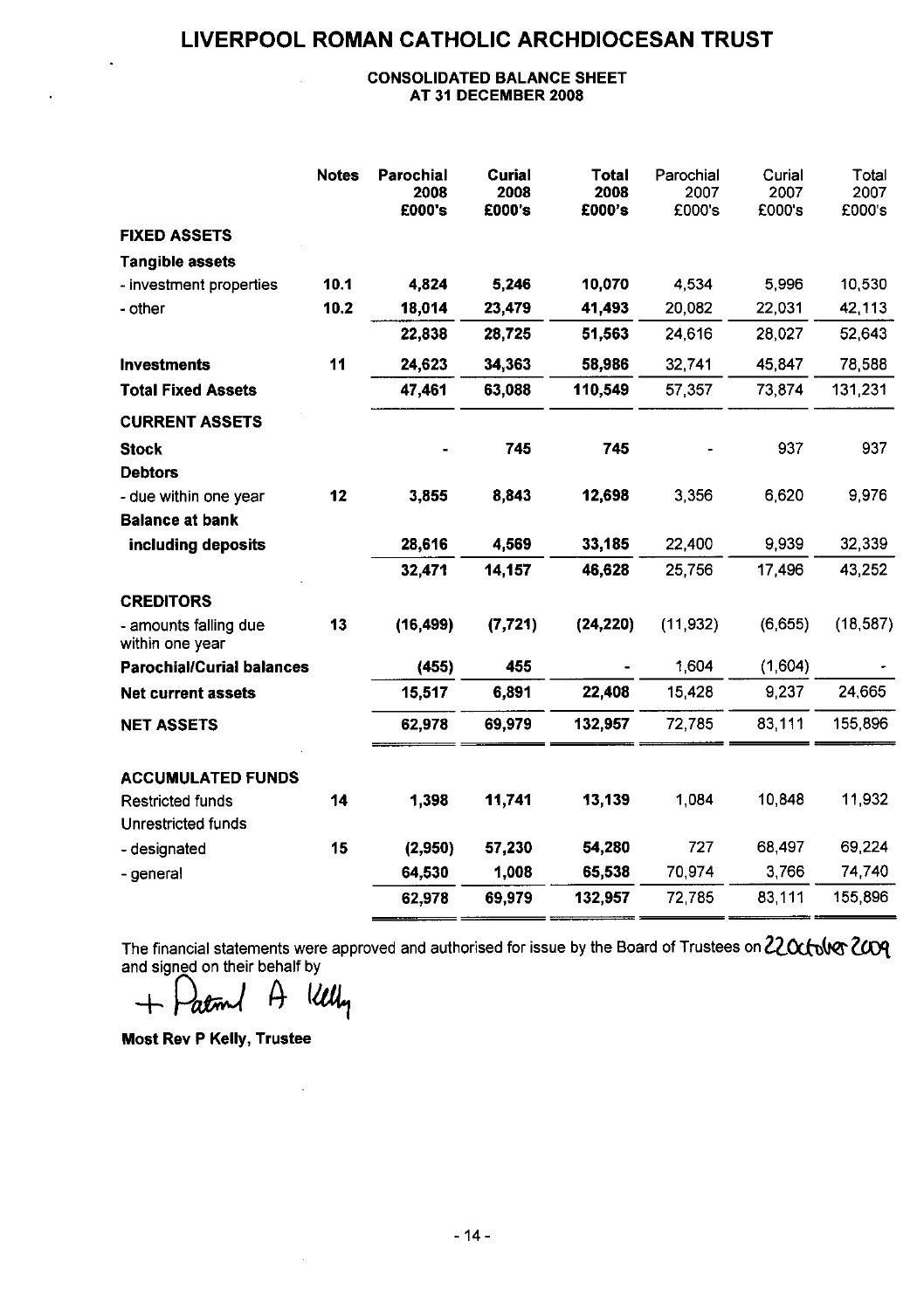$\Delta$ 

### CONSOLIDATED CASH FLOW STATEMENT **FOR THE YEAR ENDED 31 DECEMBER 2008**

|                                                               | 2008     |          | 2007     |        |
|---------------------------------------------------------------|----------|----------|----------|--------|
|                                                               | £000's   | £000's   | £000's   | £000's |
| <b>Operating activities</b>                                   |          |          |          |        |
| Net (outgoing)/incoming resources (page 13)                   | (887)    |          | 1,143    |        |
| Investment income and interest receivable                     | (4, 156) |          | (4, 392) |        |
| Surplus on sale of fixed assets held for charity's<br>own use | (500)    |          | (736)    |        |
| Depreciation                                                  | 3,405    |          | 3,641    |        |
| Decrease/(Increase) in stock                                  | 192      |          | (21)     |        |
| Increase in debtors                                           | (2, 467) |          | (1,075)  |        |
| Increase in creditors                                         | 5,636    |          | 2,645    |        |
| Net cash inflow from operating activities                     |          | 1,223    |          | 1.205  |
| Return on investments and servicing of<br>finance             |          |          |          |        |
| Investment income                                             |          | 2,531    |          | 2,767  |
| Capital expenditure and financial investment                  |          |          |          |        |
| Purchase of tangible fixed assets                             | (3,030)  |          | (1,950)  |        |
| Purchase of investment property                               |          |          | (231)    |        |
| Purchase of listed investments                                | (1, 114) |          | (1,874)  |        |
|                                                               | (4, 144) |          | (4,055)  |        |
| Proceeds from sale of investment property                     | 894      |          | 2.270    |        |
| Proceeds from sale of tangible fixed assets                   | 1,038    |          | 886      |        |
| Proceeds from sale of listed investments                      | 278      |          | 1,810    |        |
| Net cash (outflow)/inflow<br>from investing activities        |          | (1, 934) |          | 911    |
| <b>Management of liquid resources</b>                         |          |          |          |        |
| Cash management income                                        |          | 1,366    |          | 1.366  |
| Increase in cash                                              |          | 3,186    |          | 6,249  |
| Cash at 1 January 2008                                        |          | 32,339   |          | 26,090 |
| Unrealised loss on deposits                                   |          | (2, 340) |          |        |
| Cash at 31 December 2008                                      |          | 33,185   |          | 32,339 |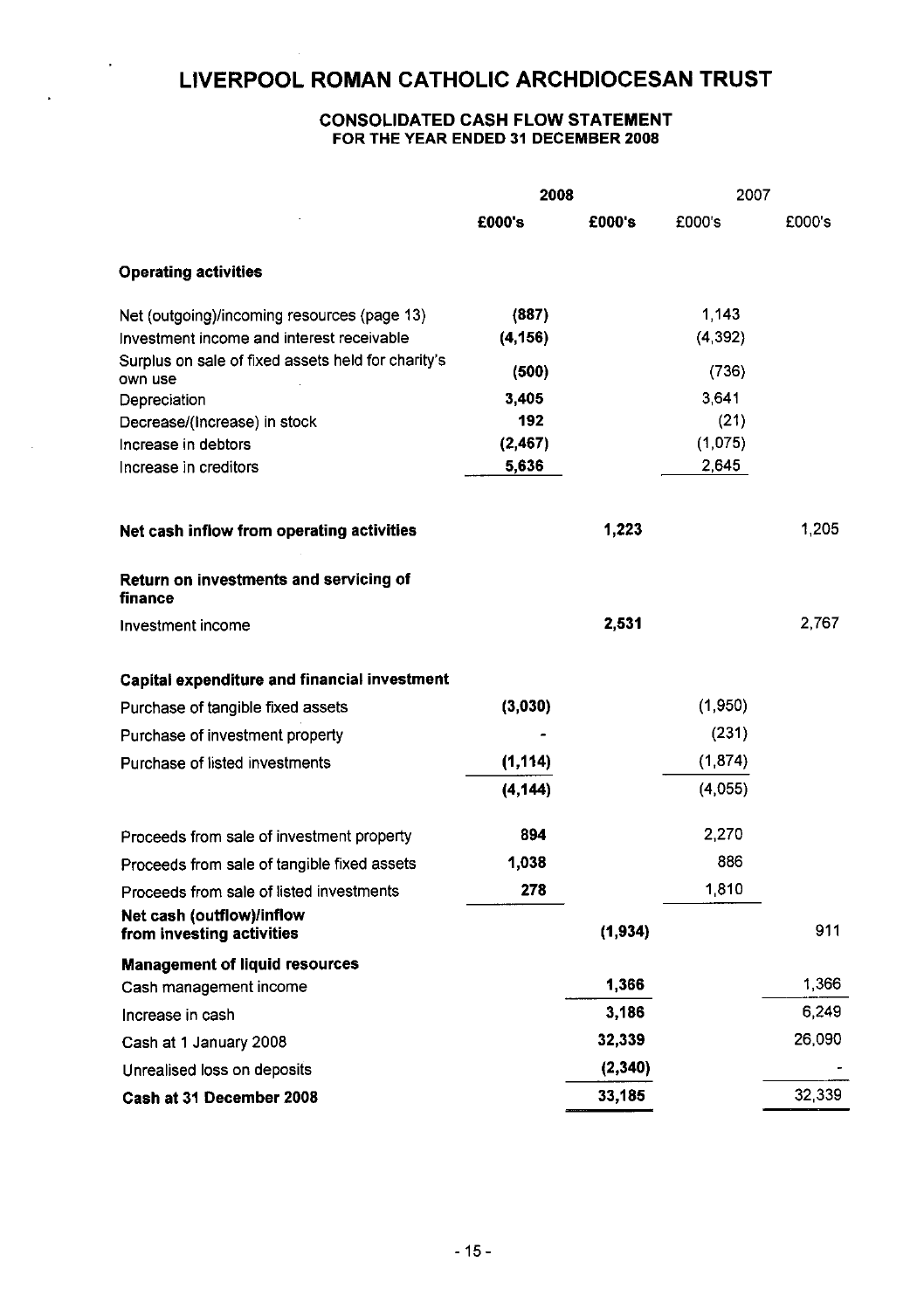### **NOTES AND ACCOUNTING POLICIES FOR THE YEAR ENDED 31 DECEMBER 2008**

### <sup>1</sup> PRINCIPAL ACCOUNTING POLICIES

### **1.1 Basis of accounting**

The financial statements have been prepared in accordance with the Charities Accounts & Report Regulations 2005, the Statement of Recommended Practice "Accounting and Reporting by Charities" (SORP 2005) and with applicable accounting standards issued by the UK Accountancy bodies. They are prepared under the historical cost convention modified by the revaluation of investments and investment properties which are included at market value. The financial statements of the Charity include those of the subsidiary undertakings which are consolidated on a line by line basis using appropriate headings for those subsidiaries which prepare their accounts under the Companies Act or SORP formats.

### **1.2 Incoming resources**

Incoming resources are included in the Consolidated Statement of Financial Activities on the basis of amounts receivable for the year. Income from commercial activities is included in the period that the relevant services are provided or goods supplied. Legacies and donations are recognised when the Archdiocese has certainty of receipt, becomes legally entitled to them and they can be measured in financial terms with sufficient reliability.

The Charity receives substantial voluntary help in the work of the Archdiocese but it is not possible to place a financial value on this work and no amounts are therefore included in the financial statements for the value of services donated by volunteers. Gifts of fixed assets are included at valuation and the equivalent is recorded as donation income.

Grants receivable are included in the Consolidated Statement of Financial Activities as soon as the conditions attaching to the grant are satisfied. Grants are mainly in relation to capital projects.

### **1.3 Resources expended**

Resources expended are included in the Consolidated Statement of Financial Activities on the accruals basis. These are based on the amounts payable for work done or services provided in the year.

### **Costs of generating funds**

Costs of generating funds comprises all costs relating to attracting voluntary income, the costs incurred in subsidiary trading and investment management fees.

### **Charitable activities expenditure**

Charitable activities expenditure includes the costs identified as wholly or mainly attributable to achieving the charitable objectives of the charity, including direct staff costs, other direct costs, and apportioned support costs.

### **Governance costs**

Governance costs are those costs related to the governance of the charity, to allow it to operate, and to generate information for public accountability. Direct costs will include audit and accountancy, legal advice to trustees and costs of trustees meetings.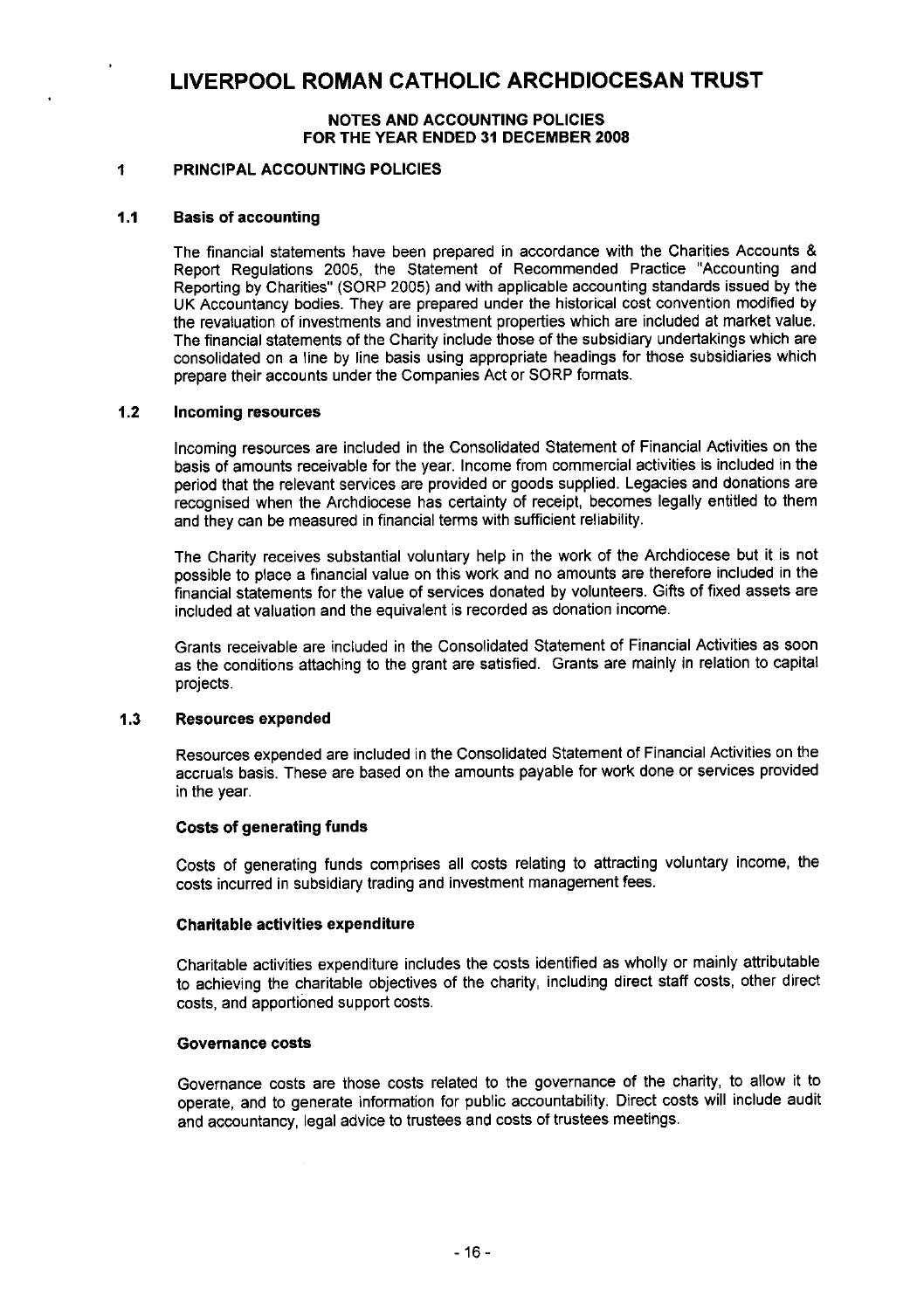### **NOTES AND ACCOUNTING POLICIES FOR THE YEAR ENDED 31 DECEMBER 2008**

### **PRINCIPAL ACCOUNTING POLICIES (continued)**

#### **Support costs**

All support costs are borne by Central Funds and have been apportioned to governance costs and charitable activities. The share of support costs attributable to governance reflects costs incurred in the preparation of the statutory accounts and the remaining costs have been allocated pro-rata based upon the charitable activity's share of central expenditure.

### **1.4 Investments and investment gains and losses**

Investments and investment properties are included in the financial statements at open market value.

Realised and unrealised gains and losses on investments and investment properties are dealt with in the Consolidated Statement of Financial Activities.

Unrealised gains and losses are calculated as the movement in market value during the year. Realised gains are calculated as the difference between disposal proceeds and market value brought forward.

### **1.5 Tangible fixed assets — other than property**

The cost of motor vehicles, computer equipment, office equipment and fixtures and fittings is capitalised and depreciation is provided to write off the original cost, less any estimated residual value, over the expected useful life of the assets concerned. The rates of depreciation applied are as follows:

|                       | % of cost<br>per annum |
|-----------------------|------------------------|
| Motor vehicles        | 25                     |
| Computer equipment    | 25                     |
| Office equipment and  |                        |
| fixtures and fittings | 20                     |

Suitable capitalisation thresholds are adopted in the entities comprising the Archdiocese.

### **1.6 Tangible fixed assets - Functional church property**

Prior to 31 December 1997 capital expenditure on functional church property was written off in full as incurred.

At 31 December 1997 the Trustees considered that a reasonable approximation of the net book value of the functional church property held would be established by discounting the insurance values of those assets by 90%. This was the policy employed to include these assets on the balance sheet at estimated historic cost net of accumulated depreciation.

From 1 January 1998 the cost of functional church property has been capitalised and depreciated over its expected useful life of 20 years.

Works of art, treasures and plate are not capitalised in these accounts as they are historic, have extraordinarily long lives and are worth preserving in perpetuity. The Trustees consider that it would be prejudicial to the safe custody of these assets to disclose details of their values and usage in the accounts.

Where functional church property is no longer operational impairment is fully recognised unless there is an investment value.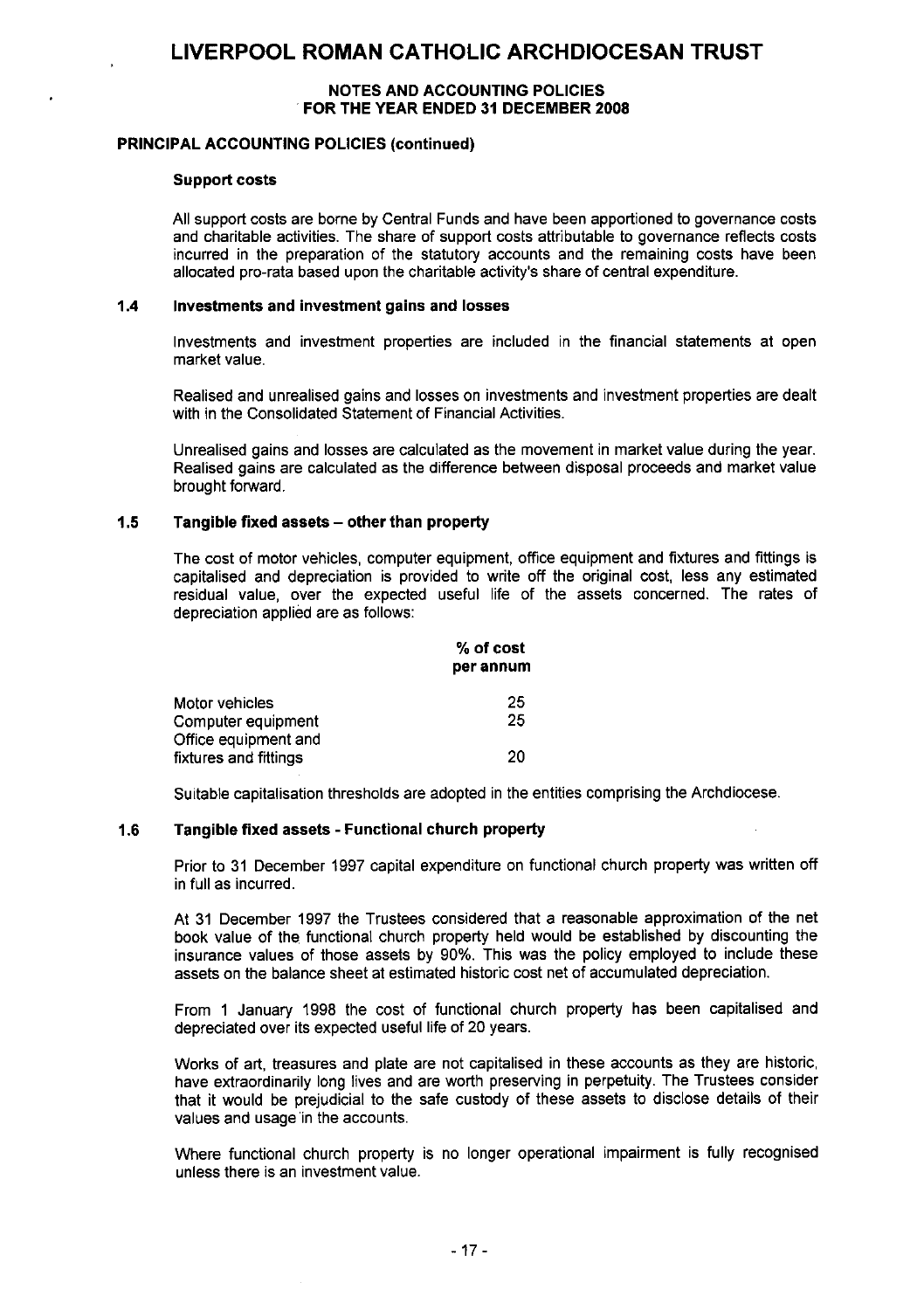### **NOTES AND ACCOUNTING POLICIES FOR THE YEAR ENDED 31 DECEMBER 2008**

### **PRINCIPAL ACCOUNTING POLICIES (continued)**

### **1.7 Tangible fixed assets - School property**

The freehold of the land and buildings legally owned by the Archdiocese and occupied rent free on behalf of the Trustees of the governing bodies of Catholic voluntary aided schools, which are separate charities and publicly funded, are valued at nil. The Trustees consider that no meaningful value can be attributed to these assets, since they are not used directly by the Archdiocese, do not generate income and cannot be disposed of in the open market or put to alternative use while such occupation, which may be indefinite, continues.

### **1.8 Impairment**

The carrying amounts of the Archdiocese's fixed assets are reviewed at each balance sheet date to determine whether there is any indication of impairment If any such indication exists the asset's recoverable amount is estimated. An impairment loss is recognised wherever the carrying amount of an asset exceeds its recoverable amount and is recognised in the Consolidated Statement of Financial Activities.

#### **1.9 Taxation**

The Trustees consider that the exemptions from taxation set out in the Income and Corporation Taxes Act 1988 and the Taxation of Chargeable Gains Act 1992 are met, and thus no provision is made for taxation.

#### **1.10 Stocks**

Stocks are stated at the lower of cost and net realisable value.

### **1.11 Pension scheme**

The Charity and eligible employees make defined contributions to a group personal pension scheme. Contributions are also paid to the Teachers Pension Superannuation Fund on which further information is given in note 19 to the financial statements. Contributions payable are charged as Resources Expended in the Consolidated Statement of Financial Activities.

### 1.12 **Operating leases**

Operating leases in respect of equipment are charged as resources expended on a straight line basis over the period of the lease. Such operating leases mainly relate to parishes and parish centres.

### **1.13 Recognition of liabilities**

Liabilities are recognised as soon as there is a legal or constructive obligation committing the Archdiocese to pay out resources.

### **1.14 Fund accounting**

The Archdiocese has the following funds which are shown separately in the accounts.

### **Restricted funds**

Restricted funds are funds that are used in accordance with specific restrictions imposed by donors or that have been raised by the Charity for particular purposes. The costs of raising and administering such funds are charged against the specific fund. Details of the restricted funds held are given in note 14 to the financial statements.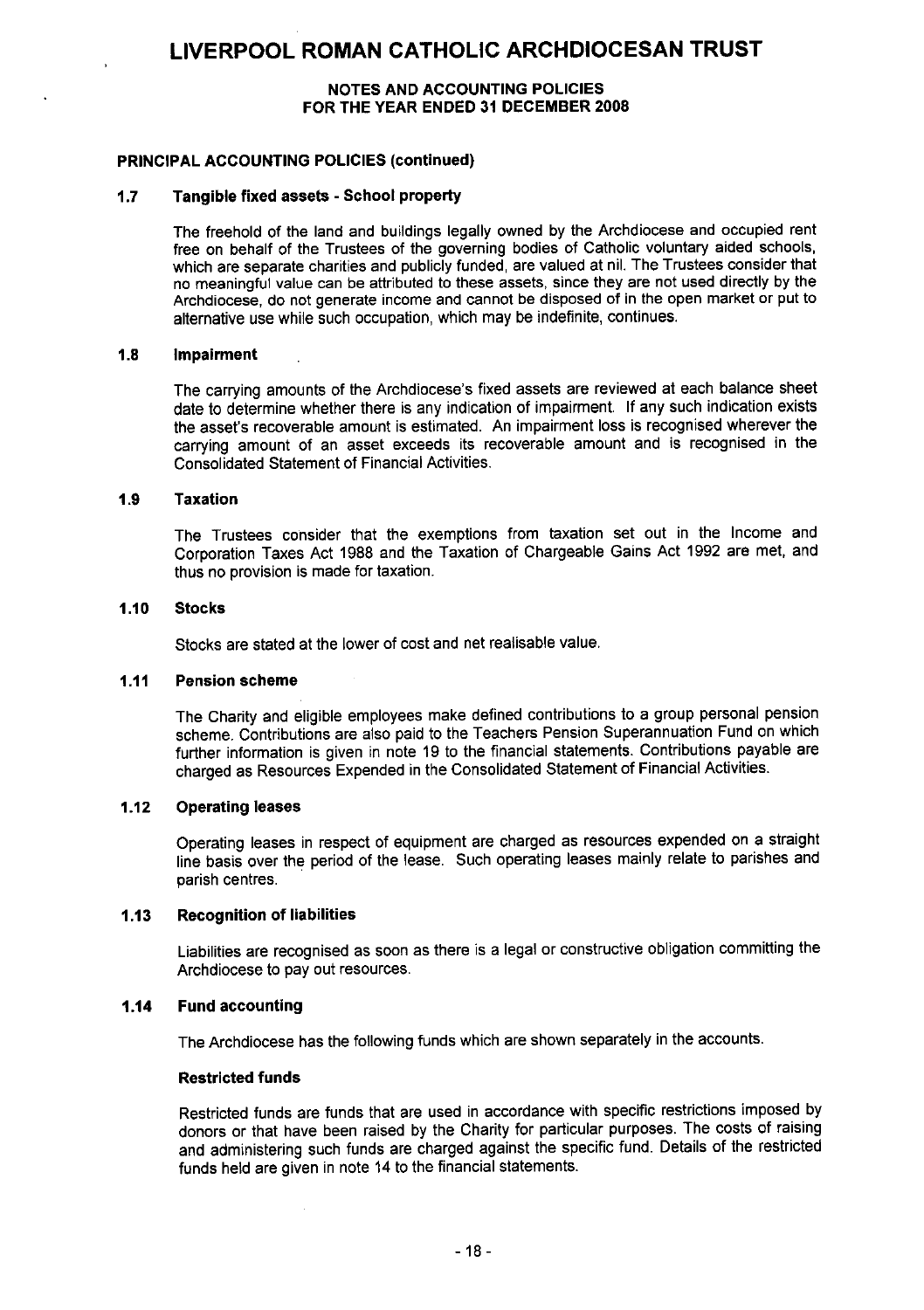### **NOTES AND ACCOUNTING POLICIES FOR THE YEAR ENDED 31 DECEMBER 2008**

### **PRINCIPAL ACCOUNTING POLICIES (continued)**

#### **1.14 Unrestricted funds — Designated**

Designated funds are unrestricted funds that have been set aside by the Trustees for specific purposes (note 15).

#### **Unrestricted funds — General**

Unrestricted funds are funds which are available for use at the discretion of the Trustees in furtherance of the objects of the Charity and which have not been designated for other purposes.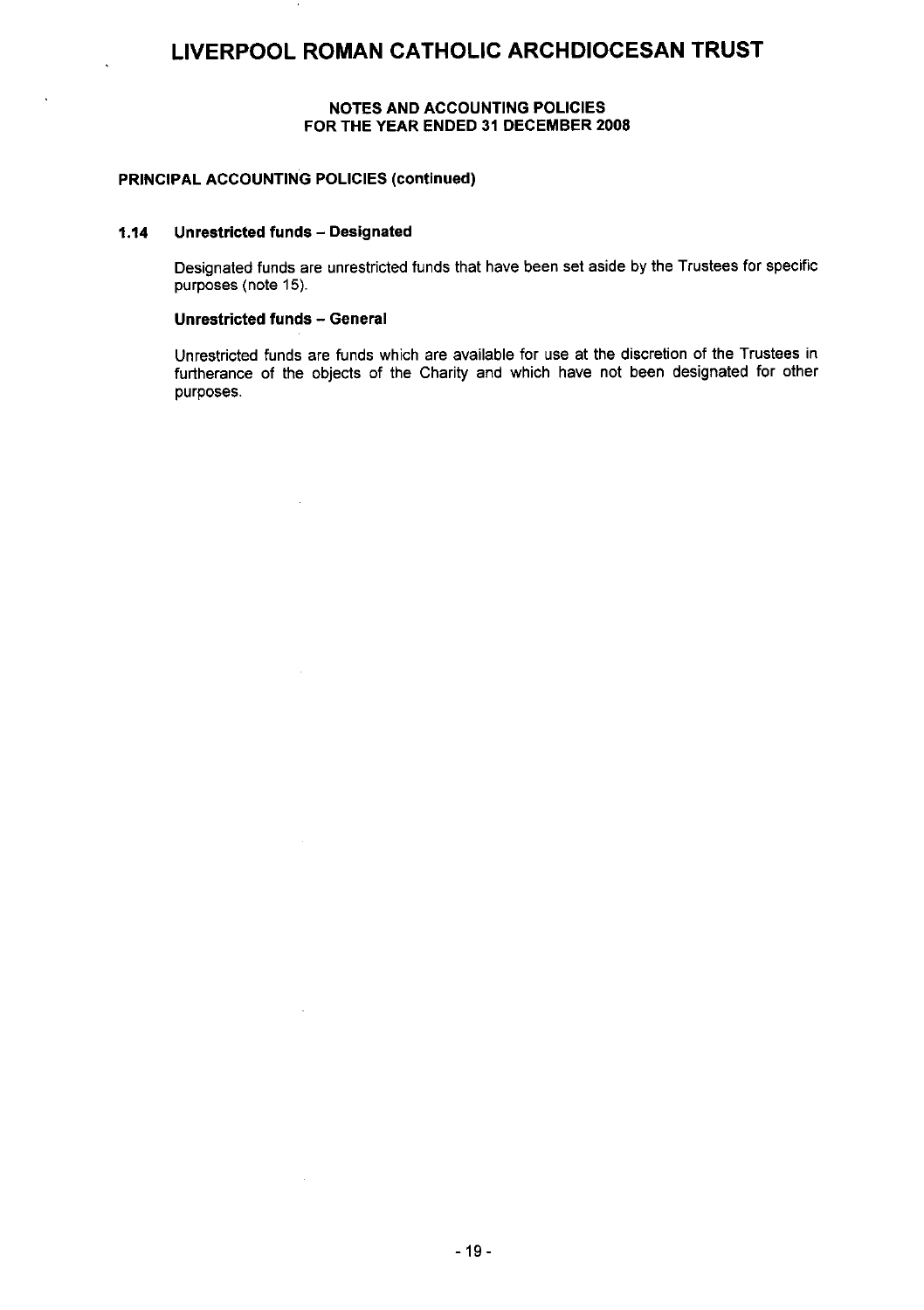### **NOTES AND ACCOUNTING POLICIES FOR THE YEAR ENDED 31 DECEMBER 2008**

 $\ddot{\phantom{a}}$ 

 $\ddot{\phantom{1}}$ 

| $\overline{\mathbf{z}}$ | <b>INCOMING RESOURCES FROM</b><br><b>GENERATED FUNDS</b>          | <b>Unrestricted</b><br><b>Funds</b><br>£000's | <b>Designated</b><br><b>Funds</b><br>£000's | <b>Restricted</b><br><b>Funds</b><br>£000's | 2008<br>£000's | 2007<br>£000's |
|-------------------------|-------------------------------------------------------------------|-----------------------------------------------|---------------------------------------------|---------------------------------------------|----------------|----------------|
| 2.1                     | <b>Voluntary income</b>                                           |                                               |                                             |                                             |                |                |
|                         | <b>PAROCHIAL</b>                                                  |                                               |                                             |                                             |                |                |
|                         | Donations                                                         | 2,087                                         | 2                                           |                                             | 2,089          | 2,567          |
|                         | Collections                                                       | 6,942                                         |                                             | 2,039                                       | 8,981          | 9,305          |
|                         | Legacies                                                          | 1,106                                         |                                             |                                             | 1,106          | 783            |
|                         | Other income                                                      |                                               | 623                                         |                                             | 623            | 521            |
|                         |                                                                   | 10, 135                                       | 625                                         | 2,039                                       | 12,799         | 13,176         |
|                         | <b>CURIAL</b>                                                     |                                               |                                             |                                             |                |                |
|                         | Donations                                                         | 159                                           |                                             | 234                                         | 393            | 362            |
|                         | Collections                                                       | 119                                           | 158                                         | 13                                          | 290            | 561            |
|                         | Legacies                                                          | 30                                            | 335                                         | 113                                         | 478            | 653            |
|                         |                                                                   | 308                                           | 493                                         | 360                                         | 1,161          | 1,576          |
|                         | <b>TOTAL</b>                                                      | 10,443                                        | 1,118                                       | 2,399                                       | 13,960         | 14,752         |
|                         | 2.2 Activities for generating funds                               |                                               |                                             |                                             |                |                |
|                         | <b>PAROCHIAL</b>                                                  |                                               |                                             |                                             |                |                |
|                         | Fundraising                                                       | 396                                           |                                             |                                             | 396            | 400            |
|                         | Grant funding                                                     | 1,090                                         |                                             |                                             | 1,090          |                |
|                         |                                                                   | 1,486                                         |                                             |                                             | 1,486          | 400            |
|                         | <b>CURIAL</b>                                                     |                                               |                                             |                                             |                |                |
|                         | External income from trading<br>subsidiaries as listed in note 20 | 26,670                                        |                                             |                                             | 26,670         | 26,827         |
|                         | Grant funding                                                     |                                               |                                             | 1,514                                       | 1,514          |                |
|                         |                                                                   | 26,670                                        | -                                           | 1,514                                       | 28,184         | 26,827         |
|                         | <b>TOTAL</b>                                                      | 28,156                                        |                                             | 1,514                                       | 29,670         | 27,227         |
| 2.3                     | <b>Investment Income</b>                                          |                                               |                                             |                                             |                |                |
|                         | <b>PAROCHIAL</b>                                                  |                                               |                                             |                                             |                |                |
|                         | Interest and income receivable<br>from unitised portfolio         | 503                                           | 614                                         | 15                                          | 1,132          | 1,382          |
|                         | Rents and other income                                            | 557                                           |                                             | $\overline{\phantom{a}}$                    | 557            | 627            |
|                         |                                                                   | 1.060                                         | 614                                         | 15                                          | 1,689          | 2,009          |
|                         | <b>CURIAL</b>                                                     |                                               |                                             |                                             |                |                |
|                         | Interest and income receivable<br>from unitised portfolio         | 50                                            | 2,879                                       | 95                                          | 3,024          | 3,010          |
|                         | Rents and other income                                            | 112                                           | 69                                          |                                             | 181            | 130            |
|                         |                                                                   | 162                                           | 2,948                                       | 95                                          | 3,205          | 3,140          |
|                         | <b>TOTAL</b>                                                      | 1,222                                         | 3,562                                       | 110                                         | 4,894          | 5.149          |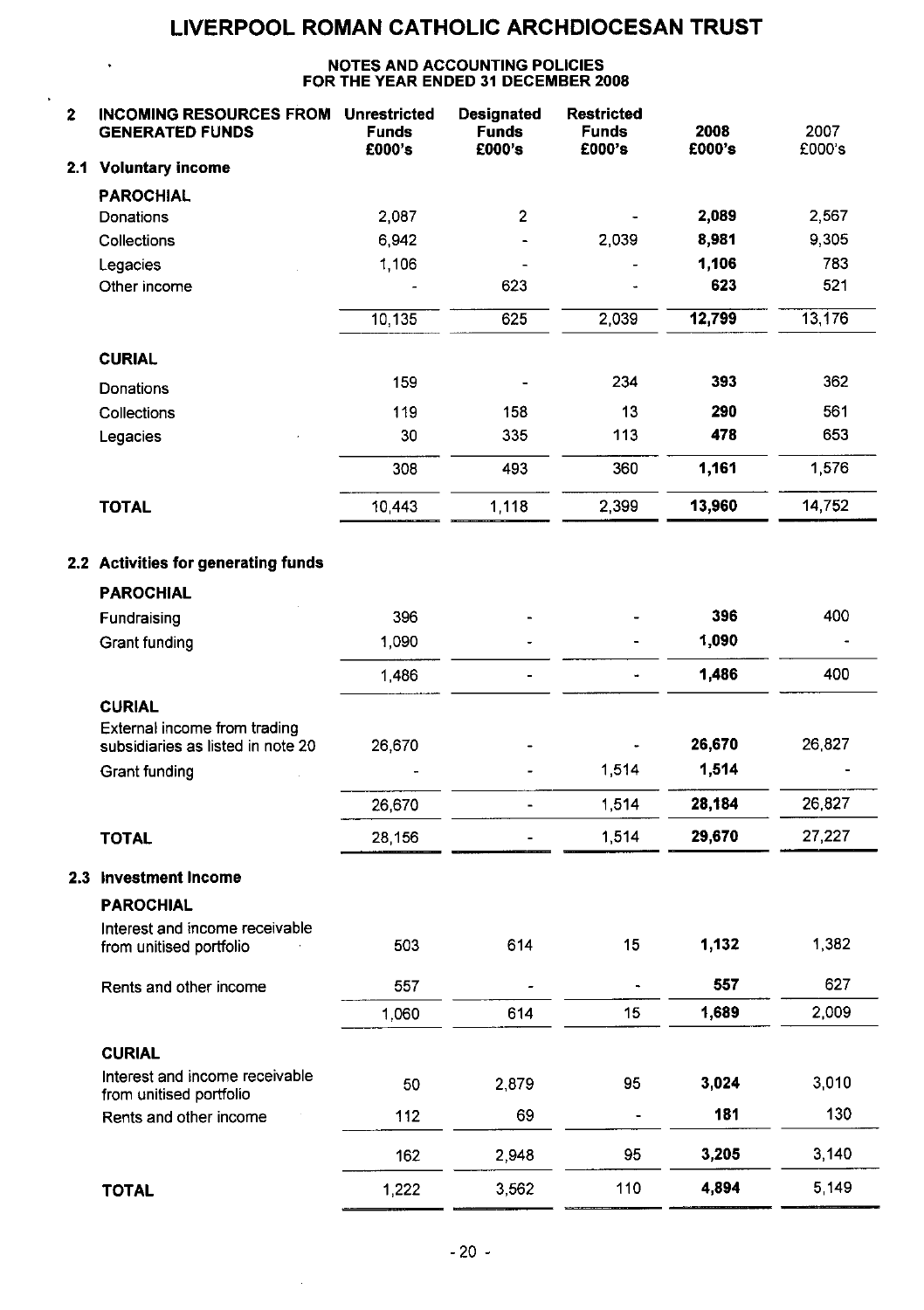### **NOTES AND ACCOUNTING POLICIES FOR THE YEAR ENDED 31 DECEMBER 2008**

 $\ddot{\phantom{0}}$ 

 $\ddot{\phantom{a}}$ 

| 3                       | <b>INCOMING RESOURCES FROM Unrestricted</b><br><b>CHARITABLE ACTIVITIES</b> | <b>Funds</b><br>£000's | <b>Designated</b><br><b>Funds</b><br>£000's | <b>Restricted</b><br><b>Funds</b><br>£000's | 2008<br>£000's | 2007<br>£000's |
|-------------------------|-----------------------------------------------------------------------------|------------------------|---------------------------------------------|---------------------------------------------|----------------|----------------|
|                         | <b>PAROCHIAL</b>                                                            |                        |                                             |                                             |                |                |
|                         | Piety stall                                                                 | 156                    |                                             |                                             | 156            | 155            |
|                         | Newspapers                                                                  | 147                    |                                             |                                             | 147            | 140            |
|                         |                                                                             | 303                    | $\blacksquare$                              | $\blacksquare$                              | 303            | 295            |
|                         | <b>CURIAL</b>                                                               |                        |                                             |                                             |                |                |
|                         | Cemetery fees                                                               | 192                    |                                             |                                             | 192            | 246            |
|                         | <b>School Contribution Scheme</b>                                           |                        | 236                                         |                                             | 236            | 225            |
|                         | Inspection fees and course income                                           |                        | 98                                          |                                             | 98             | 99             |
|                         | Other                                                                       |                        | 146                                         |                                             | 146            | 28             |
|                         |                                                                             | 192                    | 480                                         | ä,                                          | 672            | 598            |
|                         | <b>TOTAL</b>                                                                | 495                    | 480                                         |                                             | 975            | 893            |
| $\overline{\mathbf{4}}$ | <b>OTHER INCOMING</b><br><b>RESOURCES</b>                                   |                        |                                             |                                             |                |                |
|                         | <b>PAROCHIAL</b>                                                            |                        |                                             |                                             |                |                |
|                         | Gain on disposal of fixed assets<br>held for the charity's own use          | 500                    |                                             |                                             | 500            | 736            |
|                         | <b>CURIAL</b>                                                               |                        |                                             |                                             |                |                |
|                         | Other                                                                       |                        | 186                                         |                                             | 186            | 170            |
|                         |                                                                             |                        | 186                                         | ÷                                           | 186            | 170            |
|                         | <b>TOTAL</b>                                                                | 500                    | 186                                         |                                             | 686            | 906            |
| 5                       | <b>CHARITABLE ACTIVITIES</b>                                                |                        |                                             |                                             |                |                |
|                         | <b>PAROCHIAL</b>                                                            |                        |                                             |                                             |                |                |
|                         | <b>Clergy</b>                                                               |                        |                                             |                                             |                |                |
|                         | Clergy allowances                                                           | 822                    |                                             |                                             | 822            | 825            |
|                         | Travel                                                                      | 223                    |                                             |                                             | 223            | 219            |
|                         | Healthcare                                                                  | 223                    |                                             |                                             | 223            | 242            |
|                         | Supply                                                                      | 101                    |                                             |                                             | 101            | 108            |
|                         | Other                                                                       | 392                    |                                             |                                             | 392            | 406            |
|                         |                                                                             | 1,761                  |                                             |                                             | 1,761          | 1,800          |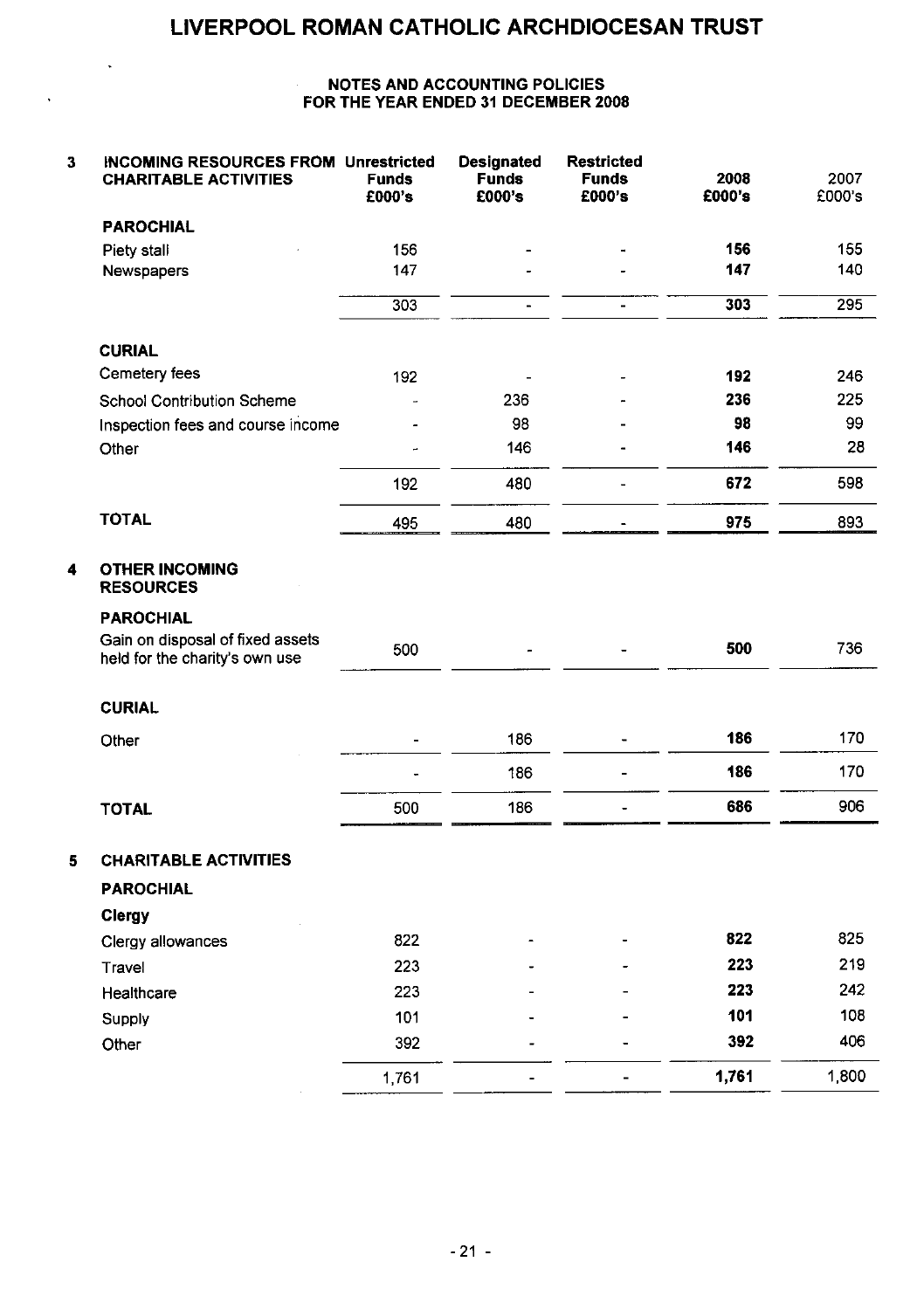### **NOTES AND ACCOUNTING POLICIES FOR THE YEAR ENDED 31 DECEMBER 2008**

| 5 | <b>CHARITABLE ACTIVITIES</b>                 | <b>Unrestricted</b><br><b>Funds</b><br>£000's | <b>Designated</b><br><b>Funds</b><br>£000's | <b>Restricted</b><br><b>Funds</b><br>£000's | 2008<br>£000's | 2007<br>£000's |
|---|----------------------------------------------|-----------------------------------------------|---------------------------------------------|---------------------------------------------|----------------|----------------|
|   | <b>Pastoral</b>                              |                                               |                                             |                                             |                |                |
|   | Diocesan and other collections               |                                               |                                             | 1,363                                       | 1,363          | 1,752          |
|   | Liturgical and pastoral costs                | 1,103                                         |                                             |                                             | 1,103          | 1,026          |
|   | Lay personnel costs                          | 1,053                                         |                                             |                                             | 1,053          | 1,148          |
|   | Housekeeping and hospitality                 | 375                                           |                                             |                                             | 375            | 395            |
|   | Printing, postage, stationery                | 236                                           |                                             |                                             | 236            | 253            |
|   | <b>Equipment hire</b>                        | 172                                           |                                             |                                             | 172            | 177            |
|   | Telephone                                    | 152                                           |                                             |                                             | 152            | 146            |
|   | Professional fees                            | 134                                           |                                             |                                             | 134            | 162            |
|   | Other office                                 | 82                                            |                                             |                                             | 82             | 91             |
|   | Piety stall                                  | 121                                           |                                             |                                             | 121            | 116            |
|   | Newspapers                                   | 158                                           |                                             |                                             | 158            | 172            |
|   | <b>Miscellaneous</b>                         | 300                                           |                                             |                                             | 300            | 334            |
|   |                                              | 3,886                                         |                                             | 1,363                                       | 5,249          | 5,772          |
|   | <b>Education</b><br>School building projects |                                               | 2868                                        |                                             | 2,868          | 1,338          |
|   | <b>Property</b>                              |                                               |                                             |                                             |                |                |
|   | Repairs and maintenance                      | 5,414                                         |                                             |                                             | 5,414          | 2,968          |
|   | Depreciation                                 | 1,898                                         |                                             |                                             | 1,898          | 1,916          |
|   | Heat and light                               | 1,025                                         |                                             |                                             | 1,025          | 1,017          |
|   | Insurance                                    | 631                                           |                                             |                                             | 631            | 578            |
|   | Council tax and water rates                  | 350                                           |                                             |                                             | 350            | 320            |
|   | Grounds maintenance                          | 261                                           |                                             |                                             | 261            | 300            |
|   |                                              | 9.579                                         |                                             | $\blacksquare$                              | 9,579          | 7,099          |
|   |                                              | 15,226                                        | 2,868                                       | 1,363                                       | 19,457         | 16,009         |
|   | <b>CURIAL</b><br>Clergy                      |                                               |                                             |                                             |                |                |
|   | Cathedral                                    | 68                                            |                                             |                                             | 68             | 64             |
|   | Priests' Training Fund                       |                                               |                                             | 194                                         | 194            | 348            |
|   | <b>Retirement costs</b>                      |                                               | 510                                         |                                             | 510            | 442            |
|   | <b>Permanent Diaconate</b>                   |                                               | 4                                           |                                             | 4              | 6              |
|   | Sabbatical Fund                              |                                               | 17                                          |                                             | 17             | 14             |
|   | Share of central support costs               |                                               | 31                                          |                                             | 31             | 26             |
|   | Other                                        |                                               | 114                                         |                                             | 114            | 96             |
|   |                                              | 68                                            | 676                                         | 194                                         | 938            | 996            |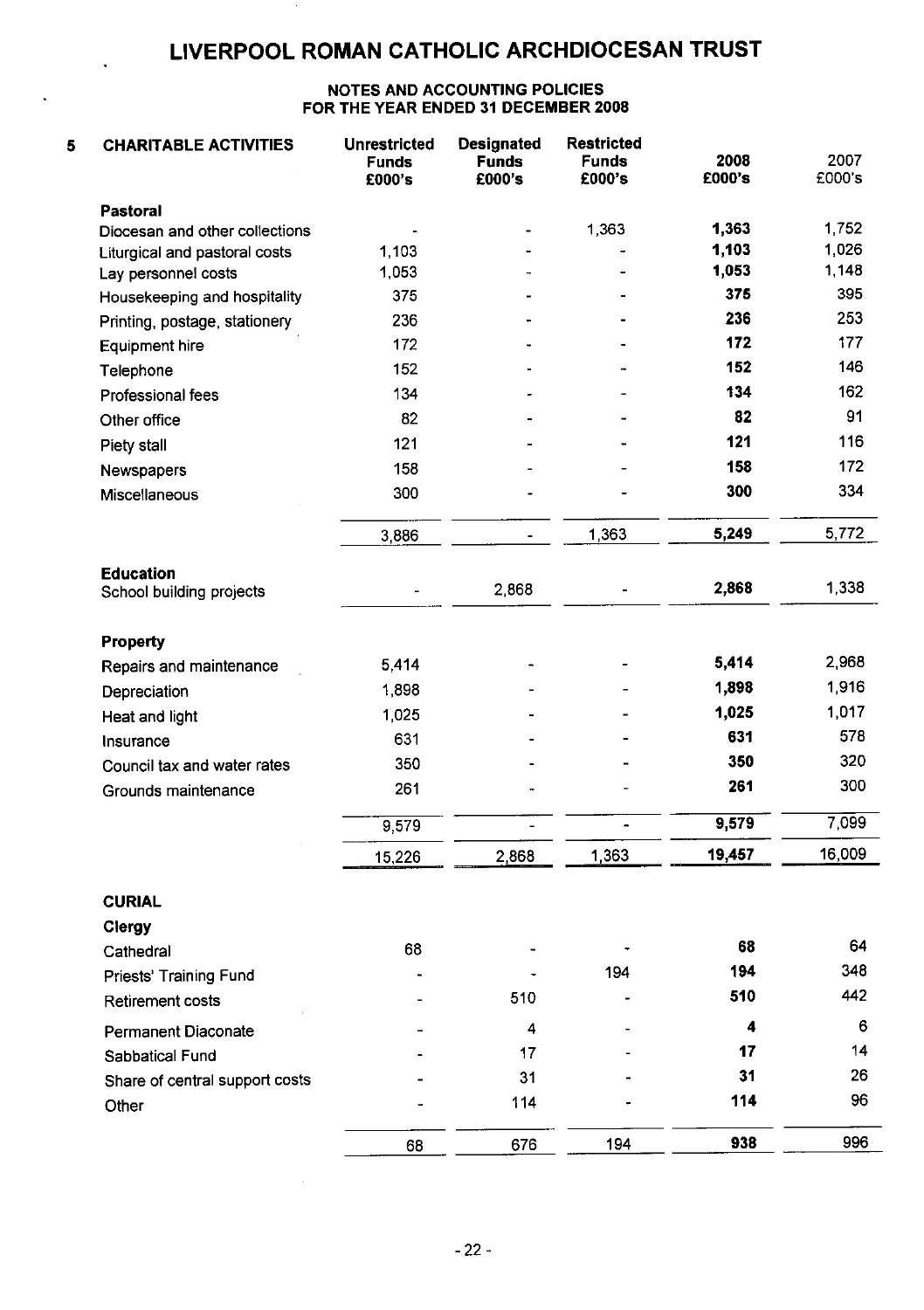$\ddot{\phantom{0}}$ 

### **NOTES AND ACCOUNTING POLICIES FOR THE YEAR ENDED 31 DECEMBER 2008**

| 5 | <b>CHARITABLE ACTIVITIES</b>   | <b>Unrestricted</b><br><b>Funds</b><br>£000's | <b>Designated</b><br><b>Funds</b><br>£000's | <b>Restricted</b><br><b>Funds</b><br>£000's | 2008<br>£000's | 2007<br>£000's |
|---|--------------------------------|-----------------------------------------------|---------------------------------------------|---------------------------------------------|----------------|----------------|
|   | <b>Pastoral</b>                |                                               |                                             |                                             |                |                |
|   | Cathedral                      | 339                                           | -                                           | 24                                          | 363            | 327            |
|   | <b>Cemeteries</b>              | 235                                           |                                             |                                             | 235            | 240            |
|   | Curial                         |                                               | 33                                          |                                             | 33             | 32             |
|   | Tribunal                       |                                               | 85                                          |                                             | 85             | 80             |
|   | <b>Pastoral Formation</b>      |                                               | 96                                          |                                             | 96             | 124            |
|   | <b>Justice and Peace</b>       |                                               | 56                                          |                                             | 56             | 54             |
|   | Youth                          |                                               | 115                                         |                                             | 115            | 117            |
|   | <b>Child Protection</b>        |                                               | 87                                          |                                             | 87             | 86             |
|   | <b>National levies</b>         |                                               | 206                                         |                                             | 206            | 208            |
|   | Parish reorganisation          |                                               | 19                                          |                                             | 19             | 68             |
|   | Chaplaincies                   |                                               | 104                                         |                                             | 104            | 9              |
|   | Ecumenical grants              |                                               | 37                                          |                                             | 37             | 42             |
|   | Share of central support costs |                                               | 271                                         |                                             | 271            | 262            |
|   | Other                          | 1                                             | 187                                         | 112                                         | 300            | 322            |
|   |                                | 575                                           | 1,296                                       | 136                                         | 2,007          | 1,971          |
|   | <b>Education</b>               |                                               |                                             |                                             |                |                |
|   | <b>Christian Education</b>     |                                               | 279                                         |                                             | 279            | 219            |
|   | Schools department             |                                               | 503                                         |                                             | 503            | 507            |
|   | Share of central support costs |                                               | 207                                         |                                             | 207            | 188            |
|   |                                | $\overline{\phantom{a}}$                      | 989                                         | $\blacksquare$                              | 989            | 914            |
|   | Property                       |                                               |                                             |                                             |                |                |
|   | Cathedral                      | 371                                           |                                             |                                             | 371            | 337            |
|   | Depreciation                   |                                               | 162                                         |                                             | 162            | 158            |
|   | Share of central support costs |                                               | 87                                          |                                             | 87             | 69             |
|   | Other                          |                                               | 165                                         |                                             | 165            | 111            |
|   |                                | $\overline{371}$                              | 414                                         | ä,                                          | 785            | 675            |
|   |                                | 1,014                                         | 3,375                                       | 330                                         | 4,719          | 4,556          |
|   | <b>TOTAL</b>                   | 16,240                                        | 6,243                                       | 1,693                                       | 24,176         | 20,565         |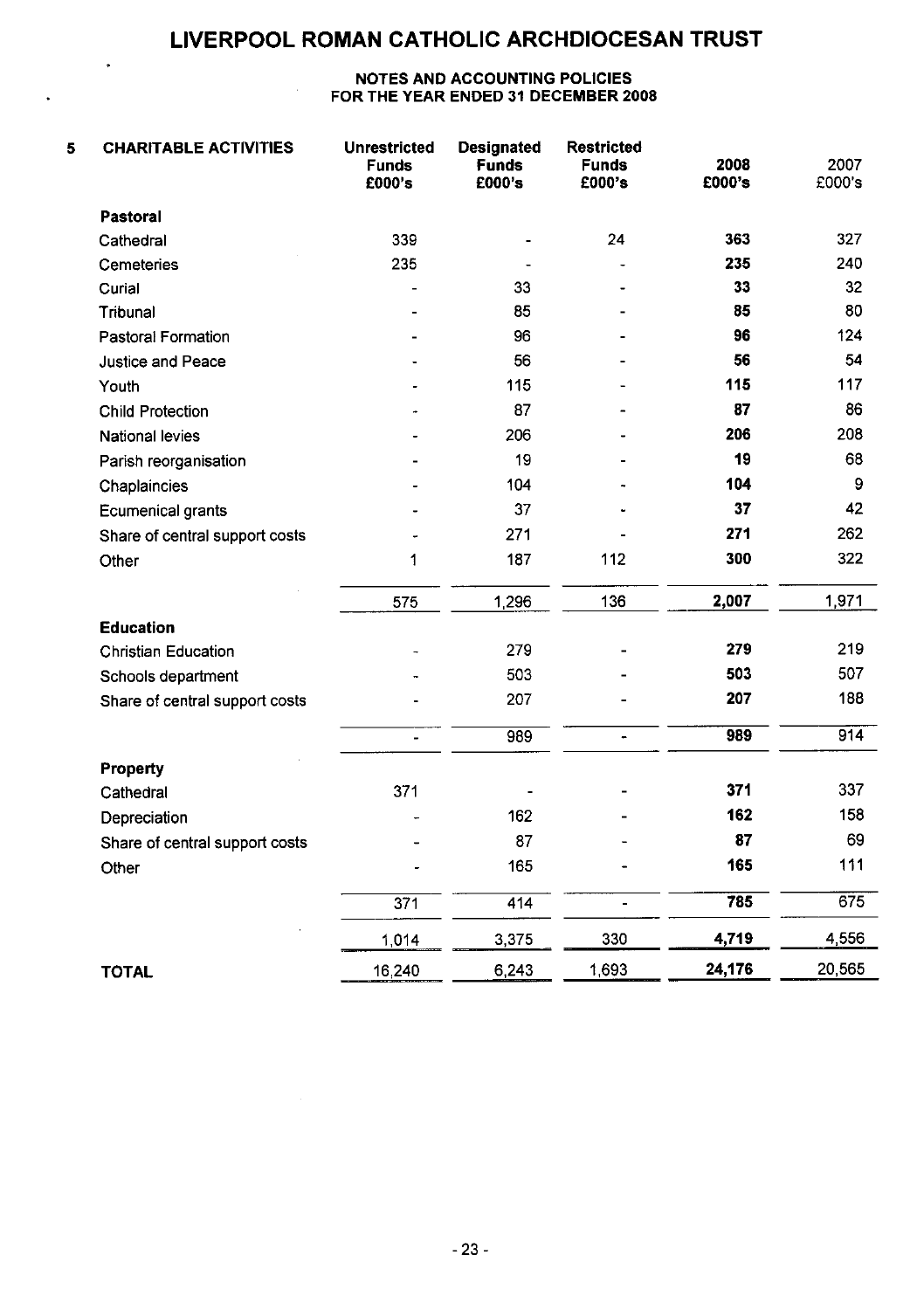J.

### **NOTES AND ACCOUNTING POLICIES FOR THE YEAR ENDED 31 DECEMBER 2008**

| 6 | <b>SUPPORT COSTS</b>      | <b>Clergy</b><br>Support<br>£000's | Pastoral<br>£000's | <b>Education</b><br>£000's | <b>Property</b><br>£000's | Total<br>allocated to<br>charitable<br>activities<br>£000's | Governance<br>Costs<br>£000's | Total<br><b>Support</b><br>Costs<br>2008<br>£000's | 2007<br>£000's |
|---|---------------------------|------------------------------------|--------------------|----------------------------|---------------------------|-------------------------------------------------------------|-------------------------------|----------------------------------------------------|----------------|
|   | <b>CURIAL</b>             |                                    |                    |                            |                           |                                                             |                               |                                                    |                |
|   | Office administration     |                                    |                    |                            |                           |                                                             |                               |                                                    |                |
|   | - Finance Department      | 13                                 | 115                | 87                         | 37                        | 252                                                         | 58                            | 310                                                | 283            |
|   | $-1T$                     | 1                                  | 6                  | 5                          | $\overline{2}$            | 14                                                          | $\blacksquare$                | 14                                                 | 17             |
|   | - Office management       | 7                                  | 72                 | 55                         | 23                        | 157                                                         | $\blacksquare$                | 157                                                | 134            |
|   | - Press office            | $\overline{2}$                     | 20                 | 15                         | 6                         | 43                                                          | $\sim$                        | 43                                                 | 38             |
|   | - Other                   | ۰                                  | $\mathbf{3}$       | $\overline{2}$             |                           | 6                                                           | $\bullet$                     | 6                                                  | 8              |
|   | Bank charges and interest | 6                                  | 49                 | 37                         | 16                        | 108                                                         | $\overline{\phantom{a}}$      | 108                                                | 110            |
|   | Other curial              | $\overline{2}$                     | 6                  | 6                          | $\overline{2}$            | 16                                                          | $\overline{\phantom{a}}$      | 16                                                 | 11             |
|   |                           | 31                                 | 271                | 207                        | 87                        | 596                                                         | 58                            | 654                                                | 601            |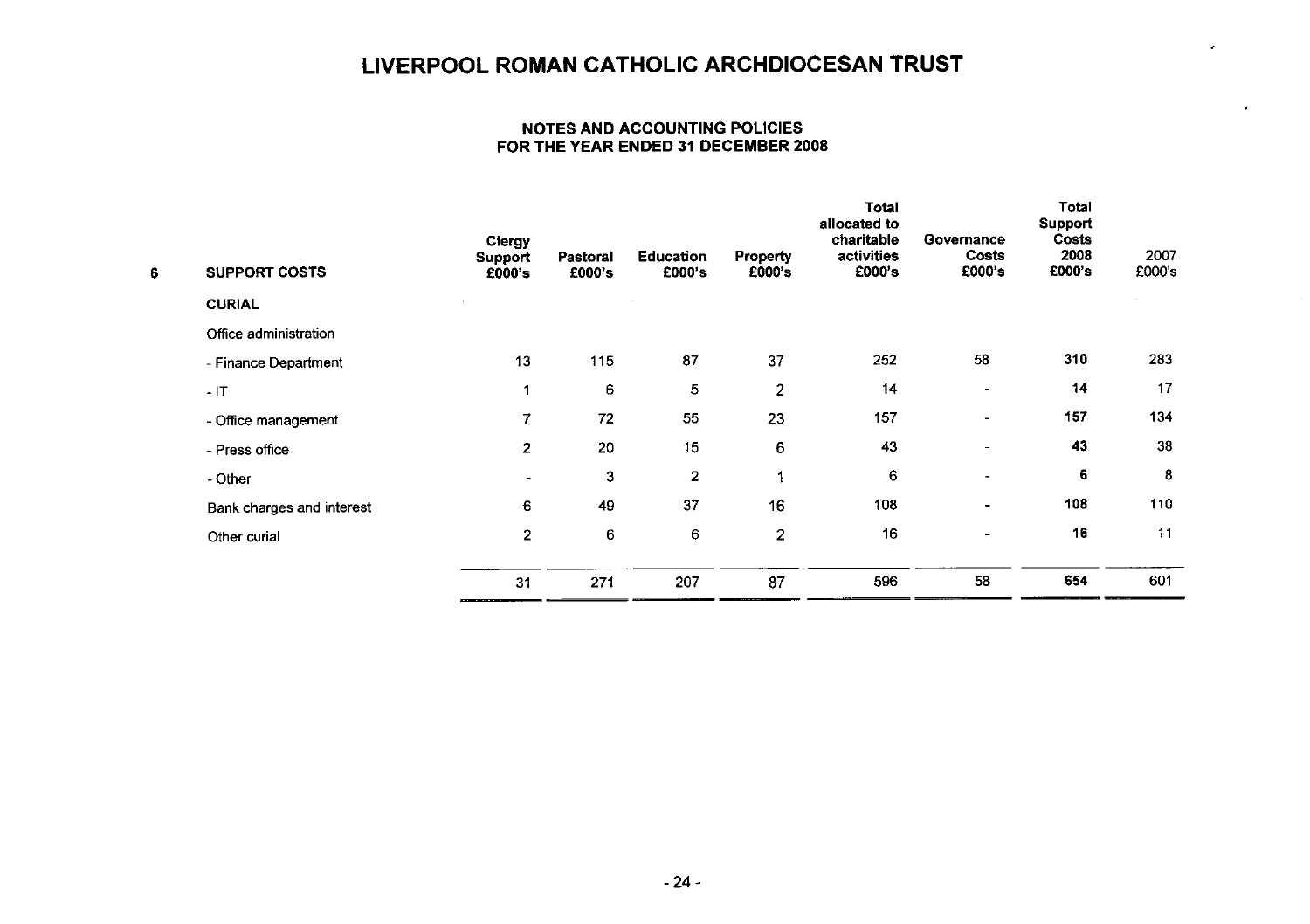### NOTES AND ACCOUNTING POLICIES FOR THE YEAR ENDED 31 DECEMBER 2008

| <b>GOVERNANCE COSTS</b> | <b>Unrestricted</b><br><b>Funds</b><br>£000's | <b>Designated</b><br><b>Funds</b><br>£000's | <b>Restricted</b><br><b>Funds</b><br>£000's | 2008<br>£000's | 2007<br>£000's |
|-------------------------|-----------------------------------------------|---------------------------------------------|---------------------------------------------|----------------|----------------|
| <b>CURIAL</b>           |                                               |                                             |                                             |                |                |
| Audit fees              | $\overline{\phantom{a}}$                      | 72                                          | $\blacksquare$                              | 72             | 57             |
| Share of support costs  | $\blacksquare$                                | 58                                          | $\overline{\phantom{a}}$                    | 58             | 56             |
|                         | ۰                                             | 130                                         | $\blacksquare$                              | 130            | 113            |

In addition other amounts paid to the auditors included within costs of generating funds were £66,000 (2007: £82,000)

| 8 | <b>STAFF COSTS</b>                                   | Total<br>2008<br>£000's | Total<br>2007<br>£000's |
|---|------------------------------------------------------|-------------------------|-------------------------|
|   | Clergy allowances                                    | 877                     | 877                     |
|   | Wages and salaries                                   | 7,689                   | 7,427                   |
|   | Social security costs                                | 480                     | 455                     |
|   | Pension costs                                        | 72                      | 66                      |
|   |                                                      | 9,118                   | 8,825                   |
|   | The average number of employees during the year was: | 2008<br>No.             | 2007<br>No.             |
|   | Central employees                                    | 92                      | 87                      |
|   | Parish employees (excludes parish clergy)            | 89                      | 87                      |
|   | Parish club employees (including part time staff)    | 455                     | 463                     |

The number of employees whose emoluments including taxable benefits in kind, but excluding pension contributions amounted to over £60,000 in the year was in bands as follows:-

|                    | 2008<br>No. | 2007<br>No.                   |
|--------------------|-------------|-------------------------------|
| £60,001 to £70,000 | $\bullet$   |                               |
| £70,001 to £80,000 |             | $\overline{\phantom{0}}$<br>. |

The charity and eligible employees (see note 19) make defined contributions to a group personal pension scheme. The number of higher paid employees in the scheme in 2008 was 1 (2007 1). The total contributions made by the charity in respect of higher paid employees was £4,358 (2007 - £3,950).

### 9 TRUSTEES

None of the Trustees received any remuneration during the year in respect of their services as Trustees (2007 £Nil), nor were they reimbursed any expenses connected with their duties as Trustees (2007 £Nil).

During the year the Charity held trustees' indemnity insurance, the cost of which is included in the cost of the general insurance policy.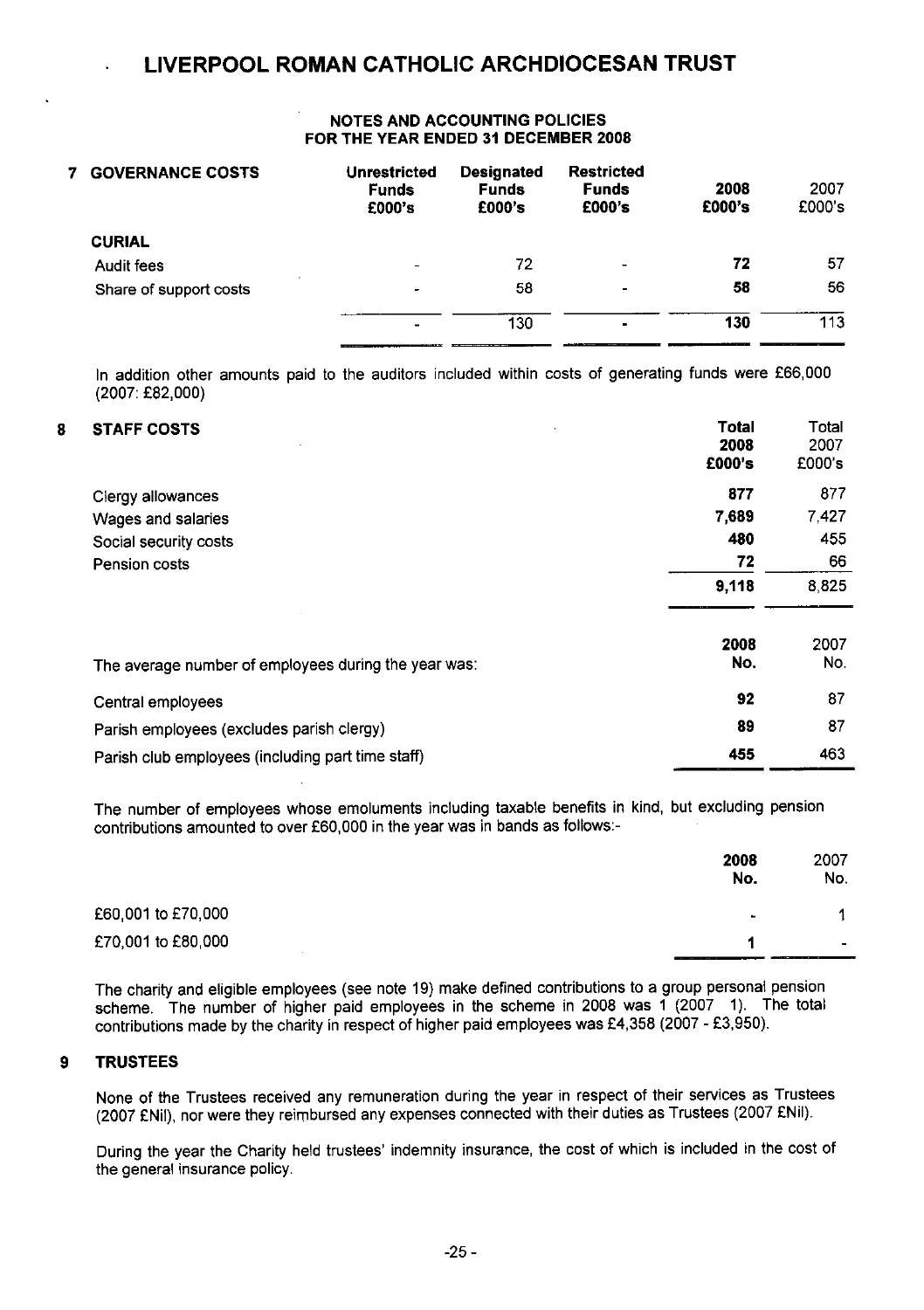### **NOTES AND ACCOUNTING POLICIES FOR THE YEAR ENDED 31 DECEMBER 2008**

### **10 TANGIBLE FIXED ASSETS**

 $\ddot{\phantom{a}}$ 

| Parochial                | Curial | Total          |
|--------------------------|--------|----------------|
| £000's                   | £000's | £000's         |
| 4.534                    | 5.996  | 10,530         |
| 295                      | (295)  |                |
| 9                        |        | 9              |
| $\overline{\phantom{0}}$ |        | $\blacksquare$ |
| (344)                    | (500)  | (844)          |
| 330                      | 45     | 375            |
| 4,824                    | 5,246  | 10,070         |
|                          |        |                |

Investment properties are included on a market value basis. External revaluations are carried out by Frank Harrington Associates, Chartered Surveyors, on a rolling basis as part of a five year programme. The Trustees have considered the valuations above as a fair reflection of the year end market value.

| 10.2 Other tangible fixed assets |                                                                          | Parochial<br><b>Property</b><br>& | <b>Curial</b><br><b>Fixtures</b><br>& | Curial<br><b>Property</b>   | Total                   |
|----------------------------------|--------------------------------------------------------------------------|-----------------------------------|---------------------------------------|-----------------------------|-------------------------|
|                                  |                                                                          | <b>Equipment</b><br>£000's        | <b>Equipment</b><br>£000's            | £000's                      | £000's                  |
|                                  | Cost                                                                     |                                   |                                       |                             |                         |
|                                  | At 1 January 2008<br>Transfer to investment property<br><b>Additions</b> | 38,432<br>(19)                    | 5,516<br>147                          | 28,011<br>2.883             | 71,959<br>(19)<br>3,030 |
|                                  | <b>Disposals</b>                                                         | (319)                             | (3,711)                               | (148)                       | (4, 178)                |
|                                  | At 31 December 2008                                                      | 38,094                            | 1,952                                 | 30,746                      | 70,792                  |
|                                  | <b>Depreciation</b>                                                      |                                   |                                       |                             |                         |
|                                  | At 1 January 2008                                                        | 18,350                            | 4,662                                 | 6.834                       | 29,846                  |
|                                  | Transfer to investment property                                          | (10)                              |                                       |                             | (10)                    |
|                                  | Charge for the year                                                      | 1,898                             | 430                                   | 1,077                       | 3,405                   |
|                                  | <b>Disposals</b>                                                         | (158)                             | (3,698)                               | (86)                        | (3,942)                 |
|                                  | At 31 December 2008                                                      | 20,080                            | 1,394                                 | 7,825                       | 29,299                  |
|                                  | <b>Net book value</b>                                                    |                                   |                                       |                             |                         |
|                                  | At 31 December 2008                                                      | 18,014                            | 558                                   | 22,921                      | 41,493                  |
|                                  | At 31 December 2007                                                      | 20,082                            | 854                                   | 21,177                      | 42,113                  |
| 11                               | LISTED INVESTMENTS, at market value                                      | <b>Unrestricted</b><br>£000's     | <b>Designated</b><br>£000's           | <b>Restricted</b><br>£000's | <b>Total</b><br>£000's  |
|                                  | At 1 January 2008                                                        | 26.729                            | 47.199                                | 4.660                       | 78,588                  |
|                                  | <b>Additions</b>                                                         | 656                               | 119                                   | 34                          | 809                     |
|                                  | <b>Disposals</b>                                                         | (92)                              | (167)                                 | (17)                        | (276)                   |
|                                  | Unrealised gains                                                         | (7.072)                           | (11.843)                              | (1, 220)                    | (20, 135)               |
|                                  | Reclassification                                                         |                                   |                                       |                             |                         |
|                                  | At 31 December 2008                                                      | 20,221                            | 35,308                                | 3,457                       | 58,986                  |
|                                  |                                                                          |                                   |                                       |                             |                         |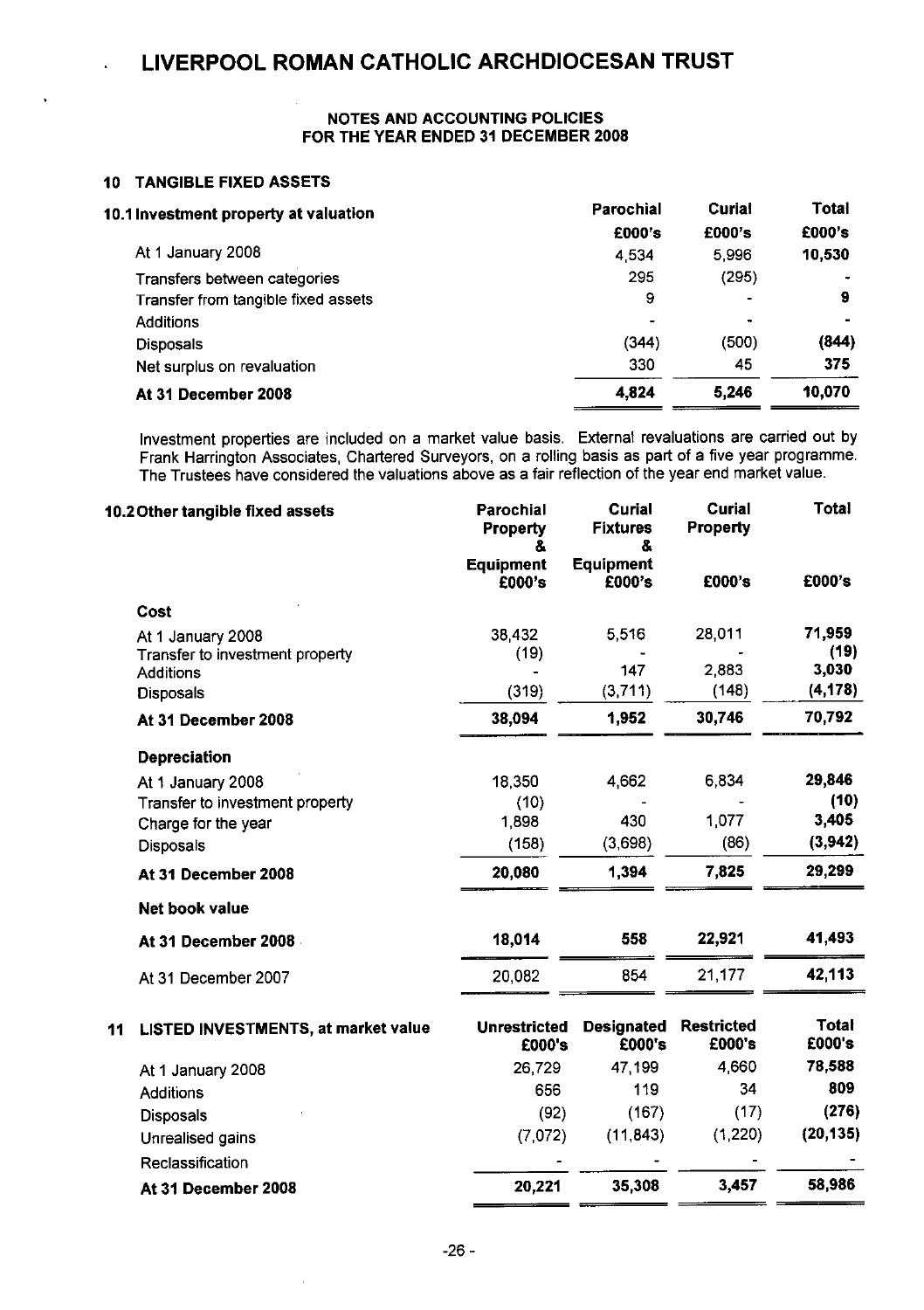### **NOTES AND ACCOUNTING POLICIES FOR THE YEAR ENDED 31 DECEMBER 2008**

### **11 LISTED INVESTMENTS (cont'd)**

The investments are held in a unitised portfolio comprising:

|                                                          | 2008<br>£000's |
|----------------------------------------------------------|----------------|
| <b>UK Equities</b>                                       | 28,103         |
| Non UK Equities                                          | 9,308          |
| UK Government securities and other fixed interest stocks | 14,231         |
| <b>UK Property Unit Trusts</b>                           | 4,367          |
| Cash instruments                                         | 2,897          |
| Uninvested cash on deposit                               | 80             |
|                                                          | 58,986         |

| 12 | <b>DEBTORS</b>                | Parochial | Curial | Total<br>2008 | Total<br>2007 |
|----|-------------------------------|-----------|--------|---------------|---------------|
|    |                               | £000's    | £000's | £000's        | £000's        |
|    | Due within one year           |           |        |               |               |
|    | Trade debtors                 | ٠         | 1.453  | 1.453         | 3,410         |
|    | Other debtors and prepayments | 3.855     | 7,390  | 11,245        | 6,566         |
|    | <b>TOTAL</b>                  | 3.855     | 8,843  | 12.698        | 9,976         |

| 13 | <b>CREDITORS</b>                    | Parochial | Curial                       | Total<br>2008 | Total<br>2007 |
|----|-------------------------------------|-----------|------------------------------|---------------|---------------|
|    |                                     | £000's    | £000's                       | £000's        | £000's        |
|    | Amounts falling due within one year |           |                              |               |               |
|    | School funding in advance           | 14.043    | $\qquad \qquad \blacksquare$ | 14,043        | 11,245        |
|    | Trade creditors                     | ٠         | 2,762                        | 2.762         | 6,248         |
|    | Other creditors and accruals        | 2.456     | 4,959                        | 7.415         | 1,094         |
|    | <b>TOTAL</b>                        | 16 499    | 7,721                        | 24,220        | 18,587        |
|    |                                     |           |                              |               |               |

### **14 RESTRICTED** FUNDS

Unexpended balances from collections, donations, legacies and grants restricted by donors to specific

| purposes.                      | Opening<br><b>Balance</b> | <b>Net</b><br>Incoming<br><b>Resources</b> | <b>Investment</b><br><b>Losses</b> | <b>Transfers</b> | Closing<br><b>Balance</b> |
|--------------------------------|---------------------------|--------------------------------------------|------------------------------------|------------------|---------------------------|
|                                | £000's                    | £000's                                     | £000's                             | £000's           | £000's                    |
| <b>Parochial</b>               |                           |                                            |                                    |                  |                           |
| <b>Foundation Mass Capital</b> | 444                       | 15                                         | (68)                               | -                | 391                       |
| Other charitable collections   | 640                       | 676                                        | ۰                                  | (309)            | 1,007                     |
|                                | 1.084                     | 691                                        | (68)                               | (309)            | 1.398                     |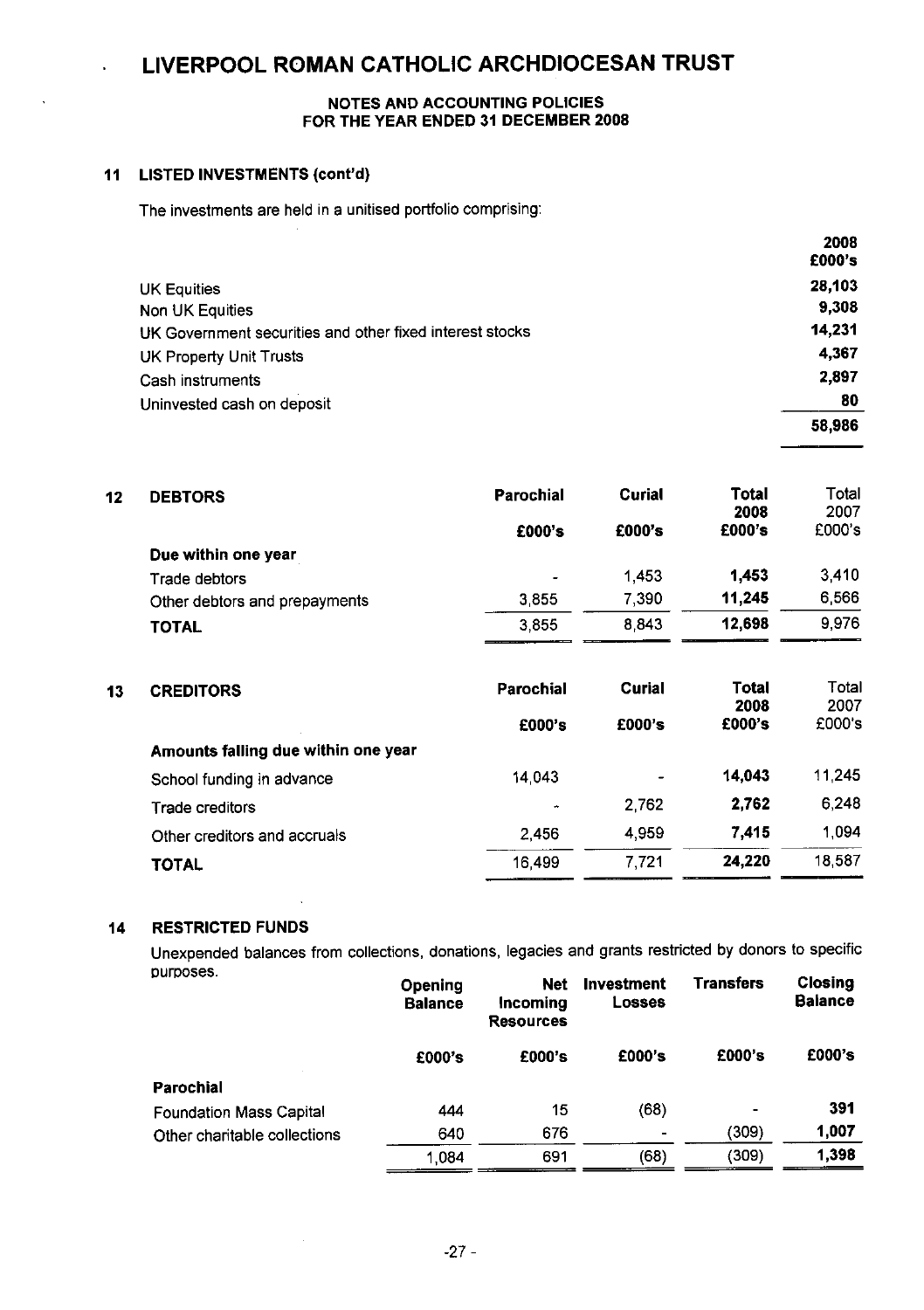### **NOTES AND ACCOUNTING POLICIES FOR THE YEAR ENDED 31 DECEMBER 2008**

### **14 RESTRICTED FUNDS (Cont'd)**

|                               | Opening<br><b>Balance</b> | <b>Net</b><br>Incoming/                  | Investment<br><b>Losses</b> | Transfers | <b>Closing</b><br><b>Balance</b> |
|-------------------------------|---------------------------|------------------------------------------|-----------------------------|-----------|----------------------------------|
|                               | £000's                    | (Outgoing)<br><b>Resources</b><br>£000's | £000's                      | £000's    | £000's                           |
| Curial                        |                           |                                          |                             |           |                                  |
| Priests' Training Fund        | 2,395                     | (32)                                     | (651)                       | 99        | 1,811                            |
| Metropolitan Cathedral Roof   |                           |                                          |                             |           |                                  |
| Appeal Fund                   | 1.805                     | -                                        |                             | 200       | 2,005                            |
| Metropolitan Cathedral        |                           |                                          |                             |           |                                  |
| <b>Steps Development</b>      | 2,891                     |                                          |                             |           | 2,891                            |
| <b>Metropolitan Cathedral</b> | 758                       | 203                                      | (136)                       |           | 825                              |
| <b>English Sports Council</b> |                           |                                          |                             |           |                                  |
| capital grants                | 778                       |                                          |                             | (56)      | 722                              |
| Other charitable collections  | 2.221                     | 1,468                                    | (365)                       | 163       | 3,487                            |
|                               | 10.848                    | 1,639                                    | (1, 152)                    | 406       | 11,741                           |

### **PURPOSE OF FUNDS**

Priests' Training Fund

Metropolitan Cathedral Roof Appeal Fund

Metropolitan Cathedral Steps Development

Metropolitan Cathedral

Foundation Mass Capital For masses celebrated on the anniversary of the  $\overline{a}$ deceased.

> Education of students to the priesthood and continuing formation.

English Heritage and other capital grants received to fund  $\hat{\phantom{a}}$ substantial repair work to the Cathedral roof.

European Objective 1 and Regional Development grants  $\blacksquare$ contributing towards the cost of ceremonial steps.

Golden Book, Foundation Mass Fund and other donations  $\ddot{\phantom{a}}$ made for specific Cathedral projects.

Sports Council grants received to fund construction of English Sports Council capital grants  $\ddot{\phantom{a}}$ Cardinal Heenan Sports Centre.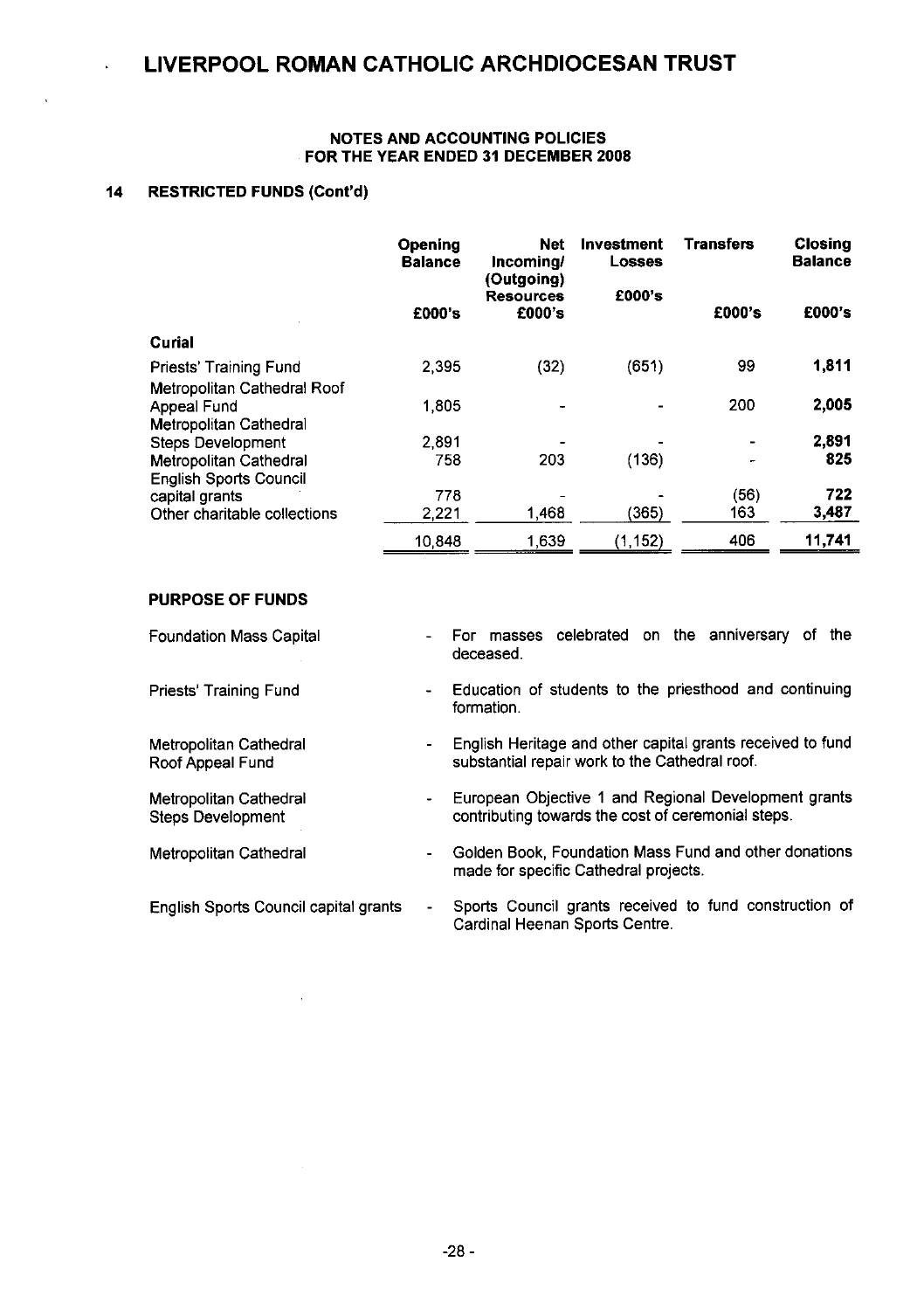### **NOTES AND ACCOUNTING POLICIES FOR THE YEAR ENDED 31 DECEMBER 2008**

### **15 DESIGNATED FUNDS**

l,

Funds set aside by the trustees for the following purposes:

|                                            | Opening<br><b>Balance</b> | <b>Net</b><br>Incoming/<br>(Outgoing)<br><b>Resources</b> | <b>Property/</b><br>Investment<br><b>Losses</b> | <b>Transfers</b> | Closing<br><b>Balance</b> |
|--------------------------------------------|---------------------------|-----------------------------------------------------------|-------------------------------------------------|------------------|---------------------------|
|                                            | £000's                    | £000's                                                    | £000's                                          | £000's           | £000's                    |
| <b>Parochial</b>                           |                           |                                                           |                                                 |                  |                           |
| School Projects Fund                       | 668                       | (1,662)                                                   | (2, 245)                                        | 194              | (3,045)                   |
| Other funds                                | 59                        | 3                                                         |                                                 | 33               | 95                        |
|                                            | 727                       | (1,659)                                                   | (2, 245)                                        | 227              | (2,950)                   |
| <b>Curial</b>                              |                           |                                                           |                                                 |                  |                           |
| <b>Central Funds</b>                       | 44,219                    | 339                                                       | (8, 206)                                        | (28)             | 36,324                    |
| George Andrew                              |                           |                                                           |                                                 |                  |                           |
| <b>Retirement Fund</b>                     | 4,979                     | (174)                                                     | (889)                                           |                  | 3,916                     |
| Metropolitan Cathedral<br>Roof Appeal Fund | 5,655                     |                                                           |                                                 |                  | 5,655                     |
| Metropolitan Cathedral                     | 3,703                     | 64                                                        | (910)                                           |                  | 2,857                     |
| Liverpool Inner-city                       |                           |                                                           |                                                 |                  |                           |
| Parish Reorganisation                      | 1,334                     | (19)                                                      |                                                 |                  | 1,315                     |
| Other designated funds                     | 8,607                     | 237                                                       | (1, 840)                                        | 159              | 7,163                     |
|                                            | 68,497                    | 447                                                       | (11, 845)                                       | 131              | 57,230                    |

### **PURPOSE OF FUNDS**

| School Projects Funds                         | ۰              | Funds raised by levies on parishes and schools to support<br>school building and refurbishment projects. |
|-----------------------------------------------|----------------|----------------------------------------------------------------------------------------------------------|
| Central Funds                                 | ۰              | Fund to support the archdiocesan central administration and<br>pastoral operation.                       |
| George Andrew Retirement Fund -               |                | Fund to support priests in retirement.                                                                   |
| Metropolitan Cathedral<br>Roof Appeal Fund    | $\blacksquare$ | Donations and investment income set aside to fund<br>substantial repair work to the Cathedral roof.      |
| Metropolitan Cathedral                        | ٠              | Funding day to day Cathedral activities.                                                                 |
| Liverpool Inner-city<br>Parish Reorganisation | ۰              | Funding costs arising from the reorganisation of the<br>city parishes.                                   |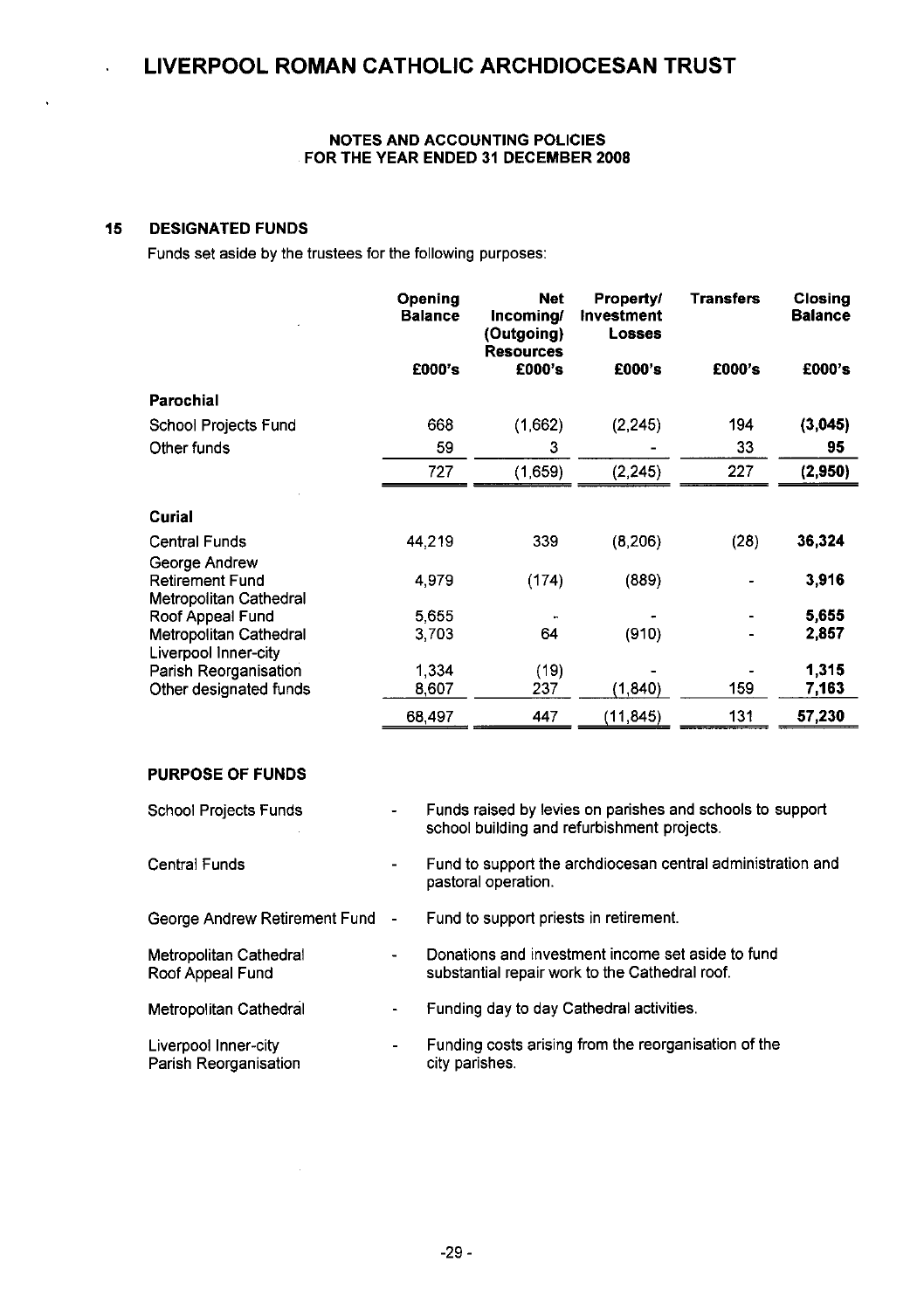### **NOTES AND ACCOUNTING POLICIES FOR THE YEAR ENDED 31 DECEMBER 2008**

### **16 ARCHDIOCESAN BANKING ARRANGEMENTS**

An offset banking arrangement exists whereby the net total of the current account balances is invested in short term deposits

### **17 GRANTS PAYABLE IN FURTHERANCE OF THE CHARITY'S OBJECTIVES**

The Roman Catholic Archdiocese of Liverpool provides full financial support for the furtherance of its activities and objectives but is not considered a grant making organisation.

Annually, several ecumenical grants are made to organisations with similar objectives to those of the Archdiocese. Grants were made to 4 such organisations totalling £37,473 (2007 4 organisations totalling £42,206). In addition, other small ad-hoc grants are made at the discretion of the Archbishop, these totalled £26,467 in 2008 (2007 £15,000).

Presently, the Archdiocese is covering the tuition and living costs of 9 students in various Priest Training Colleges including Ushaw College in Durham and Vallodolid in Central Spain.

Special collections are held within each parish in support of certain organisations related to the Church. These collections are passed on to the relevant organisations and are not considered grants made by the Archdiocese. Similarly, national levies are agreed and collected nationally which are fully supported by the Archdiocese but again not considered a grant by this organisation.

### **18 COMMITMENTS**

| At 31 December 2008 commitments        | <b>Gross</b> | Net of<br>grant |
|----------------------------------------|--------------|-----------------|
| to future expenditure were as follows: | £000's       | £000's          |
| Schools                                | 31,334       | 2,253           |
| Parochial property                     | 1.164        | 1.164           |
| Other diocesan property                | 802          | 612             |
|                                        | 33,300       | 4,029           |

### **19 PENSION ARRANGEMENTS**

### **19.1 Group Personal Pension Scheme**

The Archdiocese contributes, for eligible staff, to a group personal pension scheme managed by an independent firm of pension administrators. The Archdiocese has a policy of matching employee contributions up to 6% of pensionable salary and each member has their own individual pension account within the scheme. The Archdiocese is neither liable to finance any funding shortfall nor entitled to benefit from any overfunding.

### **19.2 The Teachers' Pension Scheme**

Contributions are also paid to the Teachers' Pension Agency Superannuation scheme for a small number of eligible staff. Payments in the year were £23,114 (2007: £15,173).

This is a multi-employer scheme. Not less than every five years, the Government Actuary using normal actuarial principles, conducts an actuarial review of the Scheme and the last actuarial report was in October 2006 based upon the period 1 April 2001 to 31 March 2004, The Government Actuary's report revealed that the total liabilities of the Scheme (pensions currently in payment and the estimated cost of future benefits) amounted to £166,500 millions. The value of the assets (estimated future contributions together with the proceeds from the notional investments held at the valuation date) was £163,240 millions. The assumed real rate of return is 3.5% in excess of prices and 2% in excess of earnings. The rate of real earnings growth is assumed to be 1.5%. The assumed gross rate of return is 6.5%.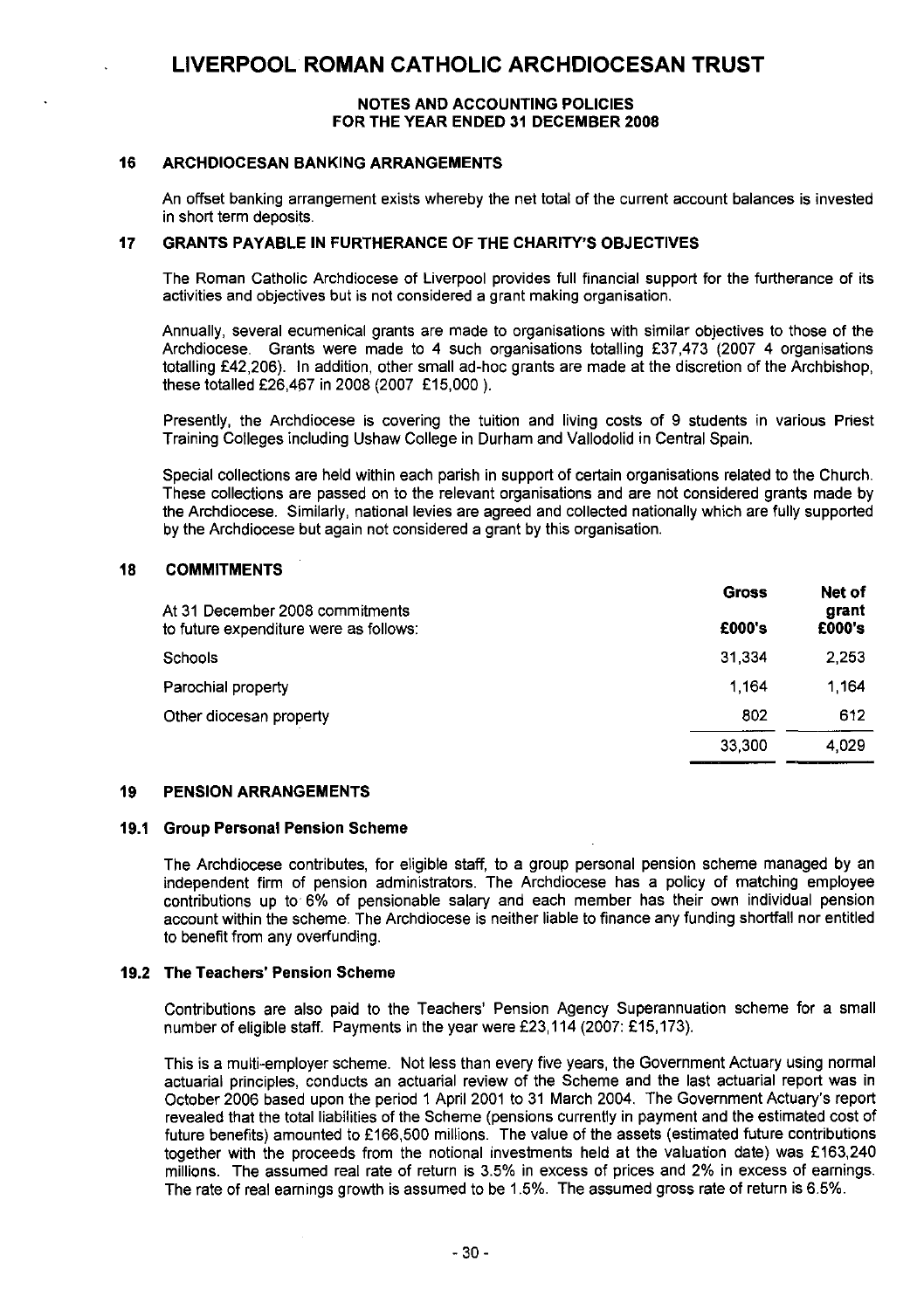### **NOTES AND ACCOUNTING POLICIES FOR THE YEAR ENDED 31 DECEMBER 2008**

### **19.2 The Teachers' Pension Scheme (cont'd)**

The Contribution rate paid into TPS is assessed in two parts. First, a standard contribution rate (SCR) is determined. This is the contribution, expressed as a percentage of the salaries of teachers in service or entering service during the period over which the contribution rate applies, which if it were paid over the entire active service of these teachers would broadly defray the cost of benefits payable in respect of that service. Secondly, a supplementary contribution is payable if, as a result of the actuarial investigation, it is found that the accumulated liabilities of the Account for benefits to past and present teachers, are not fully covered by standard contributions to be paid in future and by the notional fund built up from past contributions. The total contribution rate payable is the sum of the SCR and the supplementary contribution rate.

From 1 January 2007, as part of the cost-sharing agreement between employers' and teachers' representatives the standard contribution rate has been set at 19.75% of a teacher's salary, the supplementary contribution rate is 0.75%, the total contribution rate is therefore 20.5%, split between employer and employee (the employer pays 14.1%, the employee pays 6.4%), from 2008 there is a 14% limit on employers' contributions.

### **20 GROUP BODIES**

The Charity has interests in subsidiary and associated undertakings, which are consolidated in the financial statements as follows:

| <b>Subsidiary Companies</b>                                            | % holding<br>in.<br>ordinary<br>shares | <b>Activity</b>                    | Total<br>Turnover<br>£000's | <b>Profit/</b><br>(Loss)<br>£000's | Capital<br>and<br><b>Reserves</b><br>£000's |
|------------------------------------------------------------------------|----------------------------------------|------------------------------------|-----------------------------|------------------------------------|---------------------------------------------|
| <b>Associated Church</b><br><b>Clubs Limited</b>                       | 100                                    | Parish Club<br><b>Supplies</b>     | 14,052                      |                                    | 186                                         |
| Metropolitan Cathedral<br><b>Services Limited</b>                      | 100                                    | Cathedral<br>management            | 345                         | (176)                              | 10,190                                      |
| <b>Tuneside Limited</b>                                                | 100                                    | Property<br>management             | 36,718                      | 8                                  | 5,442                                       |
| <b>Cardinal Heenan Sports</b><br><b>Centre Limited</b>                 | 100                                    | <b>Sports Centre</b><br>management | 145                         | (1)                                | 54                                          |
| <b>Archdiocese Parish Centres</b><br><b>Management Company Limited</b> | Guarantee<br>Company                   | Parish Club<br>management          | 15,917                      | (1, 399)                           | (4,085)                                     |
| <b>Archdiocesan Property</b><br><b>Services Limited</b>                | Charity<br>Guarantee<br>Company        | Property repair<br>management      | 1,526                       | (142)                              | 94                                          |

The above figures are after Gift Aid to the Archdiocese of £2.6m of which £2.3m is from Associated Church Clubs Limited, and £0.3m from Archdiocesan Property Services Limited.

Associated Church Clubs bulk purchases stock for supply to diocesan parish centres and other members of the scheme operated by the company.

Metropolitan Cathedral Services Limited manages the Metropolitan Cathedral including income generation from its activities, building services and maintenance.

Tuneside Limited co-ordinates the building services scheme for diocesan buildings obligations under the Construction Industry Scheme and operates the Conference Centre at LACE.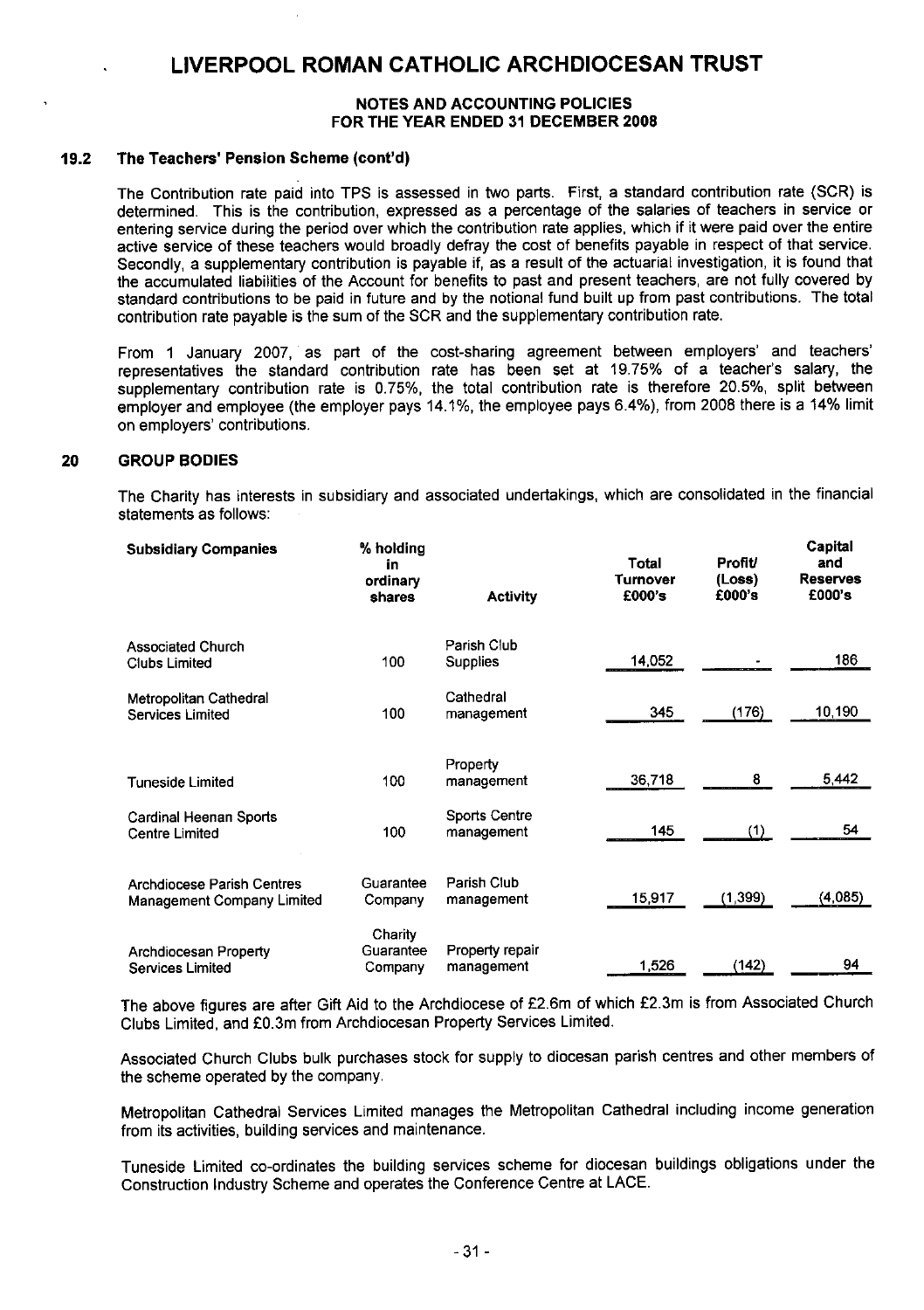#### **NOTES AND ACCOUNTING POLICIES FOR THE YEAR ENDED 31 DECEMBER 2008**

### **20 GROUP BODIES (cont'd)**

Cardinal Heenan Sports Centre Limited's principal activity is the operation of a sports centre within the grounds of Cardinal Heenan Roman Catholic High School, Liverpool.

Archdiocesan Parish Centres Management Company Limited manages the parish centres within the diocese.

Archdiocesan Property Services Limited manages professional services in respect of maintenance, repair and refurbishment of Archdiocesan properties

The companies limited by guarantee are wholly controlled by the Charity. All the companies are incorporated in the United Kingdom.

|      | <b>Associated companies</b>                           | %<br>holding<br>in<br>ordinary<br>shares | <b>Activity</b>             |
|------|-------------------------------------------------------|------------------------------------------|-----------------------------|
|      | Inter-Diocesan Fuel<br>Management Limited ("IFM")     | 11                                       | Fuel and power distribution |
|      | <b>Catholic National Mutual Limited</b>               | 6                                        | Insurance                   |
| 21   | <b>CONNECTED CHARITIES</b>                            |                                          | <b>Charity Number</b>       |
| 21.1 | Charity with some common trustees                     |                                          |                             |
|      | The Nugent Care Society                               |                                          | 222930                      |
| 21.2 | Charities with all common trustees                    |                                          |                             |
|      | The Apostleship of the Sea                            |                                          | 224664                      |
|      | The John Rankin Trust for Liverpool Catholic Clergy   |                                          | 222130                      |
|      | Liverpool Archdiocesan Education Trust                |                                          | 505264                      |
|      | Liverpool RC Archdiocesan Trustees Inc Special Trusts |                                          | 526575                      |
|      |                                                       |                                          |                             |

The Archdiocese. makes administrative support available to a number of these charities.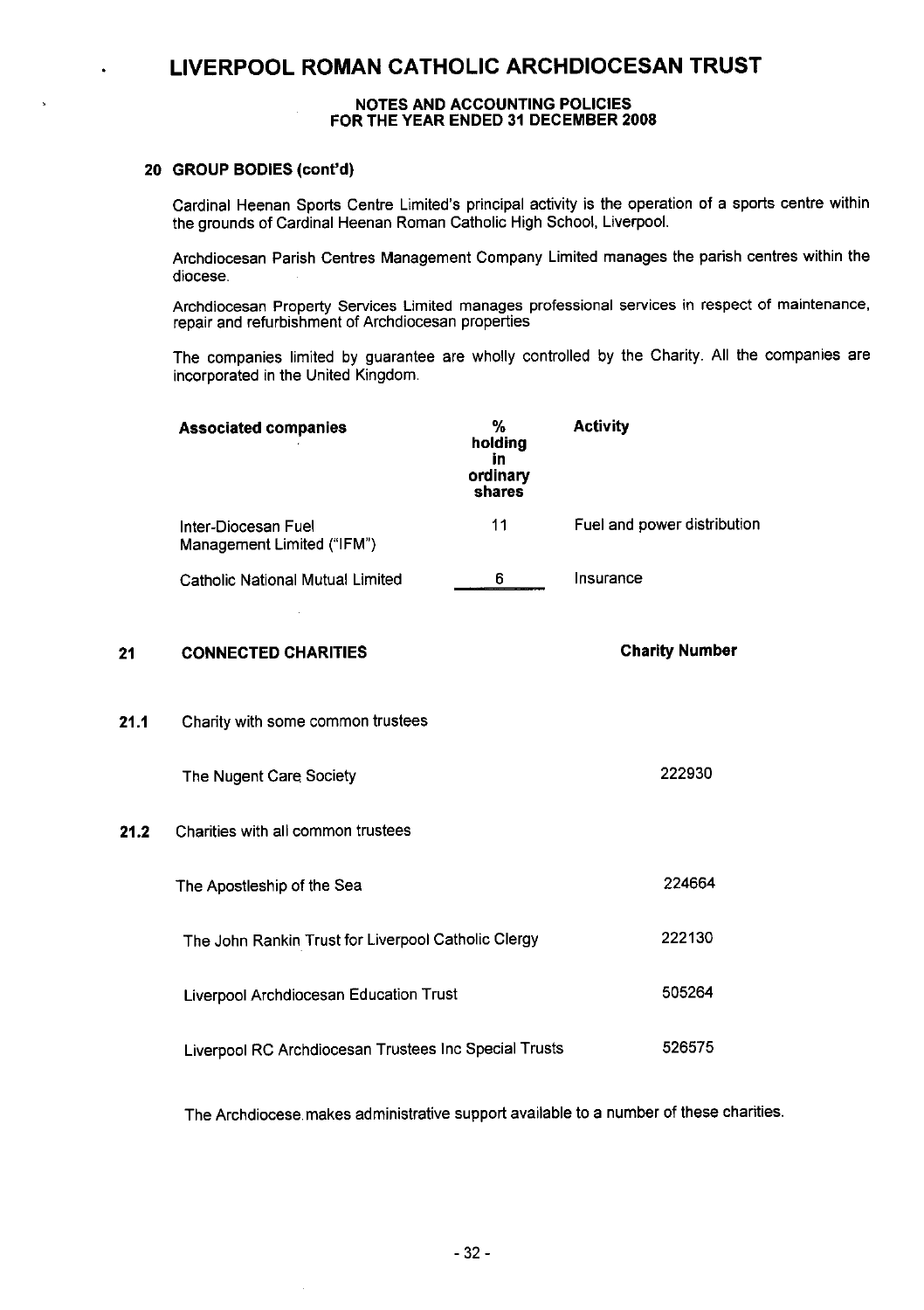**PAROCHIAL**

#### **NOTES AND ACCOUNTING POLICIES**

### **FOR** THE **YEAR ENDED 31 DECEMBER 2008**

#### **22 TRANSFERS**

**Total Unrestricted Designated Restricted Total Unrestricted Designated** Restricted Total **2008** £000's £000's **£000's** £000's **EOM's £000's £000's £000's £000's PAROCHIAL LEVIES AND TRANSFERS** 483 (483)  $\blacksquare$ Assessment Fund grants  $\mathbf{r}$  $\blacksquare$  $\blacksquare$  $\sim$ 200 **250** (250) **(250)** 50 Assessment Fund grants to Cathedral  $\overline{a}$  $\overline{a}$ Assessment Fund levies paid (766) 766 -  $\sim$  $\ddot{\phantom{1}}$ 159 (159) **(159) 159** Retirement Fund for priests  $\blacksquare$  $\overline{a}$ **(6)** School Projects Fund levies (376) 382 6 (6)  $\overline{a}$  $\overline{a}$ (818) 415 **(403)** 44 159 200 **403 OTHER TRANSFERS 322** 60 262 (309) **(322)** (13)  $\sim$ Donations to ordered collections  $\overline{a}$ (295) **(295)** 295 **295** 56 (56) Reclassification of assets -  $\overline{a}$ Parish Centre income payable to 2,050 **2,050** (2,050) **(2,050)** parishes  $\blacksquare$  $\blacksquare$  $\tilde{\phantom{a}}$ **58** Parish contribution to Parish Centres (58) **(58)** 58  $\ddot{\phantom{a}}$  $\overline{a}$  $\ddot{\phantom{a}}$ 207 **188** (188) **(188)** (19)  $\overline{a}$ Transfer of interest / rental income  $\blacksquare$  $\overline{a}$ 2,274 (188) (309) **1,777** (1,955) (28) 206 **(1,777)** 

**CURIAL**

**TOTAL**

**1,456 227 (309) 1,374 (1,911) 131 406 (1,374)**